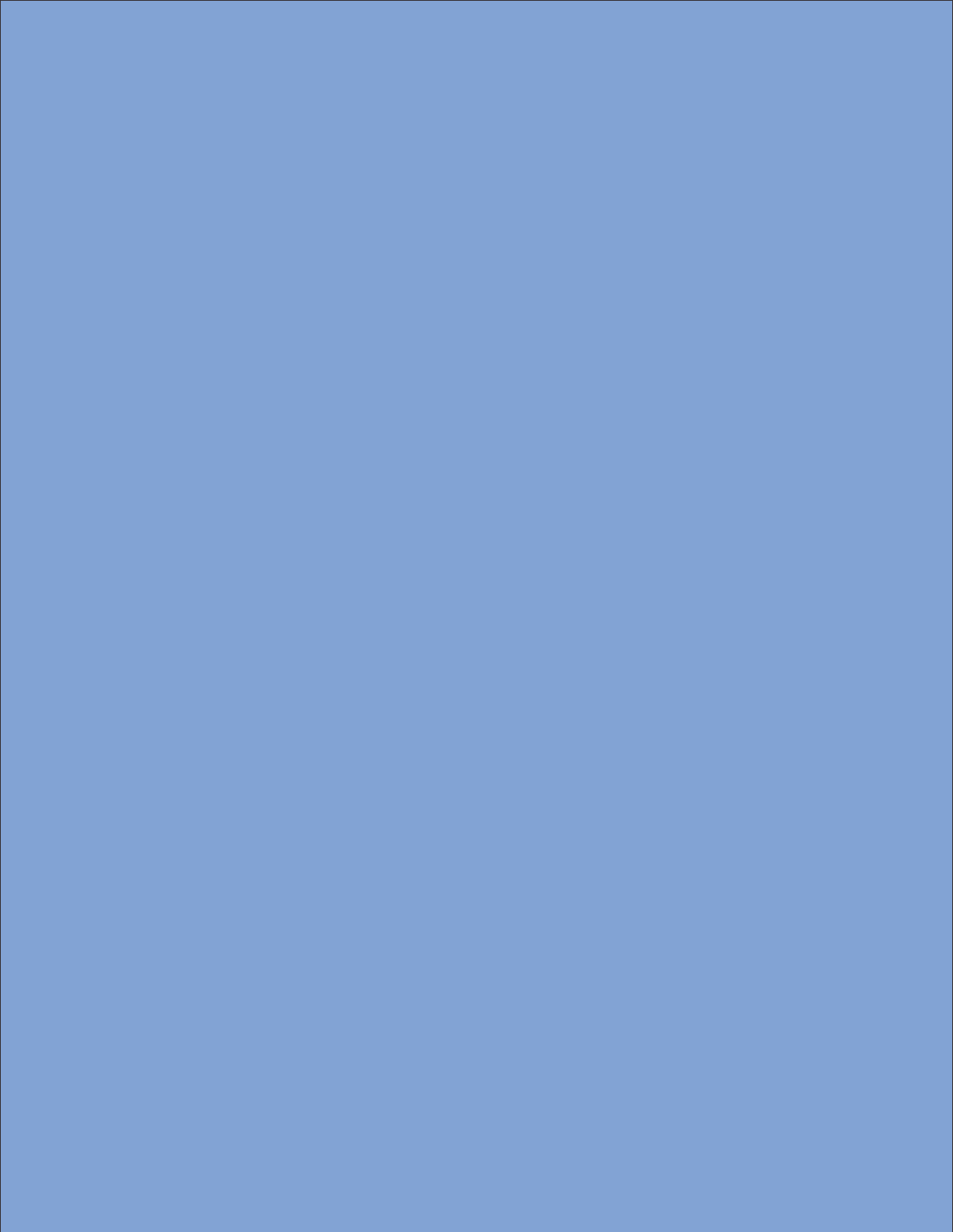# **Sustainable Development Goal 16: A Legislative and Policy Gap Analysis for Balochistan**

**OCTOBER 2017**

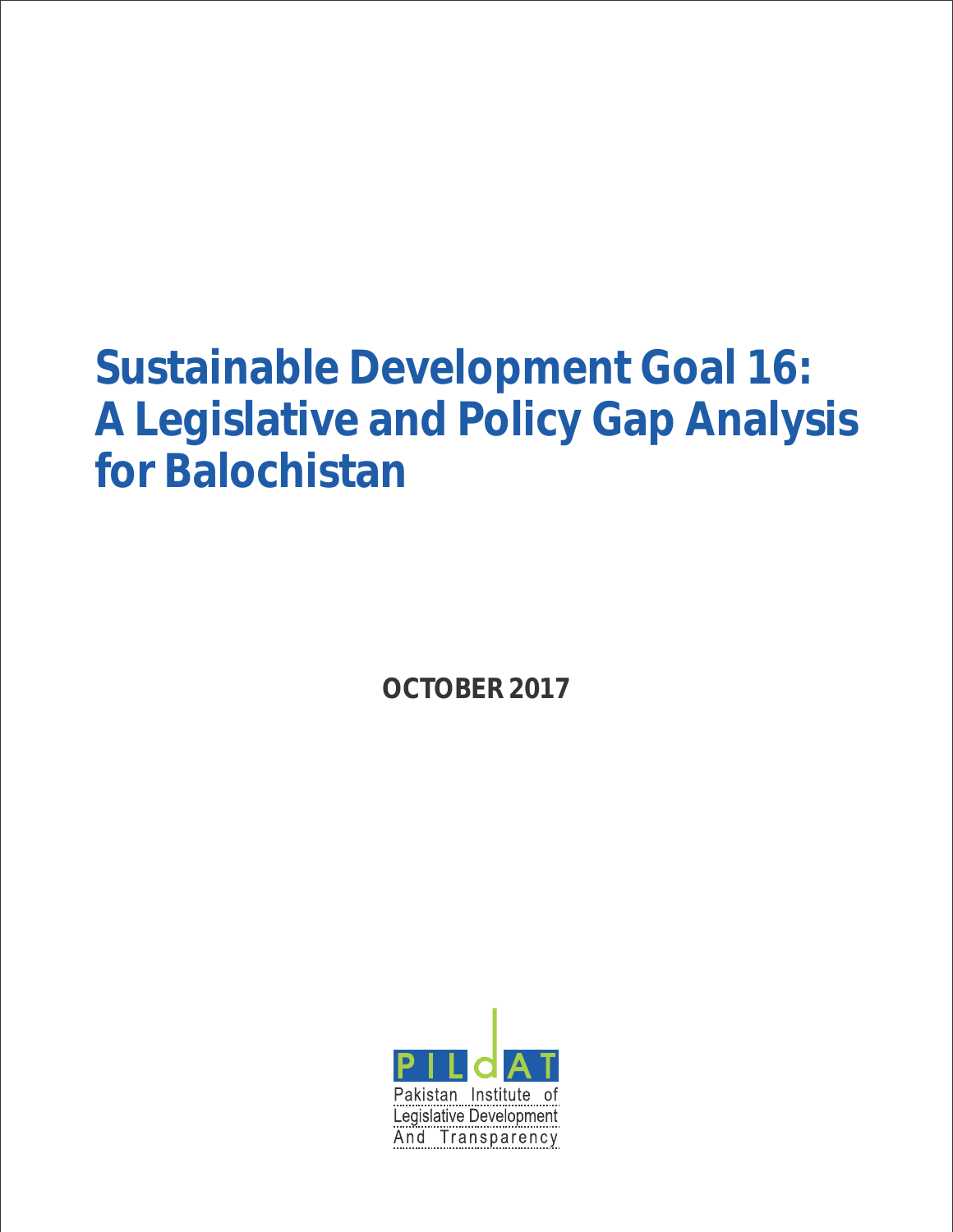

**Sustainable Development Goal 16**

Promote peaceful and inclusive societies for sustainable development, provide access to justice for all and build effective, accountable and inclusive institutions at all levels

**Disclaimer:**

The views expressed in this publication are those of the author(s)—and the respondents interviewed during the research of which this report is a product—and do not necessarily represent those of the United Nations, including UNDP, or UN Member States."

**www.pk.undp.org**

**United Nations Development Programme Pakistan**  4th Floor, Serena Business Complex, Khayaban-e-Suharwardy, Sector G-5/1, P.O. Box 1051, Islamabad, Pakistan.



This report has been produced with technical and financial support from UNDP and UKaid in Pakistan

Research conducted and report produced by: **Pakistan Institute of Legislative Development And Transparency**

Design & Print: **Agha Jee Printers**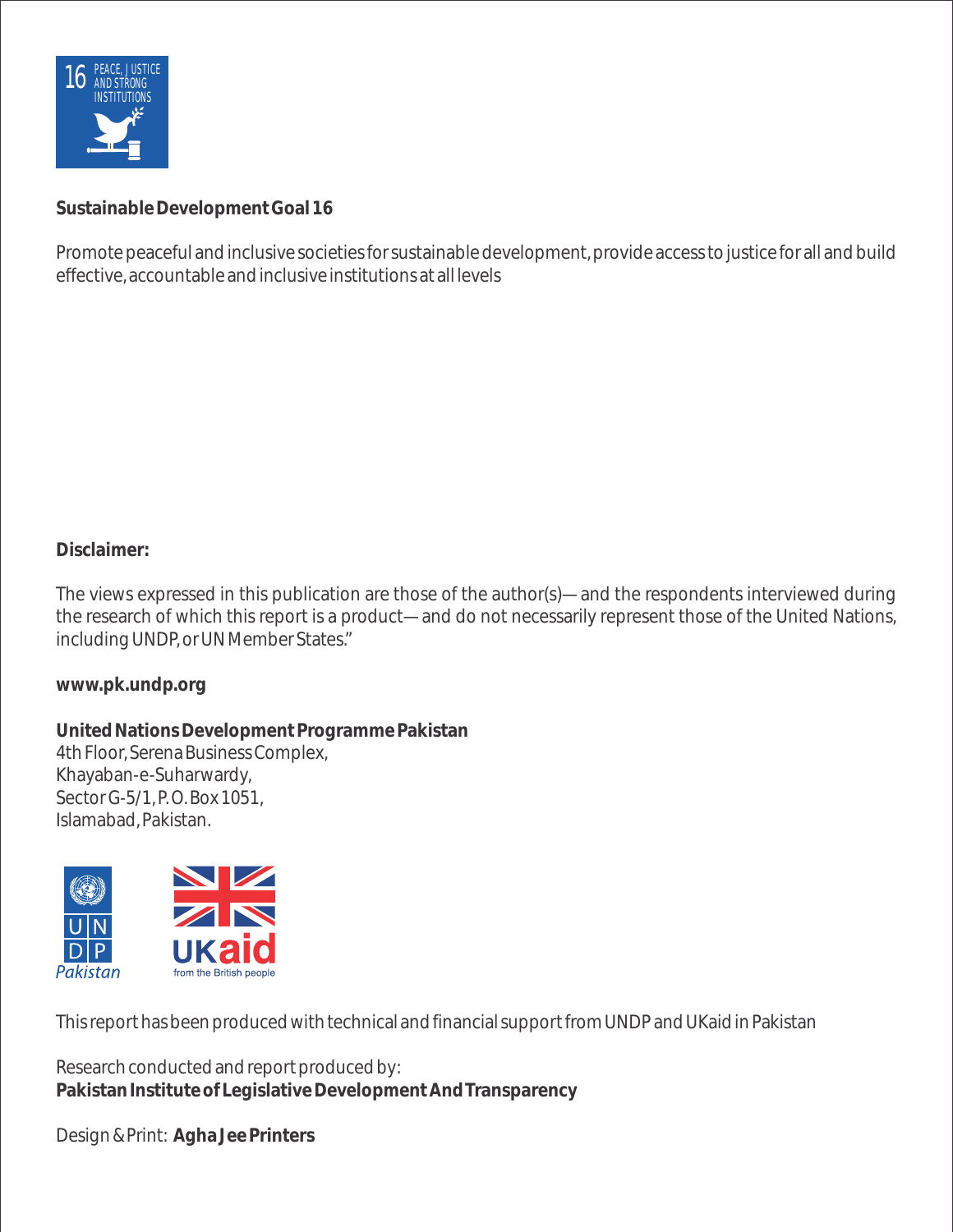# **Table of Contents**

| <b>Executive Summary</b>       |  |
|--------------------------------|--|
| Acknowledgments .              |  |
| Findings and Recommendations _ |  |

## **Tables and Figures**

| Table 1: Anti Corruption Institutions and Relevant Legislation: Balochistan. |  |
|------------------------------------------------------------------------------|--|
|                                                                              |  |

## **Appendices**

|             | Appendix A: Profiles of PILDAT's Panel of Experts ________                | 16 |
|-------------|---------------------------------------------------------------------------|----|
| Appendix B: | National and Provincial Laws and Institutions for Anti-Corruption _       |    |
| Appendix C: | Gaps and Reforms Required for National Accountability Bureau ____         | 20 |
| Appendix D: | Process of Birth Registration in Balochistan                              | 21 |
| Appendix E: | Institutional Arrangements for Implementation and Oversight of SDGs       |    |
|             | in Pakistan                                                               | 23 |
| Appendix F: | Minutes of Meeting with Speaker, Provincial Assembly of Balochistan _____ | 25 |
| Appendix G: | Minutes of the Consultation with Government Representatives of            |    |
|             | <b>Balochistan</b>                                                        | 26 |
| Appendix H: | Minutes of the Consultation with MPAs, Members of Civil Society and       |    |
|             | Academia of Bal0chistan                                                   | 31 |
|             |                                                                           |    |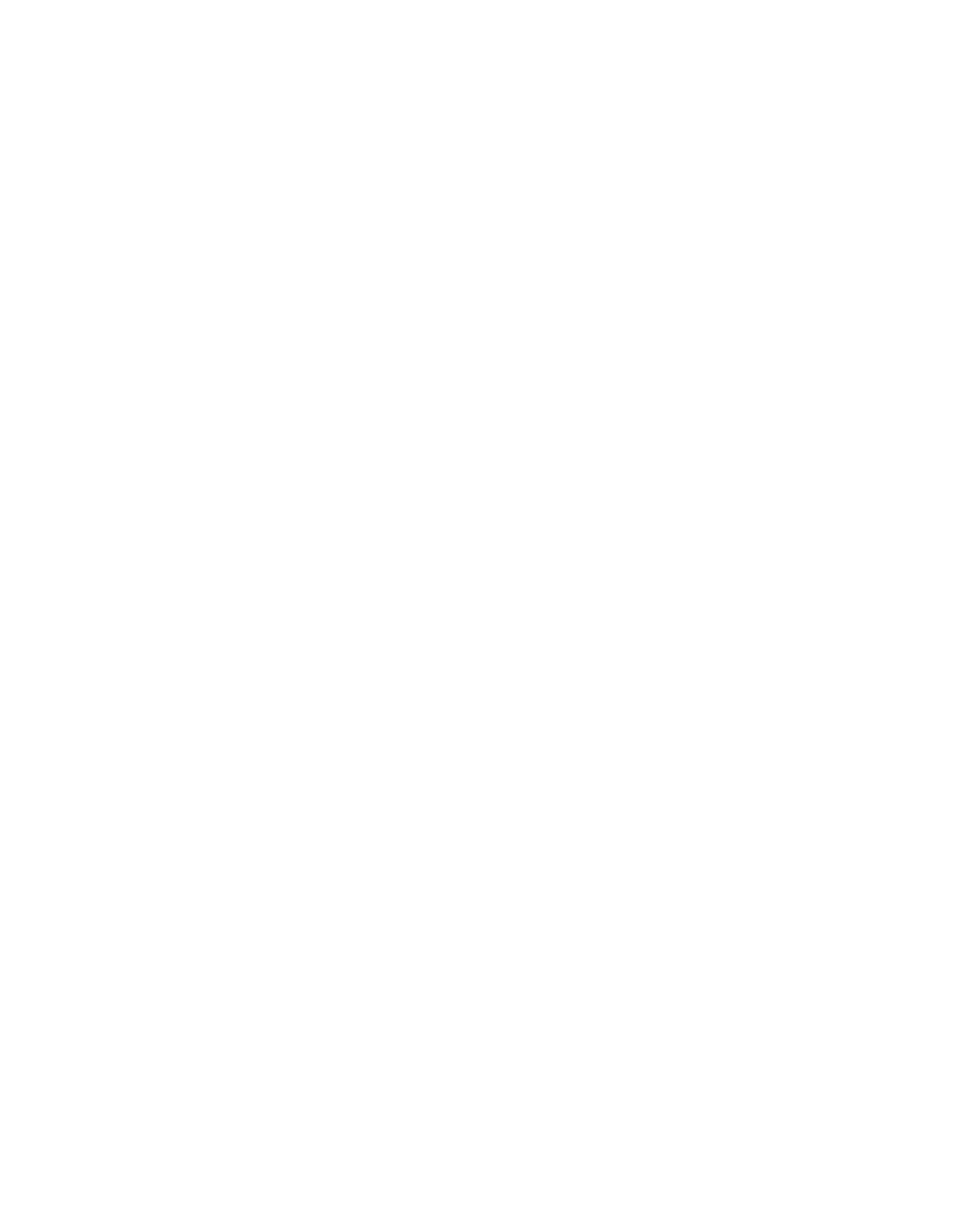## **Executive Summary**

This study outlines some of the legislative and policy gaps to be overcome for successful implementation of Sustainable Development Goal 16 (Peace, Justice and Strong Institutions) in Balochistan. The particular targets of SDG 16 being looked at include:

| $\mathbf{L}$ | Target 16.3:      | Promote the rule of law at the national and international levels and ensure<br>equal access to justice for all                                |
|--------------|-------------------|-----------------------------------------------------------------------------------------------------------------------------------------------|
| ii.          | Target 16.5:      | Substantially reduce corruption and bribery in all their forms                                                                                |
|              | iii. Target 16.6: | Develop effective, accountable and transparent institutions at all levels                                                                     |
|              | iv. Target 16.7:  | Ensure responsive, inclusive, participatory and representative decision-<br>making at all levels                                              |
| V.           | Target $16.9$ :   | By 2030, provide legal identity for all, including birth registration                                                                         |
|              | vi. Target 16.10: | Ensure public access to information and protect fundamental freedoms, in<br>accordance with national legislation and international agreements |
|              | vii. Target 16.b: | Promote and enforce non-discriminatory laws and policies for sustainable<br>development                                                       |

According to a Public Opinion Poll conducted by PILDAT in August 2016, the biggest current issue for the respondents from Balochistan was terrorism. <sup>1</sup>Therefore, given that Goal 16 aims at the establishment of peaceful and just societies, this remains a central aspiration for the people of Balochistan, even though not exactly couched within the context of the SDGs.

Given also that the democratic setup has started to gain credibility with the people of the Balochistan, especially in the context of the insurgency that has dominated the Baloch-dominated areas, the establishment of Peace, Justice and Strong Institutions remains a strong democratic and governance aspiration.

However, this study reveals that most of the legal architecture within the Province is outdated, discriminatory and ill-suited for implementation of Goal 16. What is needed is an overhaul of the legal and policy architecture, led by formation of progressive laws and policies, keeping in view the peculiar needs of Balochistan.

**Target 16.3: Rule of Law.**On Target 16.3, over 95% of the area of Balochistan ('B' Area) is under a ragtag Levies system for the purposes of maintaining law and order. In addition, taking a highly retrogressive and apparently ultra vires step, the Balochistan Government, in 2011, repealed the Police Order 2002 and fully restored the retrogressive Police Act 1861 inconsistent with modern policing challenges. Therefore, there is a need to not only introduce a unified system of policing in the Province, but also take measures for its effective depoliticization.

**Target 16.5: Reduction of Corruption and Bribery.** With regards to implementation of Target 16.5, it was noted that apart from duplicity of functions between the Anti Corruption Establishment (ACE)

http://www.pildat.org/Publications/publication/GovernanceAssessment/PublicOpiniononQualityofGovernanceinPakista n\_June2015toMay2016.pdf

<sup>&</sup>lt;sup>1</sup>For details, please see the PILDAT publication titled Public Opinion Poll on the Quality of Governance in Pakistan, June 2015-May 2016, which may be accessed at: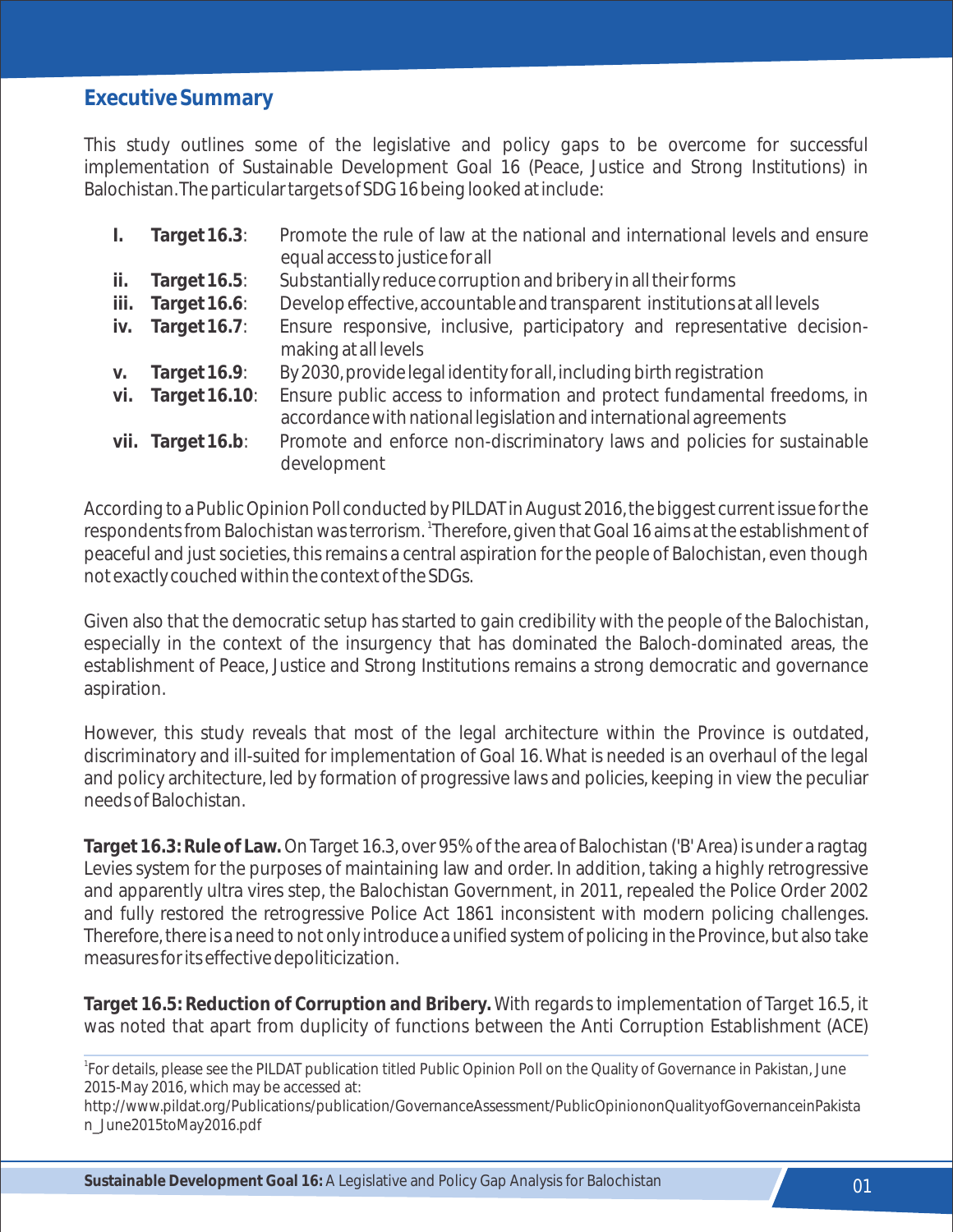Balochistan and National Accountability Bureau, and no legal clarity in this regard, a major gap remains lack of legal protection against recrimination for whistle-blowers and absence of a conflict of interest law.

**Target 16.6: Effective, Accountable and Transparent institutions.** With regards to Target 16.6, the situation in Balochistan remains a cause of concern. This includes lack of timely accountability by the Public Accounts Committee (PAC) of the Provincial Assembly. For example, according to Auditor General of Pakistan Annual Report 2015-16, the AGP audit reports of the past 23 years are pending for scrutiny with Public Accounts Committee of the Provincial Assembly of Balochistan. This is compounded by the fact that a Member of the Provincial Assembly, who belongs to the ruling coalition, is the Chairman of the Public Accounts Committee, Balochistan, which is contrary to the global good practice where chairpersonship of PACs goes to the opposition benches.

**Target 16.7: Responsive, Inclusive, Participatory and Representative Decision-making**. With regards to Target 16.7, it was noted that although Balochistan achieved the distinction of being the first Province across Pakistan to hold Local Government elections in December 2014, the Balochistan Local Government Act, 2010, hardly devolves any real financial and administrative powers to the Local Governments. In addition, the Provincial Assembly of Balochistan, for its current term, did not have any functional Standing Committees for its first three years, with the Standing Committees notified in November 2016. In the entire previous term as well, the Assembly did not have any committees. In addition, Speaker of the Provincial Assembly of Balochistan does not have the power to take disciplinary actions against the staff of the Assembly Secretariat.  $^2$  This essentially means that if the Speaker wants to institute any changes in the working of the Secretariat, the staff may not comply with the directives. Instead the power resides with the Chief Minister of the Province. There is also a need to make available online the attendance records, not only for the plenary session, but also for the Committee meetings, of the members of the Assembly. <sup>2</sup>This will give a chance to the voters to gauge whether their elected representatives have been attending the Assembly sessions regularly and effectively representing their concerns.

**Target 16.9: Legal Identity & Birth Registration.** With regards to Target 16.9, it was noted that that a cumbersome process inhibited birth registration in Balochistan along with duplicity of functions between NADRA and the Union Council. Although the Balochistan Local Government Act 2010 mentions late registration of birth as an offence, the period given for registering the birth of a child is only one month. Given the fragile health of the mother and child during the first month, which may require intensive care, parents are discouraged from registering birth. Hence, the limit may be raised to one year.

**Target 16.10: Public Access to Information.**With regards to Target 16.10 for Balochistan, it was noted that an outdated Freedom of Information Act is still operative in the Province, although the Government of Balochistan has initiated consultations on the matter. The current law in place does not provide for a central agency to coordinate information requests, nor does it provide for maintenance of records by the Provincial Government. Therefore, there is an urgent need to draft and pass a new RTI law in the Province taking into consideration all these concerns.

 $^{\rm 2}$ This was shared by the Speaker of the Provincial Assembly of Balochistan, Ms. Raheela Durrani, MPA, in meeting with representatives of PILDAT and Panel of Experts at the Speaker's Chamber in the Provincial Assembly of Balochistan in Quetta on February 03, 2017. The complete minutes of the meeting are reproduced in the Annex of the Report.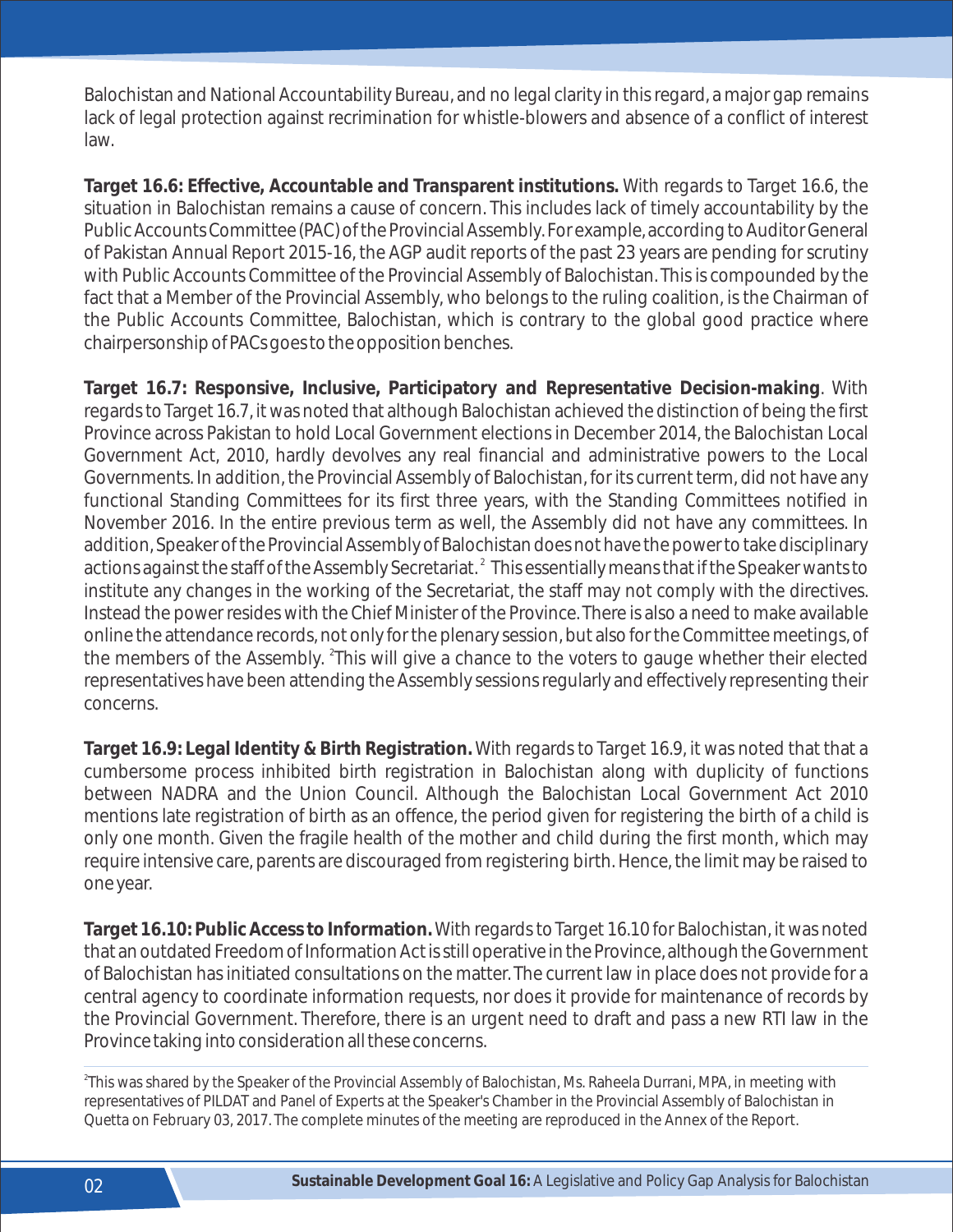**Target 16.b: Non Discriminatory Policies and Sustainable Development.** With regards to Target 16.b, it was found that the Provincial Commission on the Status of Women in Balochistan is not functional. In addition, only two members of the of 5-member inquiry committee to be formed under the Balochistan Protection Against Harassment of Women at Work Place Act 2016 are required to be female. However, the two biggest hurdles are the dual system of policing and the Provincially Administered Tribal Areas, where laws and policies of the Provincial Government of Balochistan do not extend.

## **General Recommendations to Improve Implementation of SDGs**

Some of the recommendations that may be considered to improve implementation and oversight of the SDGs in Pakistan include:

- I. Worldwide, it is the job of the Legislatures to oversee implementation of policies while policy making and implementation firmly remains the domain of Executive. In addition, creation of new committees when there already exist departmental committees in each legislature is also a waste of public resources and energy. Instead of the Task Force, the existing committees in each legislature, relevant to various SDGs, should be asked to oversee executive's implementation. In this regard, the capacity of the relevant committees should be built.
- ii. There is a need to raise awareness regarding implementation of SDGs at the level of the Local Governments, and to coordinate with the Provincial Governments to institute a reporting and coordination mechanism in this regard.
- iii. The Federal and Provincial Governments must prioritize key goals of the SDGs, and develop indicators along the lines of the Key Performance Indicators.
- iv. Successful implementation of SDGs also requires public ownership in addition to Governments' ownership. Governments, in coordination with the UNDP therefore must develop robust communication strategies on the SDG, so that SDGs become people's agenda.

## **Summary of Study Tools & Acknowledgments**

PILDAT constituted a Panel of Experts for the study, consisting of three people, including Dr. Shoaib Suddle, Mr. Muhammad Ali Nekokara, and Mr. Abdul Matin. Their brief profiles are included in Appendix A.

After an initial exercise mapping out the relevant laws and policies in place at the Federal and Provincial level with regards to the concerned targets of SDG 16, a series of consultations were held in Quetta, Balochistan, with relevant stakeholders to map out the relevant legislative and policy gaps. These included the following:

- i. Meeting with the Honourable Speaker of the Provincial Assembly of Balochistan, Ms. Raheela Durrani, MPA.
- ii. Consultation with Senior Representatives of the Government of Balochistan.
- iii. Consultation with Members of the Provincial Assembly of Balochistan including members of the Provincial Task Force.
- iv. Consultations with Members of the Civil Society, Media and Academia of Balochistan.

Based upon consultations, and the data shared by the Provincial Government, and benefitting from the expertise of its Panel, PILDAT outlined the relevant gaps and required reforms for implementation of concerned targets of SDG 16 in Balochistan.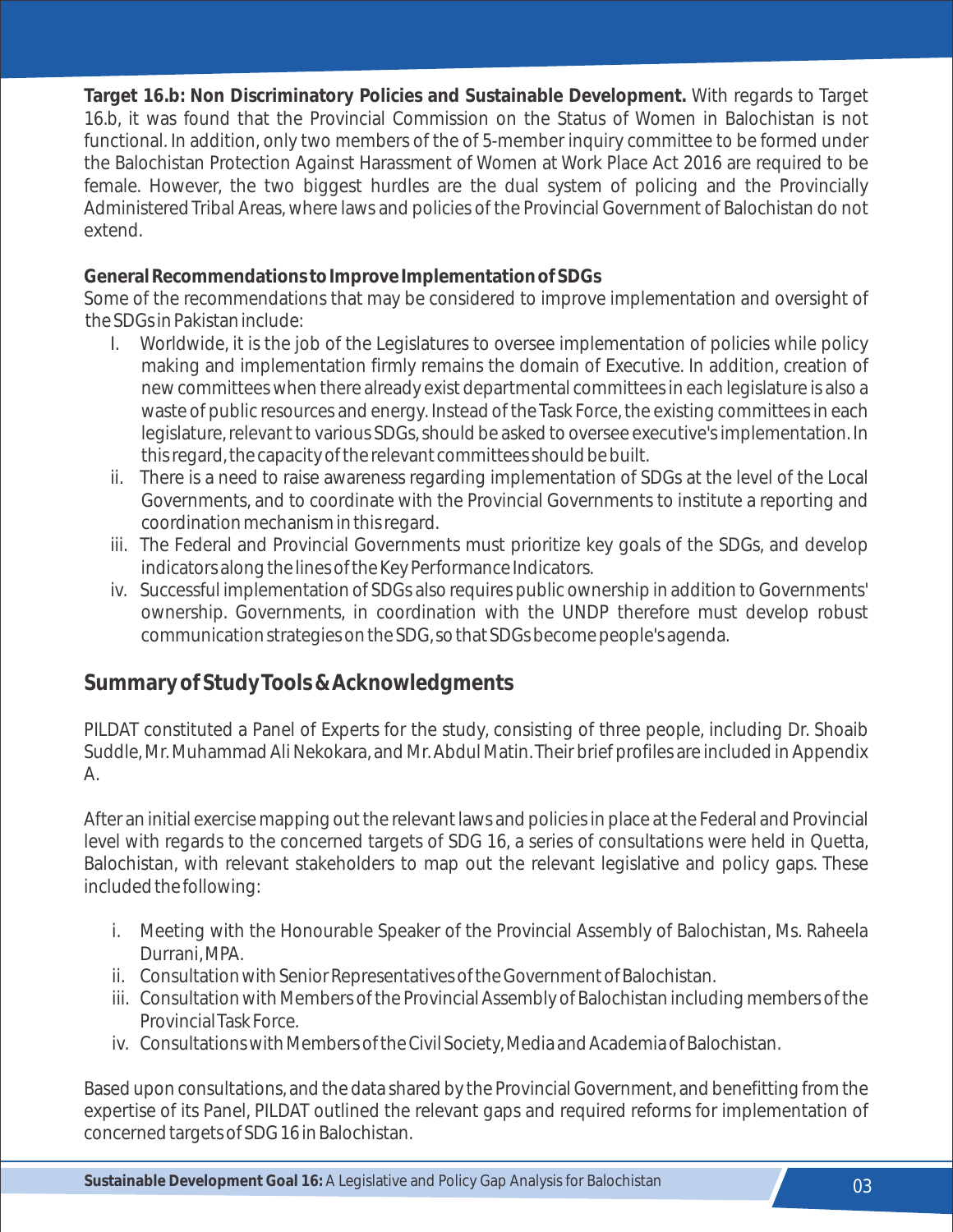#### **Acknowledgments**

PILDAT is thankful to its partner for the study, UNDP Pakistan, for the assistance extended in its execution. The Panel of Experts' guidance for the consultations, and the invaluable expertise lent in developing the drafts are recognised with deep gratitude. PILDAT also appreciates the time taken out by all the participants of the consultations for their input and guidance on the subject matter.

A special note of thanks is extended to the Honourable Speaker of the Provincial Assembly of Balochistan, Ms. Raheela Durrani, MPA, and her good offices in facilitating PILDAT's queries, along with their valuable guidance.

This study benefits from the research managed by Mr. Muhammad Saad, Projects Manager, PILDAT under the review of Ms. Aasiya Riaz, Joint Director, PILDAT and overall leadership and guidance by Mr. Ahmed Bilal Mehboob, President, PILDAT.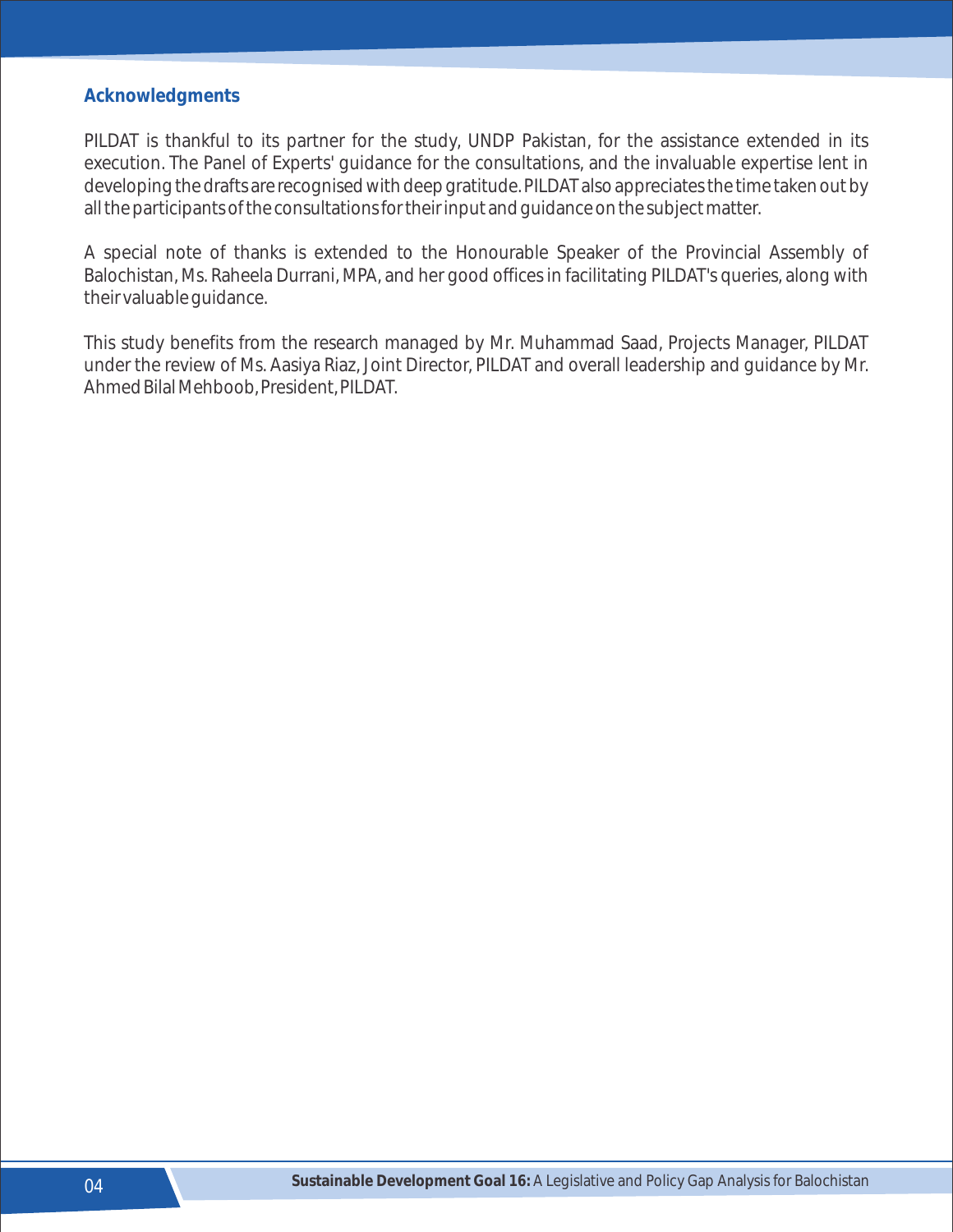## **Findings and Recommendations**

#### **Targets 16.3**

'Promote the rule of law at the national and international levels and ensure equal access to justice for all'

#### **Findings in Balochistan**

The Rule of Law situation in Balochistan cannot be understood properly without reference to its peculiar out-dated justice system. Over 95% of Balochistan ('B' Area) is under a ragtag Levies system for the purposes of maintaining law and order. Levies were historically meant to produce offenders for adjudication by tribal elders; they were not trained for investigating crimes for adjudication by the present-day courts. In the backdrop of promulgation of Police Order 2002, that replaced the 141-yearold Police Act 1861, the Federal Government, taking a progressive and much-needed step, funded a five-year - PKR 10 billion - police modernisation and development plan for mainstreaming the antiquated law and order mechanisms across Balochistan. Resultantly, the regular police system was gradually extended from 5% of Balochistan ('A' Area), mostly urban, to entire Balochistan, completing the transition in 2007.

Taking a highly retrogressive and apparently an ultra vires step, however, the Balochistan Government, in 2011, repealed the Police Order 2002. Reverting back to status quo, not only 'B' Area was fully restored, Police Act 1861 was also brought back in the 'A' Area, under the guise of Balochistan Police Act 2011. A Writ Petition challenging the repeal of Police Order 2002 is pending in Balochistan High Court.

Appearing before Quetta Inquiry Commission, headed by Justice Qazi Faez Isa (Report released on December 13, 2016), the Chief Secretary Balochistan while referring to duplicity of 'A' and 'B' Areas as problematic, thus deposed: 'In my opinion, reverting to the Levies Force was a retrogressive step and should not have been taken. It is also a myth that Levies as compared to Police is a cheaper force!<sup>3</sup>

The law and order problem in Balochistan has a unique dimension of Baloch insurgency, which has a presence in mostly Baloch majority areas. However, since the formation of the National Action Plan, the Provincial Government, in coordination with the Federal Government, has been making efforts to reach out to disgruntled Baloch leaders, along with incentivizing Baloch insurgents to lay down arms. As a result more than 70 separatist militants, including those from banned outfits like the Balochistan Liberation Army and the Balochistan Republican Army, have laid down their arms till now. <sup>4</sup>Since formation of National Action Plan, Government of Balochistan has also enacted a number of laws to bolster the Province's law and order landscape.<sup>5</sup>

Emphasising the need for a fairer and credible Rule of Law regime, during consultations with PILDAT, the civil society representatives of Balochistan were critical of State agencies' attempts to fix the law and order problems through routine resort to enforced disappearances. The participants representing

http://www.pildat.org/Publications/publication/GovernanceAssessment/ScoreCardonQualityofGovernance-ThirdYearoftheGovernmentofBalochistan\_2015-2016.pdf

These include Balochistan Sound System (Regulation) Act, 2016, Balochistan Arms (Amendment) Act, 2016, Balochistan Prohibition of Expressing Matters on Walls (Amendment Act), 2016, Balochistan Hotels Restrictions (Security) Act, 2015, Balochistan Witness Protection Act, 2016, and the Balochistan Forensic Science Agency Act 2015.

For details, please see: http://www.supremecourt.gov.pk/web/user\_files/File/QuettaInquiryCommissionReport.pdf For details, please see PILDAT's Score Card on the Assessment of the Quality of Governance in Balochistan, 2015-2016, which may be accessed at: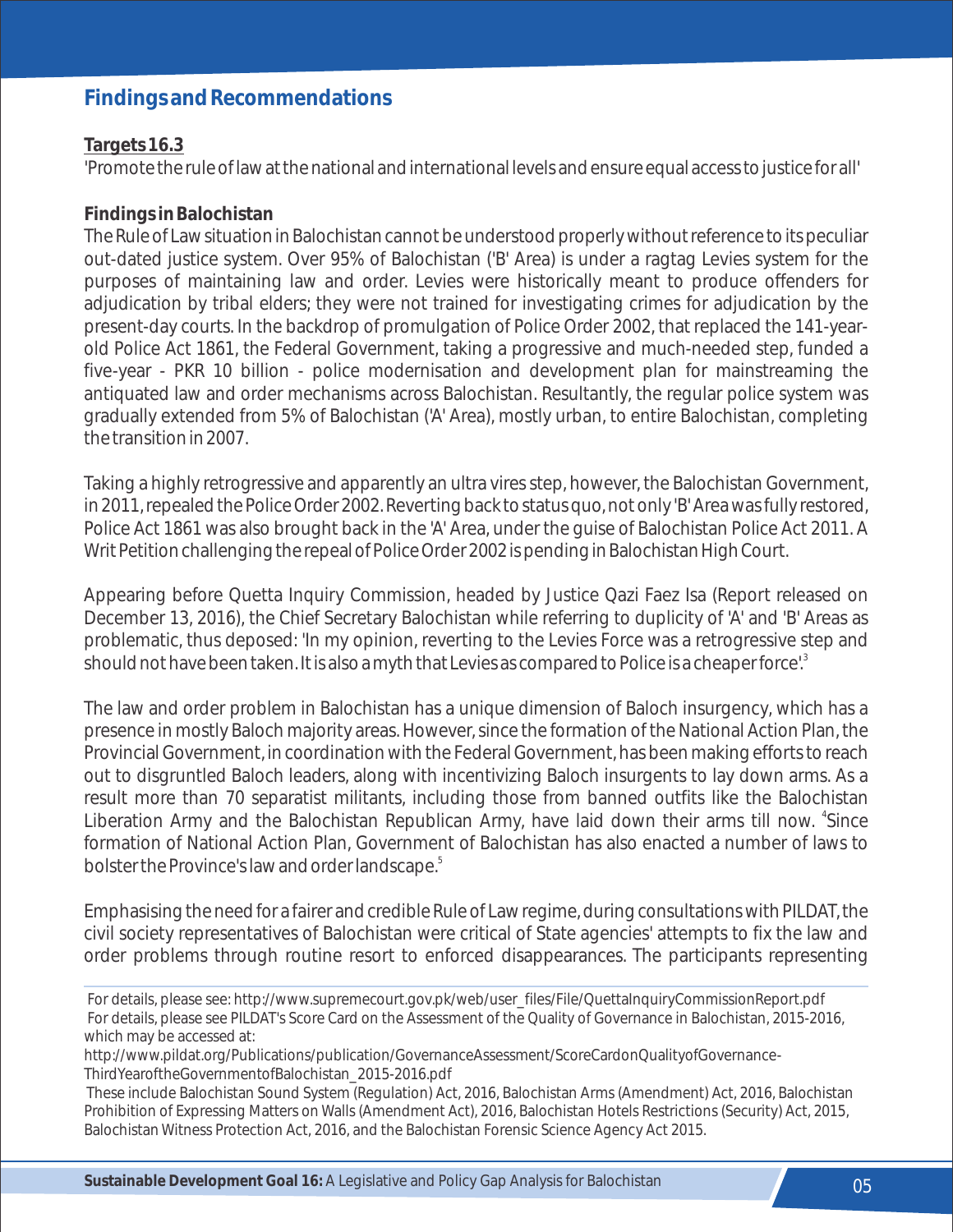minorities and women rights organisations expressed dismay on the arbitrary nature of Rule of Law in Balochistan. Referring to lack of inclusiveness, they particularly referred to abysmally meagre representation of minorities and women in the justice sector of Balochistan.  $^{\circ}$ 

#### **Recommendations for Balochistan**

The following recommendations may be additionally considered for Balochistan:

- i. There is an urgent need of introducing a uniform policing system in Balochistan, and the division between 'A' and 'B' areas should immediately be eliminated.
- ii. This may be done through introduction of an updated legislation on policing in Balochistan, which effectively ensures depoliticization of the police, along with its accountability both from within and outside through Public Safety Commissions.
- iii. Balochistan designated the lowest percentage of its police budget for 2015-2016 for development of police force, for cost of investigation, and for its Counter Terrorism Department amongst all the Provinces. The allocations in this regard need to be improved, keeping in view the Province's peculiar law and order requirements. $^7$
- iv. Amending Section 154 of Cr. P. C. to ensure that after registration of FIR, subsequent actions by police must be on the basis of solid reasons/evidence to be brought on the record by police officer(s) concerned. This would lead to more effective prosecution of cases.
- v. All FIRs should be recorded in simple language, available online and computerized and be simultaneously sent to the prosecution service so as to involve the latter in the case from its very inception.
- vi. The existing forums provided for under the present legal framework have not been able to fulfil the requirements for free legal aid as per the constitutional mandate. There was a need for Legal Aid Authorities both at the Federal and Provincial levels to monitor and supervise the work of public defender services.

#### **Target 16.5**

'Substantially red uce corruption and bribery in all their forms'

As of 2016, Pakistan ranks at 116(decreasing from126th in 2014 and117th in 2015) least corrupt nation out of 175 countries in Transparency International's (TI) Corruption Perceptions Index (CPI). <sup>8</sup>

Notwithstanding Pakistan's poor performance on corruption related indices, the issue continues to retain significant public importance. According to PILDAT's Public Opinion Poll, 2016, for nation-wide respondents, corruption was the fourth biggest issue the country faced, following terrorism inflation and the energy crisis.<sup>9</sup>

http://www.pildat.org/Publications/publication/ROLR/PoliceBudgetforIslamabadCapitalTerritory\_IssuesAnalysisAndReco mmendations\_June2016.pdf

8 Corruption Perceptions Index 2016 reported by Transparency International

9 For details, please see PILDAT's Public Opinion Poll on the Quality of Governance in Pakistan, June 2015-May 2016, which may be accessed at:

http://www.pildat.org/Publications/publication/governanceassessment/publicopiniononqualityofgovernanceinpakistan \_june2015tomay2016.pdf

<sup>6</sup> This was pointed out by Mr. Haroon Dawood, Resident Director Balochistan for Aurat Foundation, during a consultation held by PILDAT on February 03, 2017 in Serena Hotel, Quetta. The complete minutes of the consultation are reproduced in the Annex of the Report.

<sup>&</sup>lt;sup>7</sup>For more details, please see the PILDAT publication titled Comparative Police Budgets Across Pakistan, which may be accessed at: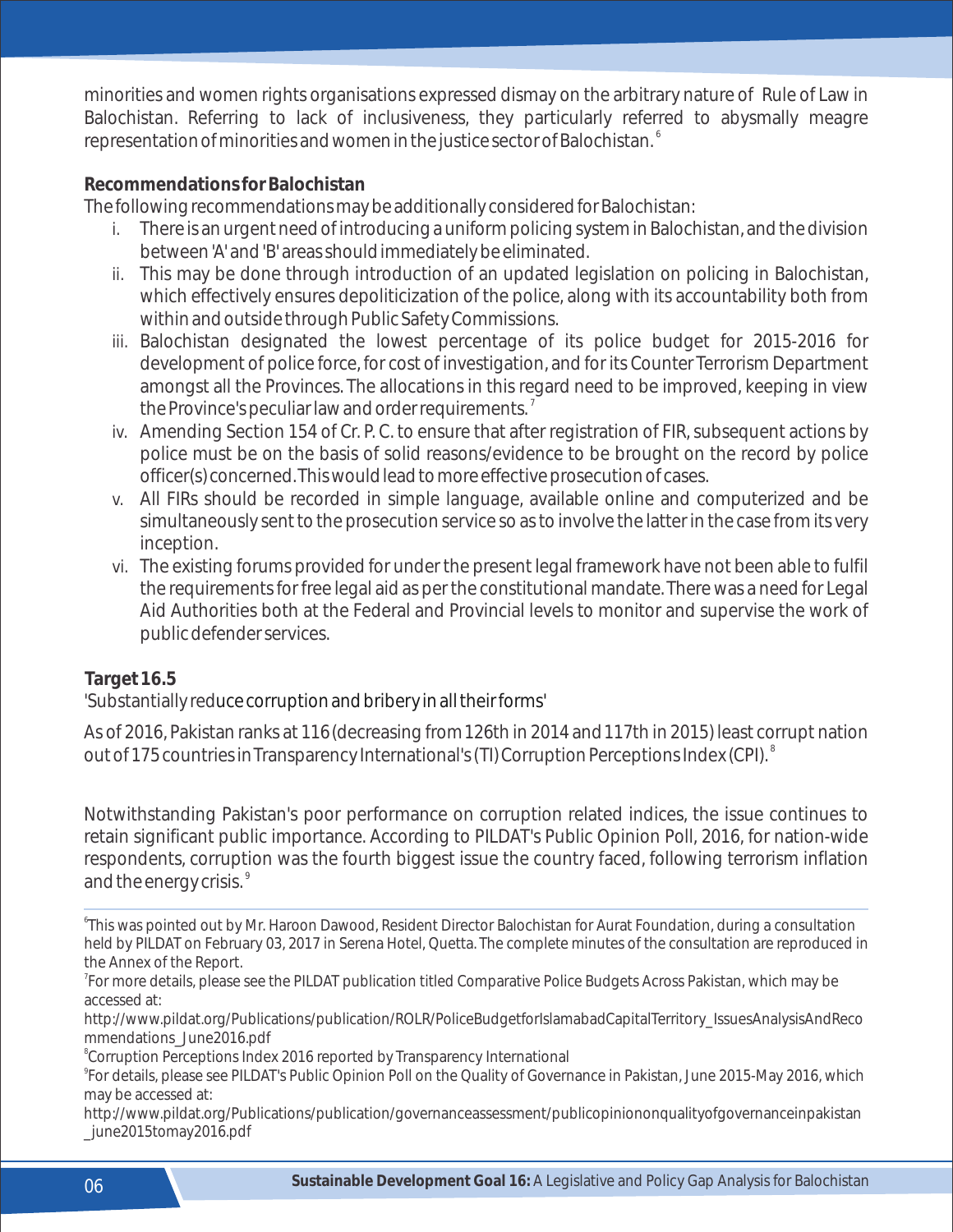For a detailed listing of the national and provincial legislation governing anti-corruption please see *Appendix B*. *Appendix C* contains gaps and findings related to the National Accountability Bureau.

#### **Findings in Balochistan**

It must be noted that duplicity of functions plagues the two anti-corruption agencies operating in the Province: that is the National Accountability Bureau and the Anti Corruption Establishment Balochistan. The Balochistan Anti Corruption Establishment Act, 2010 or the Balochistan Enquiries and Anti Corruption (Functions, Powers and Procedure) Rules, 2011 do not stipulate a minimum or maximum amount that the agency can investigate; neither does the National Accountability Ordinance 1999.

Although the Sindh High Court in November 2016 stated in its judgment that the NAB should investigate the corruption cases involving an amount of more than PKR 100 million (the NAB since the beginning of 2017 has also drafted Standard Operating Procedure-SOP to the effect), the agency maintains that there was no settled pecuniary jurisdiction identified in the National Accountability Ordinance, 1999. Lastly, according to the agency, NAB's SOPs do not have a retrospective effect and inquiries authorized and references filed prior to the SOP are legitimate to be carried out by NAB.

In addition, there is no institutionalized mechanism for coordination between the two agencies, where the Anti Corruption Establishment Balochistan, due to the NAB's far superior resources, looks upon the latter more as a 'big brother'.<sup>10</sup>

However, in a few positives the number of inquiries that led to First Information Reports (FIRs) by the Anti Corruption Establishment Balochistan in 2015-2016 was more than double from 2014-2015, while the number of convictions increased more than six-fold in 2015-2016. The ACEB also increased the number of inquiries into cases involving a Government official of Grade 20 or above by 66.67% over 2014-2015 and 2015-2016. The amount of money recovered from anti-corruption activities in 2015-2016, PKR 278.36 million, was almost 7 times the amount in 2014-2015, which was PKR 46.94 million.<sup>11</sup>

A major gap in Balochistan's anti-corruption legislative framework remains lack of legal protection against recrimination for whistleblowers. There are no provisions protecting whistleblowers in Balochistan Freedom of Information Act of 2005 nor is there a separate law. Importantly, there is also no conflict of interest law in Balochistan.

#### **Recommendations for Balochistan**

The following recommendations may be considered in the case of Balochistan:

- i. A separate Whistleblower law in line with the international best standards should be introduced to give sufficient protection to whistleblowers in Balochistan.
- ii. Conflict of Interest law in line with the international best standards should be enacted to regulate conflict of interests of public office holders in Balochistan.

 $10$ This lopsided relation was pointed out by officials of Anti-Corruption Establishment Balochistan during a consultation held by PILDAT on February 03, 2017 at Serena Hotel, Quetta. The complete minutes of the consultation are reproduced in the Annex of the Report.

<sup>&</sup>lt;sup>11</sup>For details, please see PILDAT's Score Card on the Assessment of the Quality of Governance in Balochistan, 2015-2016, which may be accessed at: http://www.youthparliament.pk/pildatenews/17-02-15/ScoreCardonQualityofGovernance-ThirdYearoftheGovernmentofBalochistan\_2015-2016.pdf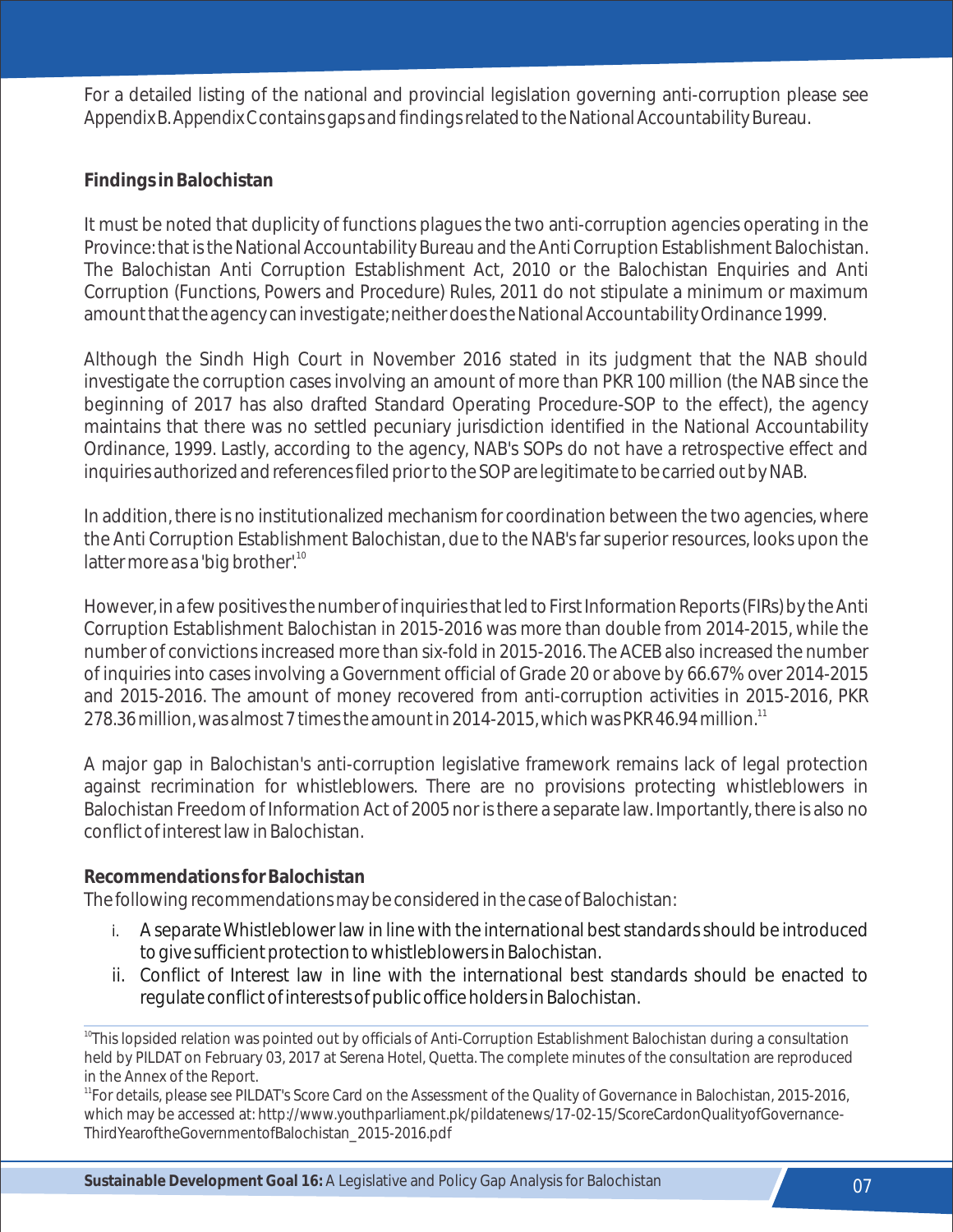- iii. There is a need to revisit the overlapping jurisdictions of NAB and ACEB. It is recommended that through necessary amendments in the NAO 1999, the jurisdiction of NAB may only be restricted to 'mega-corruption cases', with the remaining forwarded to the ACEB.
- iv. NAB's jurisdiction may only be restricted to Federal agencies.
- v. There is need for greater institutionalized consultation between the anti-corruption agencies for efficient functioning.

### **Target 16.6**

'*Develop effective, accountable and transparent institutions at all levels'*

#### **Findings for Balochistan**

Balochistan, unlike other Provinces, has to date not passed a new Right to Information Act and still follows the Balochistan Freedom of Information Act 2005 which does not facilitate citizens and journalists in getting information from Government institutions.

At the Federal level, there are accountability institutions such as National Accountability Bureau (NAB), Federal Investigation Agency (FIA) and Auditor General of Pakistan, whereas at the provincial level there are institutions such as Anti-Corruption Establishment, Provincial Ombudsman, Provincial Public Accounts Committee and Chief Minister Inspection Team.

Balochistan is lagging behind when it comes to transparency as it neither has an RTI Commission to facilitate citizens in getting information from Government bodies nor a provincial RTI law to fulfill international obligations and standards of transparency.

Similarly there are serious challenges with regard to accountability functions including:

- i. National and provincial accountability institutions, that are the NAB and the Anti Corruption Establishment Balochistan, have overlapping jurisdiction. Limiting national institutions to Federal subjects and letting provincial bodies deal with accountability on provincial subjects may resolve the issue.
- ii. Some of the main issues faced by Auditor General of Pakistan (AGP) office are lack of timely accountability by the Public Accounts Committees.
- iii. According to Auditor General of Pakistan Annual Report 2015-16, AGP audit reports of last 23 years are pending for scrutiny with Public Accounts Committee of the Provincial Assembly of Balochistan.<sup>12</sup> An MPA of the ruling coalition is the chairman of Public Accounts Committee, Balochistan, which is contrary to global good practice of the position going to a member of the opposition.
- iv. Chief Minister Inspection Team of Balochistan Government has limited capacity as well as support from the Government and their mandate is incompatible with the strength of the organization.

**Recommendations for Balochistan:**

The following recommendations may be considered for the case of Balochistan:

i. Strengthen internal accountability of the Government Departments to complement the efforts of the external accountability institutions.

 $12$ Auditor General of Pakistan Annual Report 2015-16, p. 59.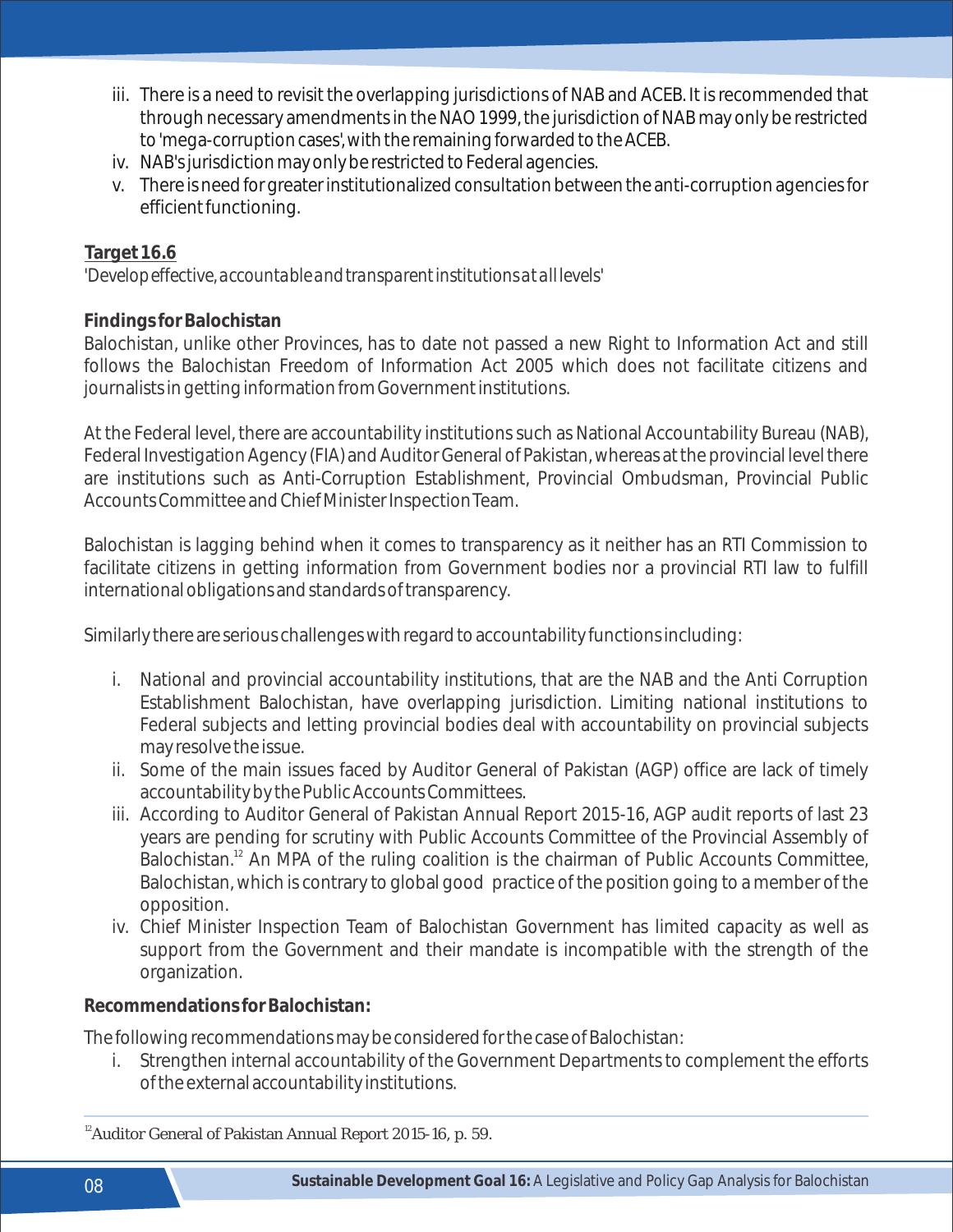- i. Appoint a member of the Opposition as Chairman of the Provincial Public Accounts Committee
- ii. Introduce a new legislation governing right to information in Balochistan.
- iii. At the level of the Local Governments

#### **Findings for Balochistan**

In the context of representative decision-making in Balochistan, the voter turn-out for the Provincial Assembly of Balochistan witnessed an increase from 33.29% in General Election 2008<sup>13</sup> to 40.86% in General Election 2013.<sup>14</sup> For the National Assembly, the voter turn out increased from 30.9% in General Election 2008<sup>15</sup> to 42.5% in General Election 2013.<sup>16</sup> This signifies an increased sense of trust reposed by the people of Balochistan in the current democratic system, including the political parties.

It seems that the primary decision-making emanates from the Office of the Chief Minister in Balochistan and the Cabinet largely remains dysfunctional. Therefore, even though Rule 29(1) of the Rules of Government of Balochistan requires that a meeting of the Cabinet is to be held once every week, the Cabinet of the Provincial Government of Balochistan has met for a total of 6 times in 2016, compared to 5 times in 2015. In addition, the Chief Minister of Balochistan only managed to attend a total of 51% of the total Provincial Assembly sittings for 2016, as compared to 64% in 2015.<sup>17</sup>

Consultation of PILDAT's Panel of Expert with the Speaker of the Provincial Assembly of Balochistan led to the finding that for the current tenure of the Assembly, all the Standing Committees had remained dysfunctional since 2013. Their leadership had only been notified in November 2016, because of the coalition politics surrounding the Assembly. In addition, the Speaker's powers as the custodian of the House have severely been curbed as well, given that the power to take any disciplinary action against any of the Assembly staff currently resides with the Office of the Chief Minister.<sup>18</sup>

Another example of a lack of representative and participatory decision-making process is the ineffective budgetary review process at the Provincial Assembly of Balochistan. For example, for 2016, the total number of sittings of the Assembly of the Budget Session was a mere total of 7. With limited time available to scrutinize the Provincial Budgets and no adequate powers with Standing Committees to undertake in-depth reviews of the Provincial Budgets, year after year, Budget Sessions see mere rubberstamping the Executive's budget by the Provincial Legislatures.

PILDAT has been making recommendations to strengthen the Budget process in the Parliament and Provincial Assemblies of Pakistan, which include increasing the duration of the Budget process to at

<sup>18</sup>This was shared by the Speaker of the Provincial Assembly of Balochistan, Ms. Raheela Durrani, MPA, in meeting with representatives of PILDAT and Panel of Experts called at the Speaker's Chamber in the Provincial Assembly of Balochistan on February 03, 2017. The complete minutes of the meeting are reproduced in the Annex of the Report.

<sup>&</sup>lt;sup>13</sup>For details, please see: http://www.ecp.gov.pk/Documents/General%20Elections%202008/Results/PA\_turnout.pdf <sup>14</sup>For details, please see:

http://www.ecp.gov.pk/Documents/Downloads/General%20Election%202013/Statistics/Provincial%20Assemblies%20Tu rnout%20General%20Election%202013.jpg

<sup>&</sup>lt;sup>15</sup>For details, please see: http://www.ecp.gov.pk/Documents/General%20Elections%202008/Results/NA\_turnout.pdf <sup>16</sup>For details, please see:

http://www.ecp.gov.pk/Documents/Downloads/General%20Election%202013/Statistics/National%20Assembly%20Turn out%20General%20Election%202013.jpg

<sup>&</sup>lt;sup>17</sup>For details, please see PILDAT's Assessment of the Quality of Democracy in Pakistan, 2016, which may be accessed at: http://www.pildat.org/Publications/publication/DemocracyAndLegStr/AssessmentoftheQualityofDemocracyinPakistan\_ 2016.pdf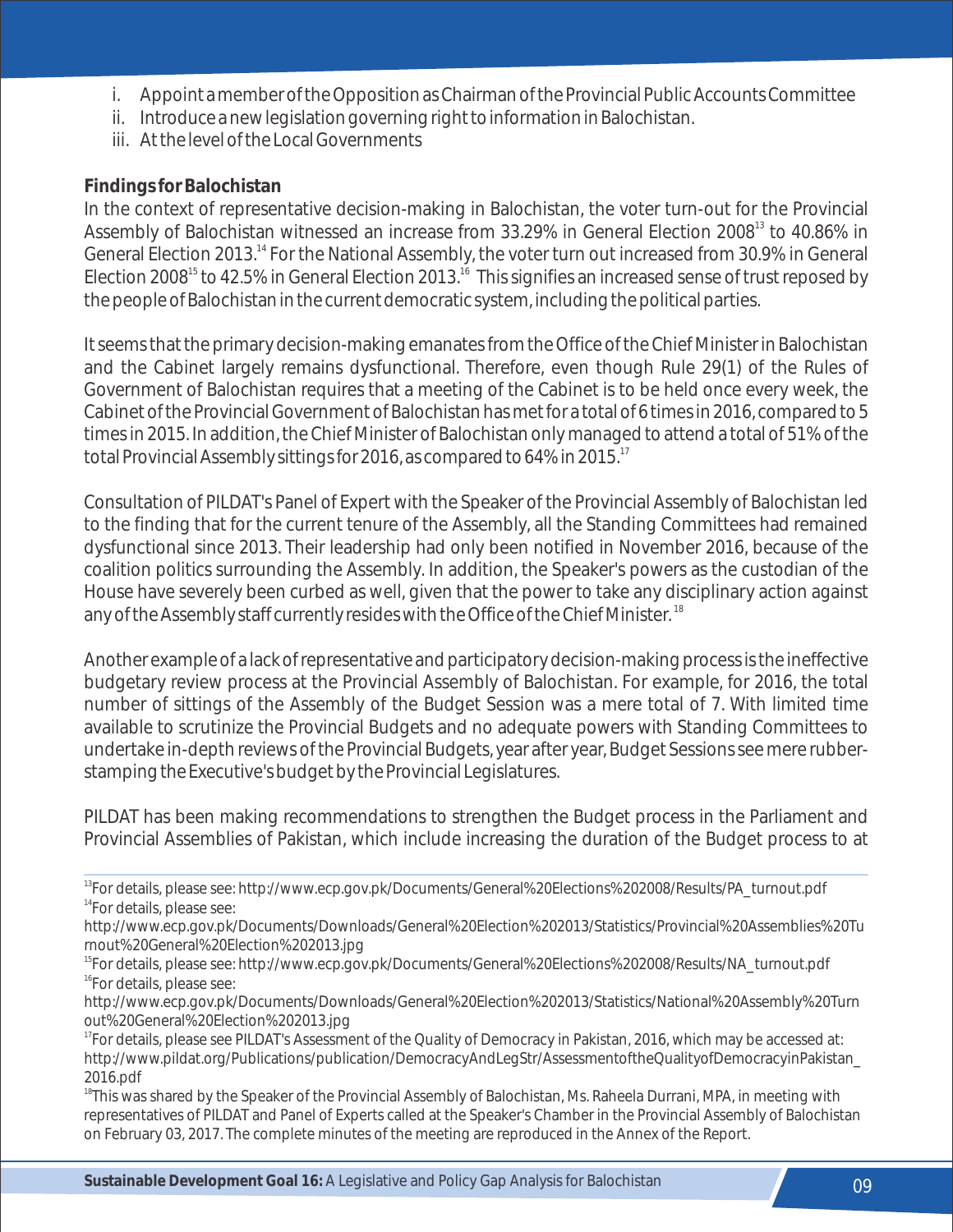least 30 – 45 days and changes in the Rules of Procedure of the Provincial Assemblies to allow Standing Committees both power and time to review the Budget both before and after its introduction.

Balochistan achieved the distinction of being the first Province across Pakistan to hold Local Government elections in December 2014. However, the Balochistan Local Government Act, 2010 hardly devolves any real financial and administrative powers to the Local Governments. The allocated development funds to Local Governments in Balochistan increased from PKR 0.82 billion in 2014-2015 (1.70% of 2014-2015 PSDP) to PKR 5.70 billion (11.15% of 2015-2016 PSDP), which is a 7-fold increase. Moreover, in both years, these funds were fully utilized.  $19$ 

However, the Local Councils Grants Committee mandated by the Local Government Act, 2010 has no representation from local councilors, who are entirely reliant on the Committee's grants and, therefore, lack financial autonomy. The Provincial Minister of Finance chairs the Local Councils Grants Committee, with members consisting of the Secretaries of the Provincial Finance Department, Local Government and Rural Development Department and the Planning and Development Department.

**Recommendations for Balochistan**

- i. Meeting of the Provincial Cabinet of the Government of Balochistan must be held at least once every fortnight.
- ii. Extending *suo moto*powers to the Standing Committees of Provincial Assembly of Balochistan.
- iii. Regularly updating the attendance of the members of the Assembly, not only for the plenary session, but also Committee meetings, on the Assembly website.
- iv. The Provincial Assembly of Balochistan may also consider starting a Public Petitions Portal, as introduced in the Pakistan Senate website, on the Assembly website.
- v. Instituting an effective budget review process, which lasts for at least a month, and requires approval by the respective Standing Committees before the budget is introduced in the Assembly.
- vi. There is a need for representation of Local Government representatives in the Local Grants Committee of the Government.

## **Target 16.9**

'*By 2030, provide legal identity for all, including birth registration*'

To date, at least 96 million Pakistanis, both in the country and abroad have been issued tamper resistant, ISO standard identification cards.<sup>20</sup> This biometric computerized national identity card (CNIC) is a prerequisite for opening a bank account, receiving a mobile SIM card, securing a passport and driver's license, and other social and economic services.

However, comparison to population estimates for 2016 show that Pakistan's current population, which has been growing at the rate of 1.45% per year, currently stands at least at 201 million.<sup>21</sup> Out of this, estimates suggest that 128 million are of age 18 and above. This means that roughly 75% of the country's

http://www.pildat.org/Publications/publication/Publications.asp

<sup>&</sup>lt;sup>19</sup>For more details, please see PILDAT's Scorecard on the Assessment of the Quality of Governance in Balochistan, Third Year of the Current Governments, 2015-2016, which may be accessed at:

<sup>20</sup> For details, please see: http://www.worldbank.org/en/news/feature/2016/02/04/pakistan-building-equality-for-womenon-a-foundation-of-identity

<sup>&</sup>lt;sup>21</sup>For details, please see: http://www.indexmundi.com/pakistan/demographics\_profile.html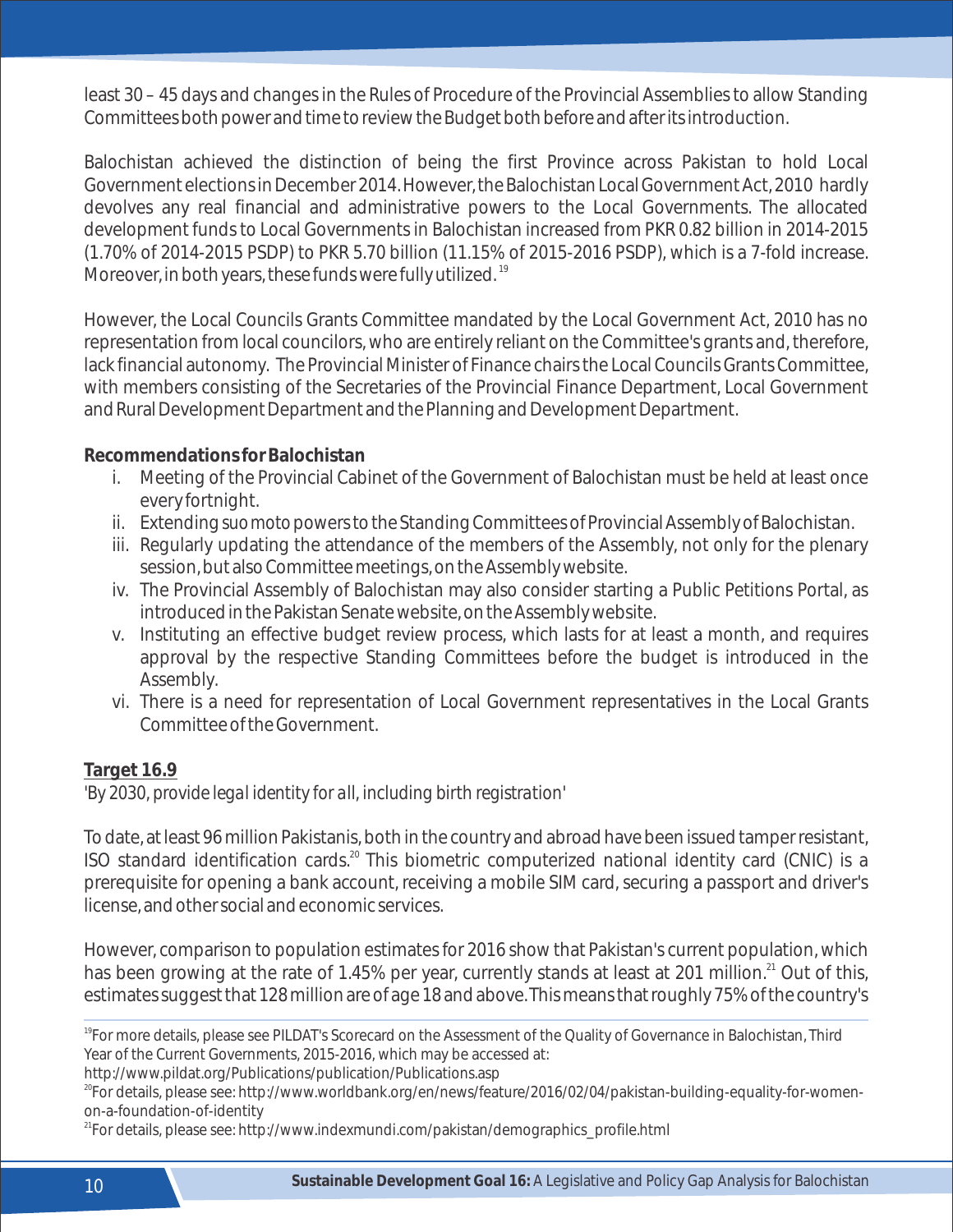adult population possesses legal identity, and is registered with NADRA.

When it comes to birth registration for children, the statistics paint a grim picture. According to UNICEF's *A State of World's Children* report for 2016, the birth of almost 33.6% of the country's children under the age of 5 is registered. $^{22}$ 

Low birth registration not only poses inherent problems, but is also in violation of international conventions Pakistan is a signatory to. For example, Articles 7 and 8 of the UN Convention on the Rights of the Child (CRC) declare that Government must register children immediately after birth and children enjoy the right from birth to acquire a nationality.

#### **Findings for Balochistan**

The case of Balochistan remains a cause for worry. According to UNICEF's *Progress Report 2013-2015: Birth Registration*, the birth registration rate for Balochistan is lowest across all Provinces of the country and stands at  $8\%$ .  $^{23}$ 

It is important to note that there is a legal obligation to register children in Pakistan. The National Registration Act 1973 (Act VI of 30 July 1973) stipulates the obligation to register the births of newly born citizens. In addition, in under Section 6 of the Births Deaths and Marriages Registration Act 1886 (Birth Registration Act) each Provincial Government is required to establish a general registry office in order to maintain the register of births. However, after the institution of Local Governments, the responsibility for registering births falls upon various tiers of the Local Governments, as enunciated by each Province's laws.

In the case of Balochistan, the Fifth Schedule of the Balochistan Local Government Act, 2010 states that registration of birth and deaths is the responsibility of the Urban Council and the Union Council.

Similarly, the Fifth Schedule also gives the District Council the power to make byelaws or rules to regulate the registration of birth and deaths. The Second Schedule states that fees from registration and certification from birth, marriages and deaths will form a part of the taxes collected by the Union Councils and Urban Councils.

Importantly, Section 37 of the Third Schedule lists '*failure of the head of family to report the birth or death to a Local Council or a person appointed in this behalf within a reasonable time*' as an offence. This reasonable time, as a general practice, is considered to be one month.

For more details on the process of birth registration in Balochistan, please see *Appendix D*.

#### **Recommendations for Balochistan**

The following recommendations may be considered for Balochistan:

i. Although Balochistan's legal architecture recognizes the failure to register birth as a crime, currently it prescribes penalties for any registration-taking place after one month of a child's birth. Rather, an age of 1 year should be prescribed as the maximum limit within which birth should be registered. This is because within one month, neither a mother's health, nor her child's allow to travel to the relevant Local Government office.

<sup>22</sup>For details, please see: https://data.unicef.org/country/pak

<sup>&</sup>lt;sup>23</sup>The complete text of the Report can be accessed at: https://www.unicef.org/pakistan/Birthregistration\_LR.pdf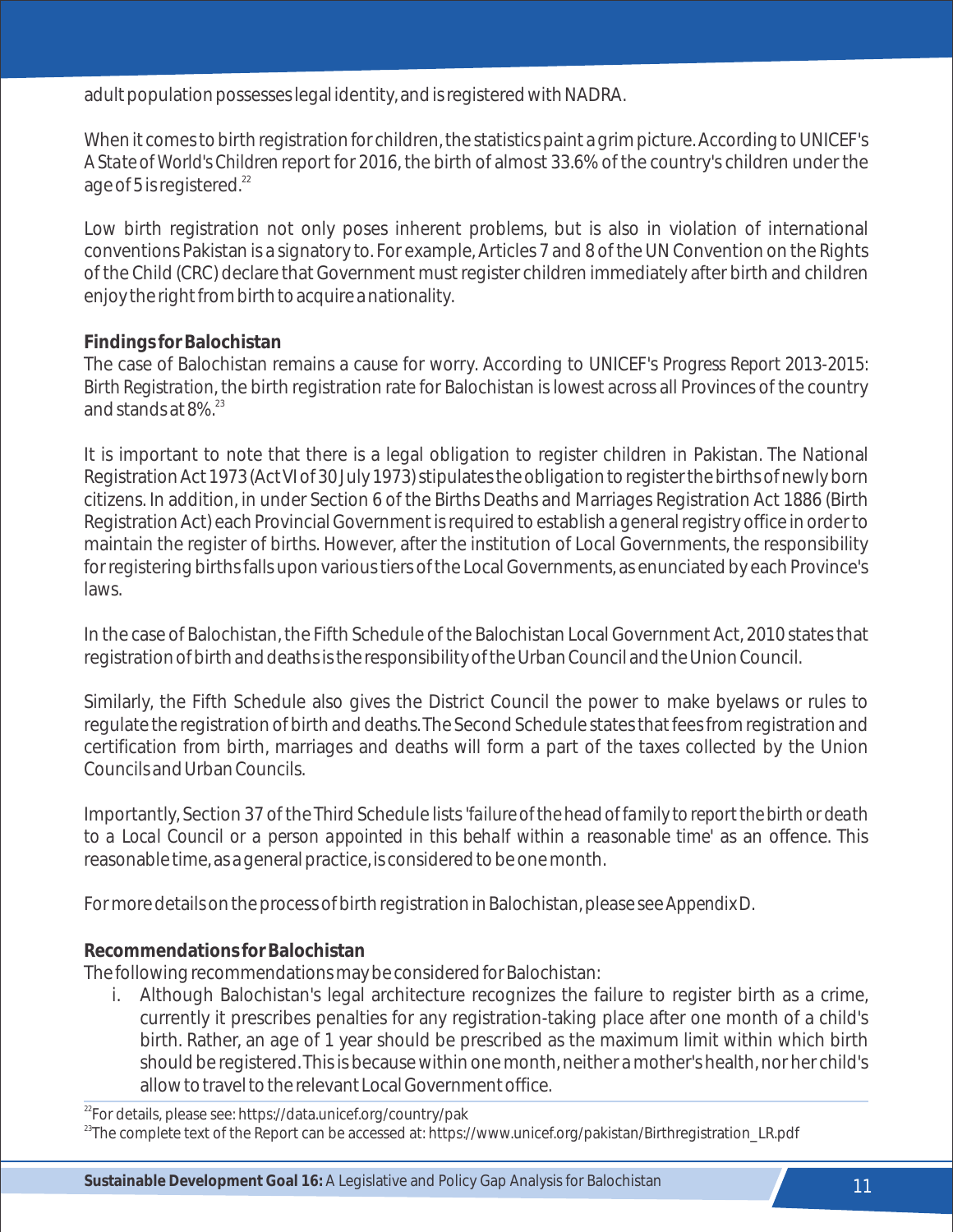ii. The Federal Government may coordinate with the Provincial Governments to introduce a uniform form for birth registration. The form must be developed in such a way so that the details are easy to computerize. This would greatly facilitate the work of NADRA in developing a national computerized database.

In order to eliminate the duplication of tasks by the Local Government Councils and NADRA, the latter must provide for field staff to train the Local Government officials in the process of birth registration and computerization of details. Although NADRA is bound to provide field staff at the Union Council Level, the number of staff depends upon how big the area is. On average, one supervisor looks after 10-12 UCs. According to data obtained from NADRA, there are a total of 6,645 Union Councils (or *Operational Sites*) across the country out of which 6,197 are operational. It must be ensured that all the relevant Local Government Councils i.either have NADRA staff present, or must be trained by them, along with having the required IT support so that NADRA's database can also be updated at one site.

- ii. The Local Governments, in consultation with the respective Provincial Government may consider waiving off any fee for registration of birth.
- iii. A proposal may also be considered to integrate education and health services being offered by the Local and Provincial Government with birth registration. This may entail that a child can only be registered at a Government school if he or she has a birth certificate. Tying identity registration with benefits is proven to be beneficial in Pakistan's case. For example, within four years of the launch of BISP, there was an overall increase of 72% in issuance of CNICs to the adult population in the country and a 94% increase in women enrolment in 2012.
- iv. Officials should also be trained to perceive birth registration as a fundamental right as opposed to a mere administrative task.
- v. Paid female and male mobilisers, acting as a bridge between the Union Council and parents, should inform parents about registration and undertake the registration process on their behalf.
- vi. There should be an online link between the Union Council and NADRA on the district level, automatically entering Union Council data into the NADRA database to make the process more accessible. Parents will only have to go to the Union Council making it cheaper and less time consuming.
- vii. Especially in the case of Balochistan, with its wide geographical spread, the distance between a Union or Urban Council office and a resident's home may not allow him/her to get the birth of a child registered. Therefore, the Local Governments in coordination with NADRA may introduce mobile registration vans for birth registration as well, along the lines of the program already operated by the latter. The concerned authorities may announce the schedule in advance.

#### **Target 16.10**

'*Ensure public access to information and protect fundamental freedoms, in accordance with national legislation and international agreements*'

While processing the Eighteenth amendment in the Constitution of Pakistan, the committee of the Parliamentarians was conscious of the existence of the '*Right to Information*' as a basic human right in the charter of United Nations Organization since 1948. Hence the said Committee proposed to insert Article 19A in the Constitution, making the Right to Information a fundamental right available to every citizen of Pakistan enforceable through courts.<sup>24</sup> When this amendment was processed by the Parliament, it placed an obligation on both the Federation and the Provinces to pass laws guaranteeing

<sup>24</sup>Article 19A of the Constitution of Pakistan states that '*Every citizen shall have the right to have access to information in all matters of public importance subject to regulation and reasonable restrictions imposed by law*'.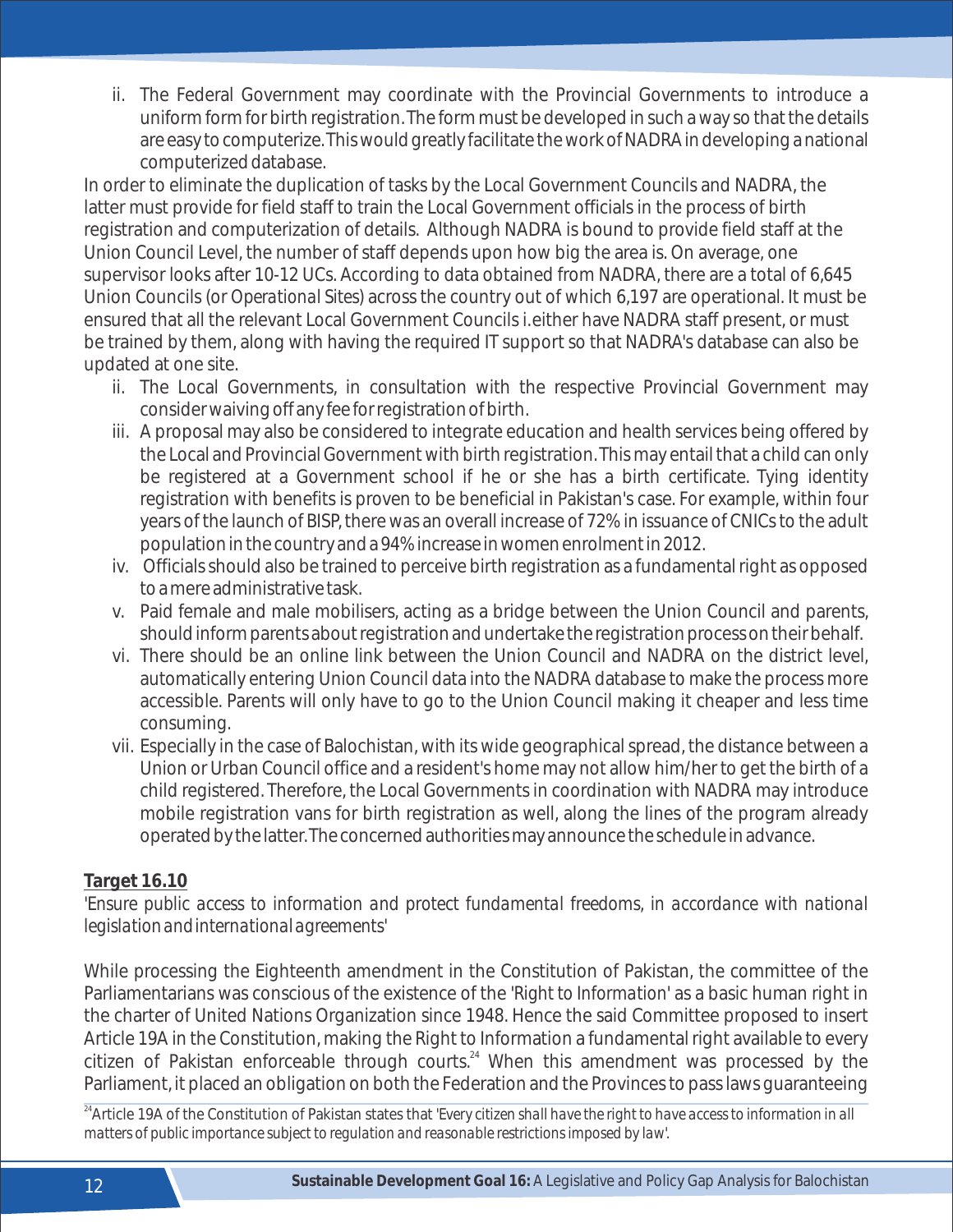this right in respect of the subjects upon which each Government, Federal or Provincial, was legally competent to legislate.

Apart from the provision in the country's own Constitution, and it being signatory to the Universal Declaration on Human Rights, Pakistan is also a signatory to the International Covenant on Civil and Political Rights, adopted by the UN General Assembly in 1966, and to which Pakistan became a signatory in 2008 and ratified it in 2010.

Therefore, the right to information, as now embodied under Target 16.10 of the Sustainable Development Goal 16, is an internationally protected human right, regarding which the State of Pakistan and its various administrative units needed to make arrangements for its provision.

#### **Findings for Balochistan**

The Provincial Assembly of Balochistan passed the Freedom of Information Act in November 2005. A perusal of the law shows that the Federal Freedom of Information Ordinance 2002 has been completely copied in this regard. In the present shape the Balochistan Freedom of Information Act 2005 provides limited access to any information available in Government record, and does not necessitate the creation of an Information Commission. As a result the office of the Balochistan Ombudsman responds to complaints for non-disclosure of information requests. However, during 2015-2016, only 20% of the complaints received by the Balochistan Ombudsman were disposed of, compared to 75% in 2014-  $2015.<sup>25</sup>$ 

The following are some of the areas of concern:

#### **Limited Scope**

Despite the title of the law being Freedom of Information, the word information has not been defined in the Act. Instead it refers to the word 'record' throughout. This makes the scope of the law very limited as the word 'record' denotes only a part of information. The term 'record' has been defined by Section 2(I) and is confined to any record used by a public body for official purpose.

Whatever little was conceded by the definition has been taken back by the restriction imposed by Section 8 which gives sweeping powers to the Provincial Government to exclude any record from the application of this law on the strength of 'public interest'. In addition, by excluding the note-sheet and minutes of the meetings, the law has narrowed down the right of the citizens to seek record relevant to their interest.

The definition of the word public body is also very limited, as it does not include the most important offices like the Chief Minister Secretariat, Governor House, the Balochistan High Court and the Provincial Assembly of Balochistan.

In addition, the FOI Act does not adequately provide for the right of appeal against decisions made on information requests, which is detrimental to the autonomous working of the Balochistan

http://www.pildat.org/Publications/publication/GovernanceAssessment/ScoreCardonQualityofGovernance-ThirdYearoftheGovernmentofBalochistan\_2015-2016.pdf

13 **Sustainable Development Goal 16:** A Legislative and Policy Gap Analysis for Balochistan

For details, please see the PILDAT publication titled Score Card on the Assessment of the Quality of Governance in Balochistan, 2015-2016, which may be accessed at: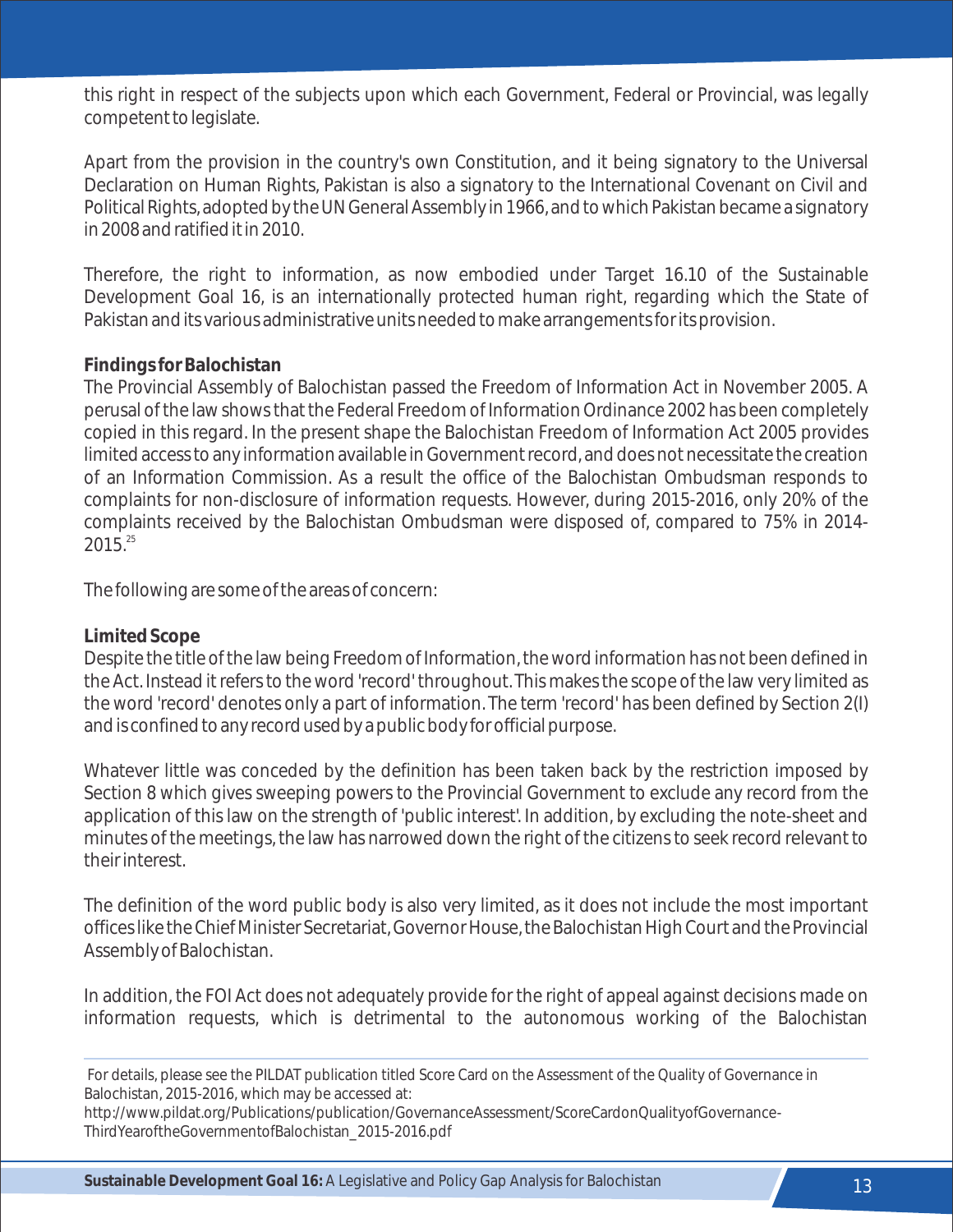Ombudsman. The Act also does not make it mandatory for requests to be decided within a set a timeframe.

#### **No Formal Information Requests Received by Public Information Officers**

According to data provided by 37 Departments of the Government of Balochistan for the number of information requests they received under Section 7 of the FOI Act, no Department during either 2014- 2015 or 2015-2016 received any information requests. Frequently cited reasons for this were:

- i. People in Balochistan, including some in the Government, are not aware of the Freedom of Information Act and its provisions.
- ii. Some Government entities, such as the Anti-Corruption Establishment, receive informal requests for information on the entity's work; responses to such requests are equally informal and are not recorded.

#### **Gaps in Implementation**

- I. The Government under the law was required to index its record and establish a mechanism of maintenance of its record. Section 4 placed a legal obligation upon each Public Body to ensure both indexation and maintenance and prescribe rules for the same. This does not seem to be done.
- ii. Section 6 of this law mandated the Provincial Government and its public bodies to computerise its record. No evidence was visible during the consultation process to show that even some preliminary steps have been taken. It is a common knowledge that the only way leading to transparency is the computerization of Government record. Such a process facilitates not only the citizens but also the custodian of record.
- iii. A natural corollary of indexation and maintenance of record would be the necessity of a place where this record can be safely stored. Neither at Federal nor Provincial level, any of the public body has thought of any step to preserve any record and establish a record room. $^{26}$

#### **Recommendations for Balochistan**

The following recommendations may be considered for Balochistan:

- i. As mentioned, Balochistan's right to information law is out-dated, and needs to be replaced immediately. Apparently, the Government of Balochistan had initiated consultations in this regard in November 2016, but no Bill has been presented in the Assembly till now.
- ii. The Government and its Public Bodies should complete the process of designating the Public Information Officers for the purpose of the law as required under Section 10 of the Freedom of Information Act, 2005 for Balochistan. The list should be published on website and advertised in the print media.
- iii. Great need was felt for capacity building and training of those officers who might deal with access to information. Such an effort at Balochistan level would create an environment helpful to further the cause of RTI. Those organizations working at Federal level and in other Provinces can be approached for help.
- iv. Use of information technology for future office automation has taken roots in every country and Pakistan is no exception. Hence computerization of records has to start at some stage.

<sup>&</sup>lt;sup>26</sup>This was pointed out by various officials of the Government of Balochistan during a consultation held by PILDAT on February 03, 2017 at Serena Hotel, Quetta. The complete minutes of the consultations are reproduced in the Annex of the Report.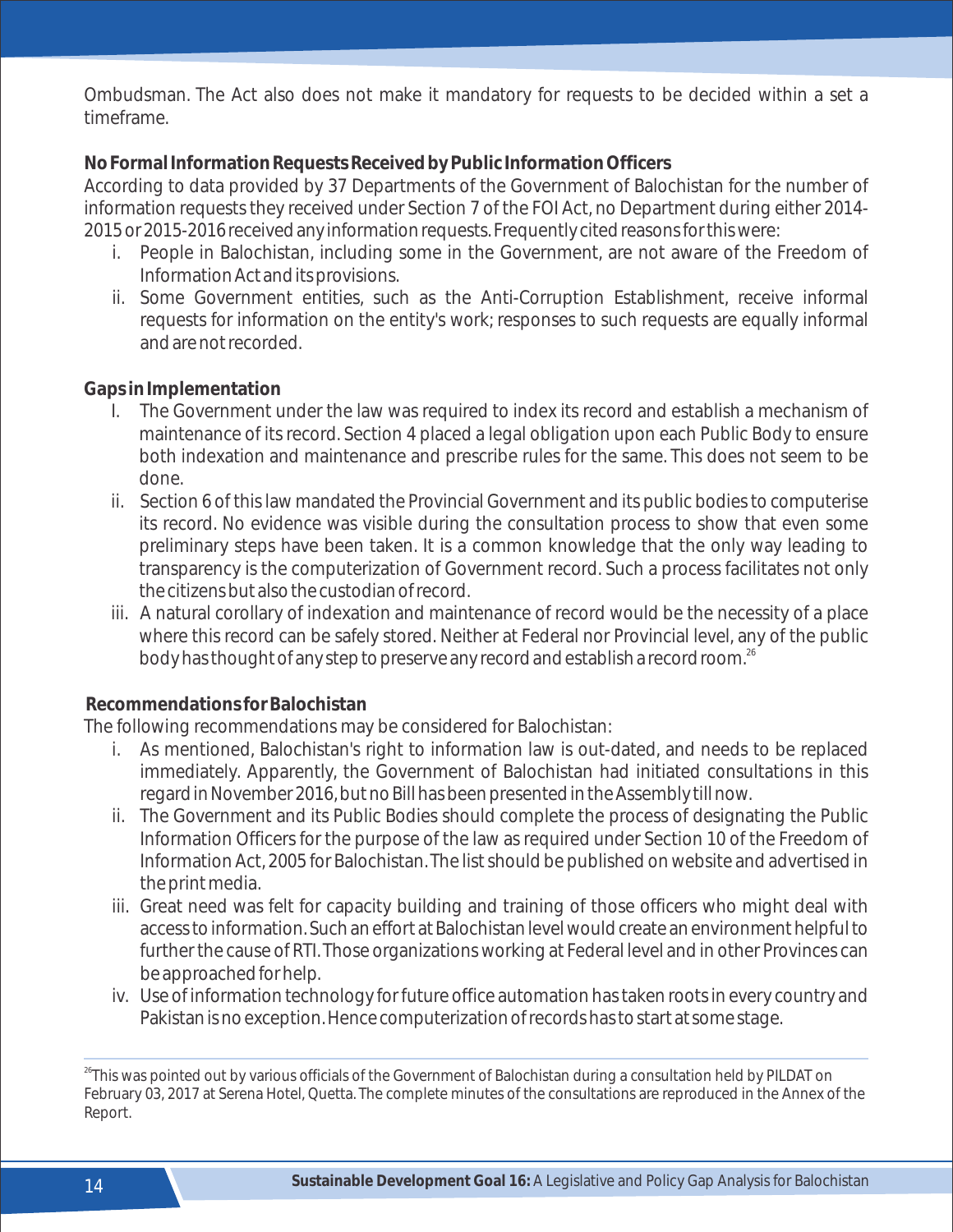#### **Target 16.b** '*Promote and enforce non-discriminatory laws and policies for sustainable development'*

#### **Findings for Balochistan**

With regards to Target 16.b, it was found that the Provincial Commission on the Status of Women in Balochistan is not functional. In addition, only two members of the of 5-member inquiry committee to be formed under the Balochistan Protection on Against Harassment of Women at Work Place Act 2016 are required to be female.

A cause of alarm is that the most up-to-date data on the prevailing Maternal Mortality Ratio in the Province comes from 2006-2007, when it was 758 deaths per 100,000 live births. This is considered extremely high when compared to the Millennium Development Goal of 140 deaths per 100,000 live births by 2015, which Pakistan as a whole has not achieved.

When it comes to gender disparity, according to the 2014-2015 Pakistan Labour Force Survey, Balochistan's female unemployment rate is 8.54% (compared to 2.84% for males) whereas women's labour force participation rate in Balochistan is 18.33% (compared to 65.10% for males); this clearly shows that women's economic participation in Balochistan is still significantly lacking, when compared to men.

However, the two biggest hurdles are the dual system of policing and the Provincially Administered Tribal Areas, where laws and policies of the Provincial Government of Balochistan do not extend. This comprises of 9 districts of Balochistan, and is administered instead through a parallel system run by the Governor of the Province.

#### **Recommendations for Balochistan**

The following recommendations may be considered in the case of Balochistan:

- i. Majority of the members of the Balochistan Commission on Protection of Women may be females.
- ii. Extension of all the important legislation enacted by the Provincial Assembly of Balochistan to the Provincially Administered Tribal Areas (PATA).
- iii. Hindu Marriage Law, as enacted in Sindh in 2016 may also be enacted in Balochistan.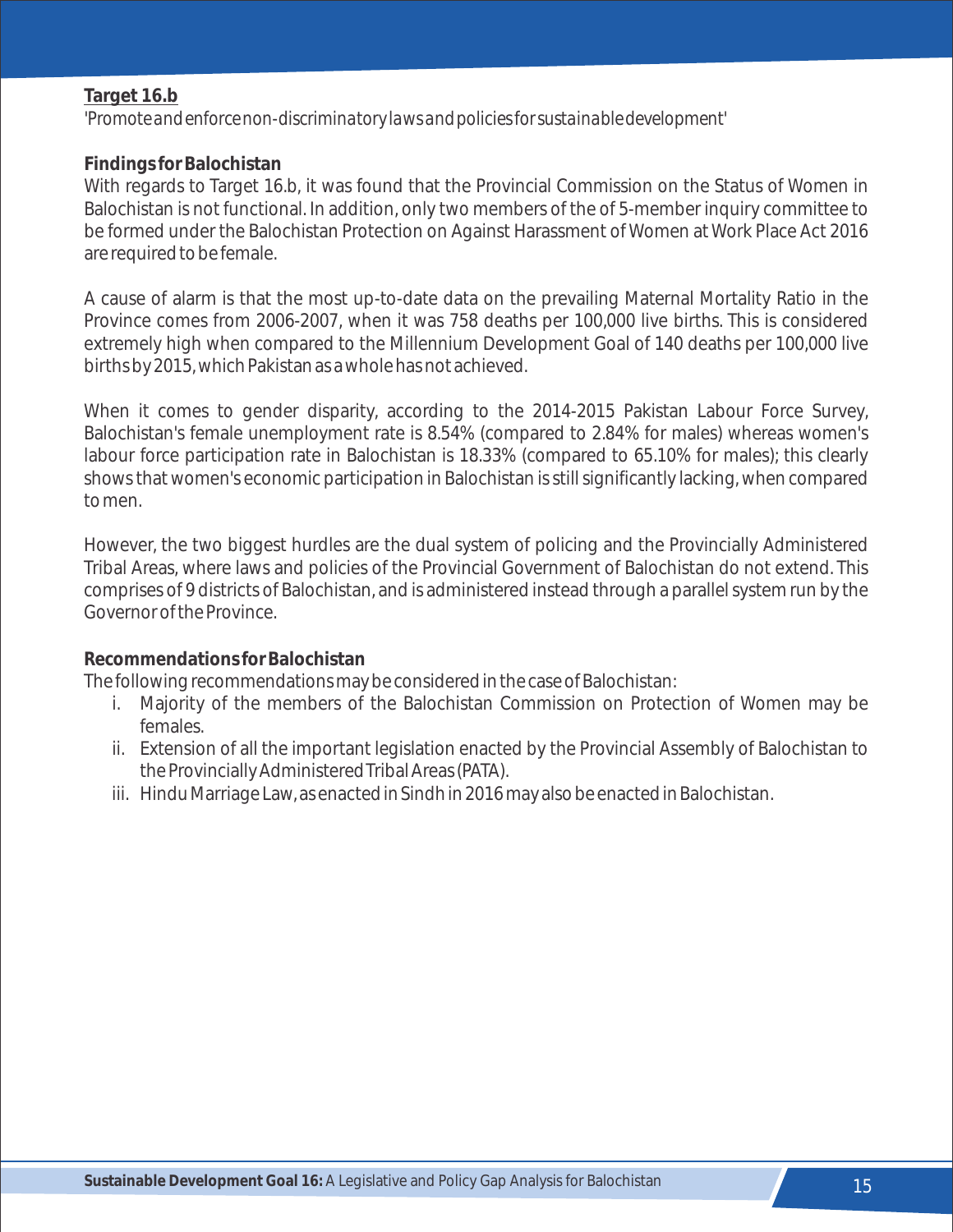## **Appendices**

#### **Appendix A: Profiles of PILDAT's Panel of Experts**

**Dr. Shoaib Suddle** *Former DG, FIA; former IG Police; former Federal Ombudsman*

Dr. Muhammad Shoaib Suddle currently heads Safer Communities Foundation (SCF), a Not-For-Profit civil society organization registered with the Securities and Exchange Commission of Pakistan. The SCF's purpose is to promote rule of law and democratic policing in Pakistan through higher education and research in criminological and juridical sciences. Dr. Suddle is also a Senior Fellow of Global Think Tank Network, NUST; Member Steering Committee for the Assessment of Quality of Governance in Pakistan, PILDAT; President, International Police Association Pakistan; International Director, Asia Crime Prevention Foundation, Tokyo; and Executive Director, Asia Crime Prevention Foundation Pakistan. Dr. Suddle is a veteran public servant, who has served Pakistan with distinction for over forty years. He began his career in 1973 as Assistant Superintendent of Police and has held various key positions both at operational and strategic levels. He is highly regarded for effectively taming the dinosaur of terrorism as Police Chief of Karachi (1995-1996). As consultant in the National Reconstruction Bureau, he coauthored the Police Order 2002, which replaced the 141-year- old police law in Pakistan. Three days after 9/11, he was appointed Inspector General Police, Balochistan. He ably met the challenge, and, during his three-year stint, the Balochistan Police underwent historic transformation, not least its exceptional extension in jurisdiction from just 5 percent to entire Balochistan. In 2004, he was appointed Director General, National Police Bureau, Ministry of Interior. In this key strategic position, he contributed extensively to reshaping policing and counterterrorism policy in Pakistan. In 2008, following his stint as Inspector General Police, Sindh, he was appointed Director General, Intelligence Bureau (Pakistan's premiere civilian intelligence agency). The last public service appointment he held was the constitutional post of Federal Tax Ombudsman of Pakistan (2009-13). In a 2011 independent report card study published by Transparency International Pakistan, the Office of Tax Ombudsman received an exceptionally high approval rating of over 90%, declaring it the cleanest and the most efficient public sector organization in Pakistan. Dr. Suddle is regarded as a leading police reform and counterterrorism expert in South Asia. He is a visiting criminal justice expert at the United Nations Asia and Far East Institute on Crime Prevention and Treatment of Offenders (UNAFEI), Tokyo, and a resource person with many national and international organisations, including United Nations Office on Drugs and Crime. Dr. Suddle has an M.Sc (Econ.) in criminology and a Ph.D in white-collar crime from Cardiff University (Wales), an M.Sc in Physics from Government College University, Lahore, and an L.L.B from University of Punjab. He is author of several publications and articles, published both in Pakistan and abroad. Dr. Suddle is most highly decorated public servant in Pakistan. His civil awards include Hilal-e-Shuja't (HSt), top national award for gallantry and service beyond the call of duty, 1996; Hilal-e-Imtiaz (HI), top national award for performance excellence, 2008; Quaid-e-Azam Police Medal (QPM), 1993; and President's Police Medal (PPM), 1981.

#### **Mr. Abdul Matin**

*Former Information Commissioner, Ehtesaab Commission, KP*

Mr. Abdul Matin has worked as Commissioner Right To Information KP, from March 2014 to Oct 2016. He has been Advocate High Court from October 2011 to February 2014 and District and session Judge from October 2011 to February 2014. Mr. Matin served as Additional Secretary Legislation/Legal Draftsman in the Law Department, Government of KP.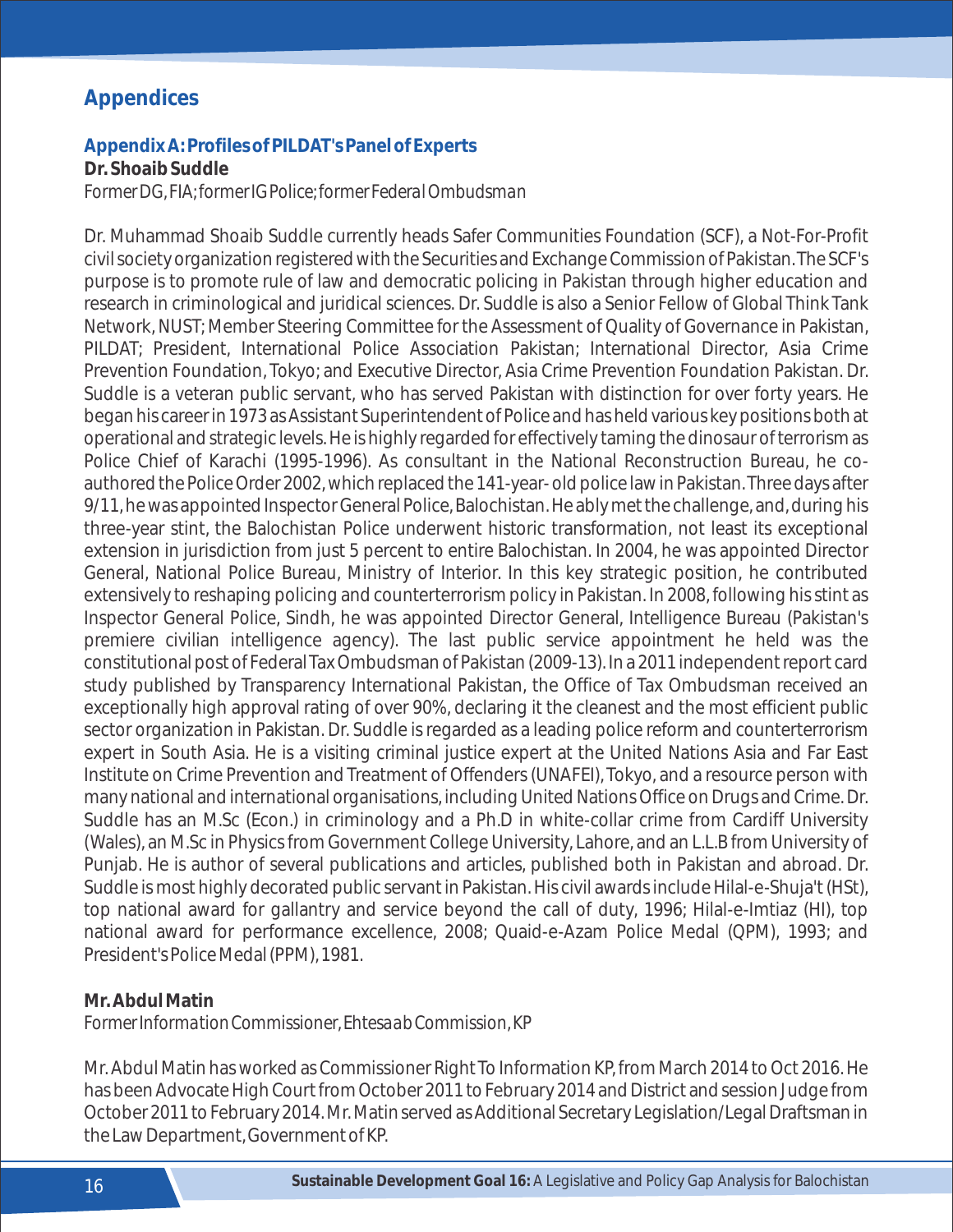#### **Mr. Muhammad Ali Nekokara** *Former SSP, Pakistan Police*

Mr. Muhammad Ali Nekokara served the Civil and Police Service of Pakistan for almost 19 years (1995- 2014). He has performed various challenging police field assignments in Lahore and rural areas of Punjab since 1999. In addition to his fieldwork, Mr. Nekokara has performed staff assignments, most notably as Personal Staff Officer to the Chief Minister of Punjab and also with the Inspector General of Police, Punjab. Mr. Nekokara holds a Master's degree in Public Administration from the Harvard Kennedy School of Government, USA and a Master's degree in Criminal Justice Policy from the London School of Economics, UK.

#### **Appendix B: National and Provincial Laws and Institutions for Anti Corruption**

#### *Federal legislation against bribery and corruption applicable to Balochistan*

- i. Prevention of Corruption Act, 1947: provides for the prevention of bribery and corruption of public servants, particularly in the bureaucratic administration.
- *ii. National Accountability Ordinance of 1999 ("NAO 1999")*: constitutes NAB as an autonomous Federal institution with the primary purpose to eliminate corruption. NAB's powers include illegal. NAB has the power of setting punishments of, among other, up to 14 years of imprisonment, imposition of fines equal to the "gains derived by the accused", freezing of any movable or immovable property, and disqualification of convicted person to hold a public office for ten years. launching investigations, conducting inquiries, and issuing arrests warrants against individuals suspected in, among other, corruption in private and public sectors and direct such cases to accountability courts. Acts of corruption and attempted corruption in the form of extortion, active and passive bribery, bribing a foreign official, abuse of office, and money laundering are
- *iii. Pakistan Penal Code 1899 ("PPC"):* penalises public servants accepting gratifications as well as bribery or fraudulent behavior in relation to property or elections.
- *iv. Federal Investigation Agency (FIA), Act 1974:* constitutes FIA which has, among other, an anticorruption wing which deals with anti-corruption, spurious drugs, counterfeit currency under PPC and special laws.
- *v. Criminal Law Amendment Act, 1958*: forms special courts to take up corruption cases.
- *vi. Anti-Money Laundering Act, 2010 (the "AML Act"), Anti-Money Laundering Regulations, 2015 and Anti-Money Laundering and combating the Financing of terrorism (AML/CFT) Regulations for Banks and DFIs, 2012, State Bank of Pakistan*: These anti-money laundering laws criminalize money and confiscation of illegitimate assets and property. The SBP AML Regulations are in line with the Financial Action Task Force International Standards. laundering with penalties of up to ten years of rigorous imprisonment, fines, and the recovery

#### *Balochistan Provincial legislation against bribery and corruption*

- *i. Balochistan Enquiries and Anti-Corruption Act 2010: establishes* Anti-Corruption Establishment of Balochistan ("ACEB") which is the primary institution dealing with eradication of corruption in Balochistan.
- *ii. Balochistan Enquiries and Anti Corruption (Functions, Powers and Procedure) Rules, 2011: details operations of the* ACEB.
- iii. Balochistan Freedom of Information Act, 2005: Article 19-A of the Constitution of Pakistan allows citizens the right to have access to information in all matters of public importance. Freedom of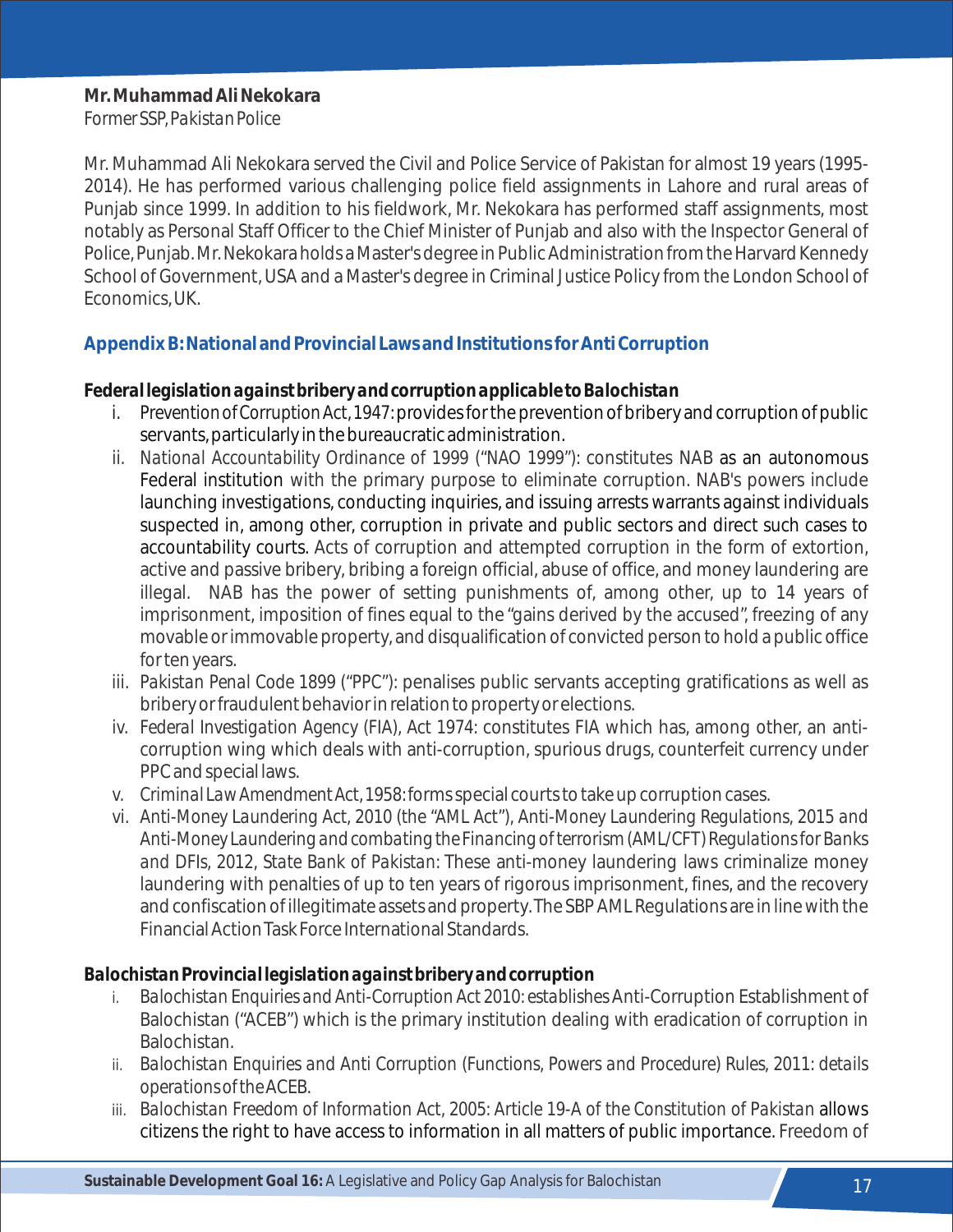Information Ordinance 2002 is the primary right to information legislation at the national level. At the provincial level, Balochistan replicated the FOI Ordinance 2002 in 2005.

#### **Anti-corruption Institutions for Balochistan**

The relevant Balochistan anti-corruption institutions and the applicable laws have been summarized in Figure 1 below.

| Anti-<br>corruption<br><b>Agencies</b>                 | <b>Federal or</b><br>Provincial | <b>Functions</b>                                                                                            | Relevant<br>legislation                                                                                                                                                                                                                                                      | Oversight                                                                                                                                                                                                                                                                                                                                   |
|--------------------------------------------------------|---------------------------------|-------------------------------------------------------------------------------------------------------------|------------------------------------------------------------------------------------------------------------------------------------------------------------------------------------------------------------------------------------------------------------------------------|---------------------------------------------------------------------------------------------------------------------------------------------------------------------------------------------------------------------------------------------------------------------------------------------------------------------------------------------|
| National<br>Accountability<br><b>Bureau</b>            | Federal                         | Three main<br>functions are:<br>awareness,<br>prevention<br>and<br>enforcement<br>for curbing<br>corruption | -Prevention of<br>Corruption Act, 1947<br>-Pakistan Penal Code,<br>1899<br>-National<br>Accountability<br>Ordinance of 1999<br>-National Anti-<br>corruption Strategy,<br>2002<br>-Anti-Money<br>Laundering Act, 2010<br>and Anti - Money<br>Laundering<br>Regulations, 2015 | - Headed by a Chairman<br>who is appointed by,<br>and reports directly to,<br>the President with<br>consent of the Leader of<br>the House and the<br>Leader of the<br>Opposition in the<br>National Assembly<br>- There is no known<br>external supervision<br>nor are there advisory<br>bodies responsible for<br>supervision or oversight |
| Federal<br>Investigation<br>Agency                     | Federal                         | Investigation<br>and<br>enforcement<br>of laws<br>relating to<br>corruption                                 | <b>Federal Investigation</b><br>Authority Act, 1974                                                                                                                                                                                                                          | -Headed by a Director<br>General who is<br>appointed by the<br><b>Federal Government</b>                                                                                                                                                                                                                                                    |
| Anti-<br>Corruption<br>Establishment<br>of Balochistan | Provincial                      | Inquiries and<br>investigation<br>against public<br>servants                                                | - Balochistan<br>Enquiries and Anti-<br>Corruption Act 2010<br>-Enquiries and Anti<br>Corruption<br>(Functions, Powers<br>and Procedure) Rules,<br>2011                                                                                                                      | Headed by a Director<br>General appointed by<br>the Provincial<br>Government<br>-No external<br>supervision                                                                                                                                                                                                                                 |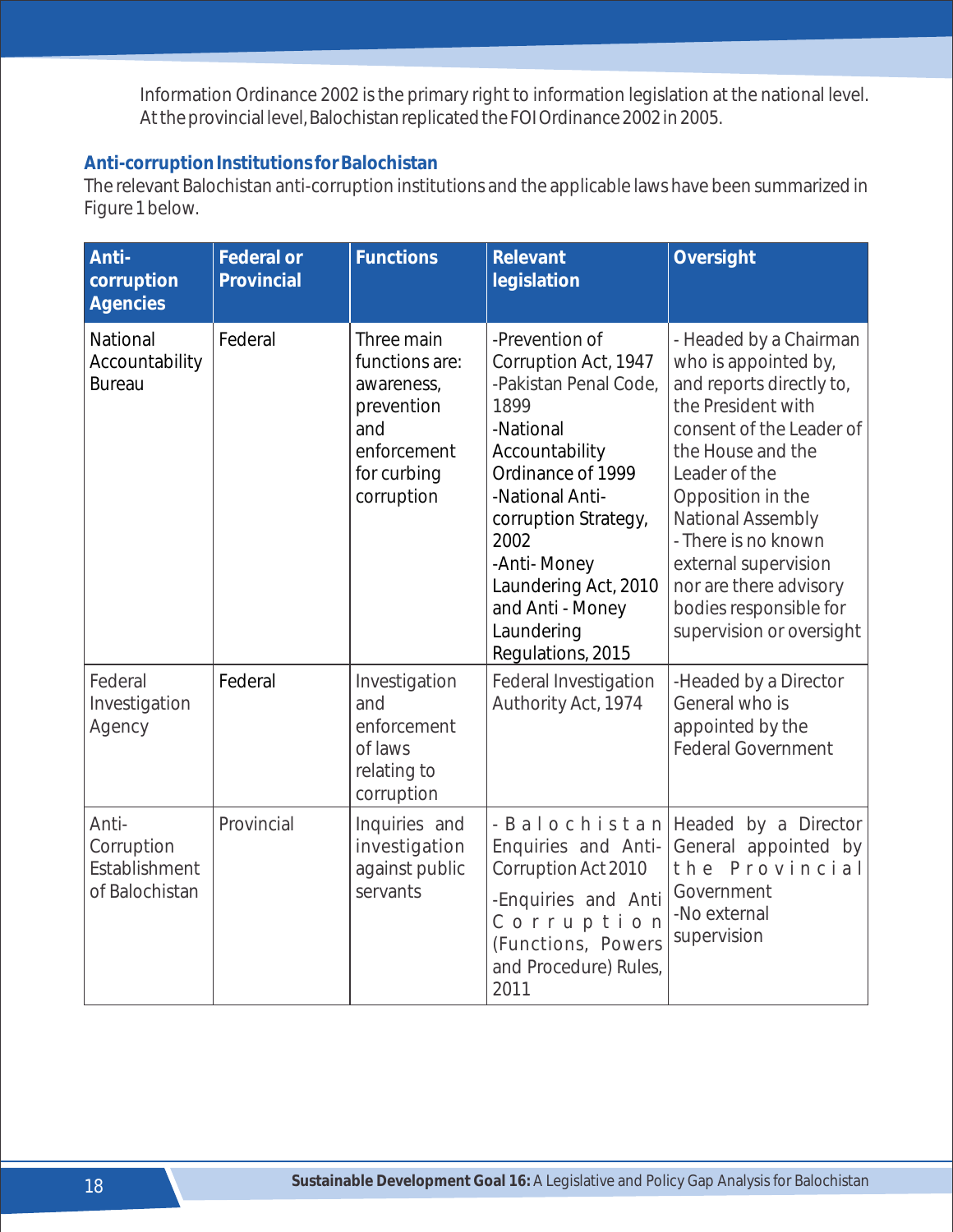| Balochistan<br>Public<br>Procurement<br>Regulatory<br>Authority | Federal and<br>Provincial | Implements<br>the public<br>procurement<br>rules                                                                                   | Balochistan Public<br>$\overline{a}$<br>Procurement<br>Regulatory Authority<br>Act, 2009<br>-Public Procurement<br>Regulatory Authority<br>Ordinance, 2002<br>-Public Procurement<br><b>Rules, 2010</b> | - The Board of Directors<br>comprising of various<br>Secretaries of<br><b>Balochistan</b><br>Government, one<br>persons from the<br>private sector and 4<br>members from<br>provincial Assembly<br>nominated by chief<br>minister manage the<br>Authority and advise<br>the Provincial<br>Government on public<br>procurement matters             |
|-----------------------------------------------------------------|---------------------------|------------------------------------------------------------------------------------------------------------------------------------|---------------------------------------------------------------------------------------------------------------------------------------------------------------------------------------------------------|---------------------------------------------------------------------------------------------------------------------------------------------------------------------------------------------------------------------------------------------------------------------------------------------------------------------------------------------------|
| Auditor-<br>General of<br>Pakistan                              | Federal                   | Inspects<br>official<br>accounts and<br>reports failure<br>to audit<br>accounts to<br>the Public<br><b>Accounts</b><br>Committees. | -Constitution of<br>Pakistan, 1973<br>(Articles 168-171)<br>-Auditor General's<br>(Functions, Powers<br>and Terms and<br>Conditions of<br>Service) Ordinance,<br>2001                                   | - Auditor General<br>reports to the President<br>- Reports of the AG are<br>reviewed by Public<br><b>Accounts Committees</b><br>(at Federal and<br>Provincial levels)<br>involving detailed<br>examination of the<br>expenditures,<br>administration,<br>delegated legislation,<br>public petitions and<br>policies of the ministry<br>concerned. |

#### **International Conventions**

- i. UN Convention against Corruption, 2003 (signed and ratified by Pakistan) ("UNCAC"): UNCAC tries to combat corruption in all its forms. This Convention was adopted by the General Assembly by resolution 58/4 of 31 October 2003. Pakistan has signed and ratified the UNCAC, thus, Pakistan is obliged to align its national laws, institutions, policies, procedures, and programmes with the convention, and report periodically on their anti-corruption initiatives and impact.
- ii. UN Convention against Transnational Organized Crime, 2000 (signed and ratified by Pakistan)
- iii. UN International Convention for the Suppression of the Financing of Terrorism, 1999 (signed and ratified by Pakistan)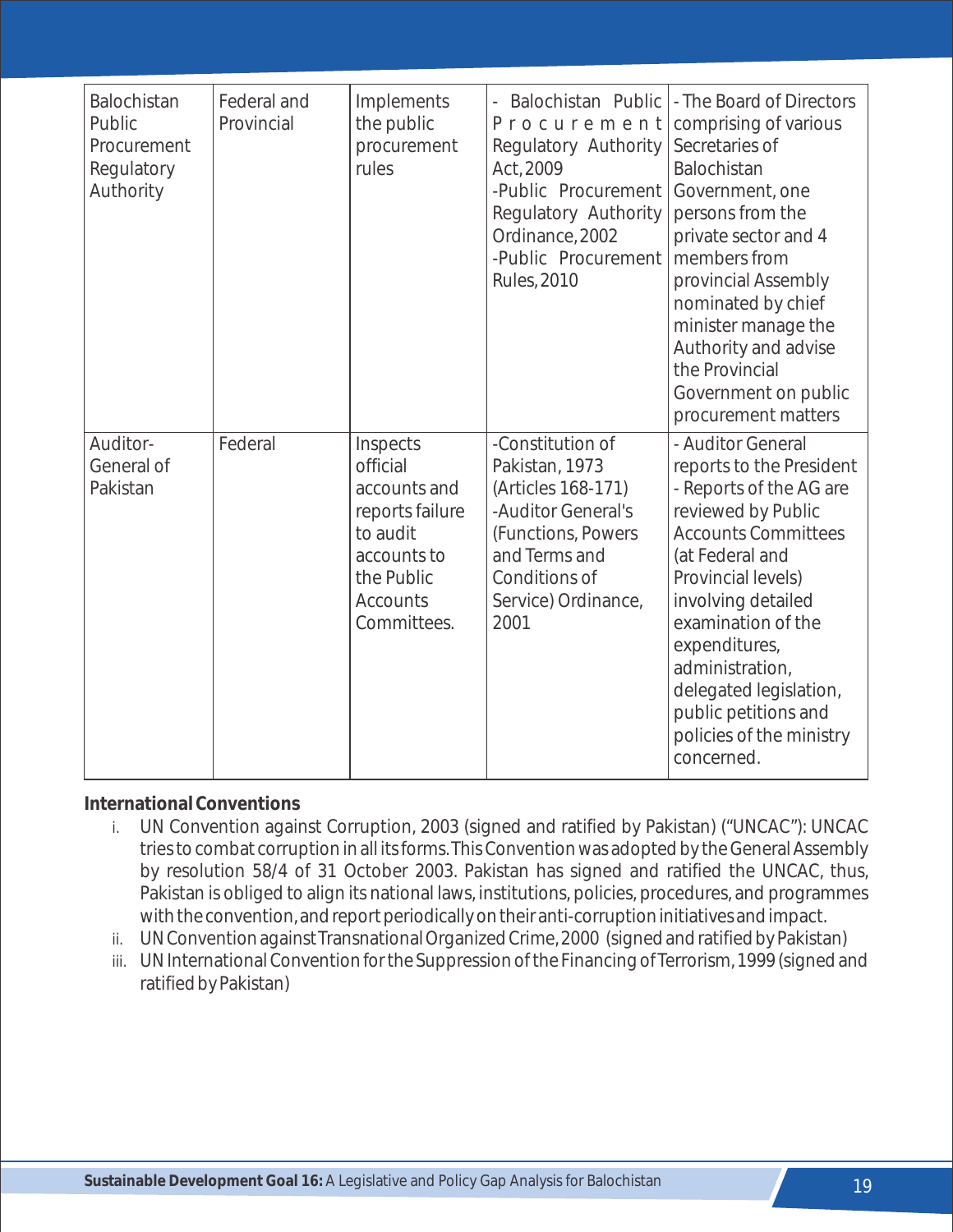#### **Appendix C: Gaps and Reforms Required for National Accountability Bureau**

The Global Integrity Report, 2010, in evaluating both anti-corruption legal frameworks and the practical implementation and enforcement of those frameworks on a scale 0-100, gives a relatively high score of 91 (very strong) to Pakistan for anti-corruption legal framework; the actual implementation, however, remains very weak scoring 47.

NAO 1999 is the most important piece of anti-corruption legislation in Pakistan, as it creates and outlines the authority the NAB, the primary anti-corruption body in the country. The NAO 1999 and the NAB have jurisdiction that extends to the whole of Pakistan including Balochistan and overrides all other corruption related laws. The other (provincial) anti-corruption body operative in Balochistan is the ACEB. There is an overlapping of jurisdiction between NAB and ACEB.

In accordance with international best practices also reflected in the UNCAC, anti-corruption legislations must, among other, cover both the payment as well as the receipt of bribes and apply to the public and private sectors alike. The law should provide for *adequate* sanctions and penalties and all persons should be equal under the criminal laws, which should be applied fairly to all. NAB has wide powers and imposes harsh punishments and NAO 1999 is applicable to both the public and private. Its special investigative powers include power to access information about bank accounts Its jurisdiction extends . to all public office holders, politicians and Government officials, sitting and former. It does not, however, extend to the military personnel and the judiciary.

In line with UNCAC, NAB has provisions enabling the recovery of the proceeds of corruption; it provides for the tracing, seizure, freezing and forfeiture of illicit earning from corruption, regardless of the jurisdiction in which they are located. Further, international best practices require specific legal provisions to encourage parties to offences to come forward and offer evidence. NAB offers some minor protections for whistleblowers under section 33A of NAO, 1999. However, whistleblowers are reluctant to disclose public corruption due to lack of sufficient protection and implementation of protective provisions under section 33A of NAO, 1999. Balochistan does not have a specific whistleblower law.

NAO 1999 further shifts the onus of proof on the accused making the accused testify against himself. Provisions are also made in NAO 1999 for mutual legal assistance through bilateral or multilateral arrangements for dealing with extraditions, illicit transfers of assets and repatriation of illicit gains. NAB can seek information from any organization/department during investigations and has extra ordinary powers to seize assets of an accused even at the inquiry stage. Anti-money laundering provisions should also be in place and provide for corruption and corrupt practices as a predicate offence as per the UNCAC.

For effective accountability, NAB ensures dissemination of adequate information regarding its functioning through publication of its annual reports and quarterly updates and its official website has a complaint mechanism with anonymity to the complainant and informer.

In 2002, NAB initiated the three-pronged National Anti-Corruption Strategy ("NACS") with the aim to eradicate corruption not only through enforcement but also through awareness and prevention. NACS has been commended for its '*analysis and diagnosis of the Pakistani corruption situation and the detailed program of reforms it recommends*' by a U4 report which points out the following hurdles that have hampered the effective implementation of the NACS to date:

- Lack of political leadership;
- Structural constraints as a result of NAB's contested authority;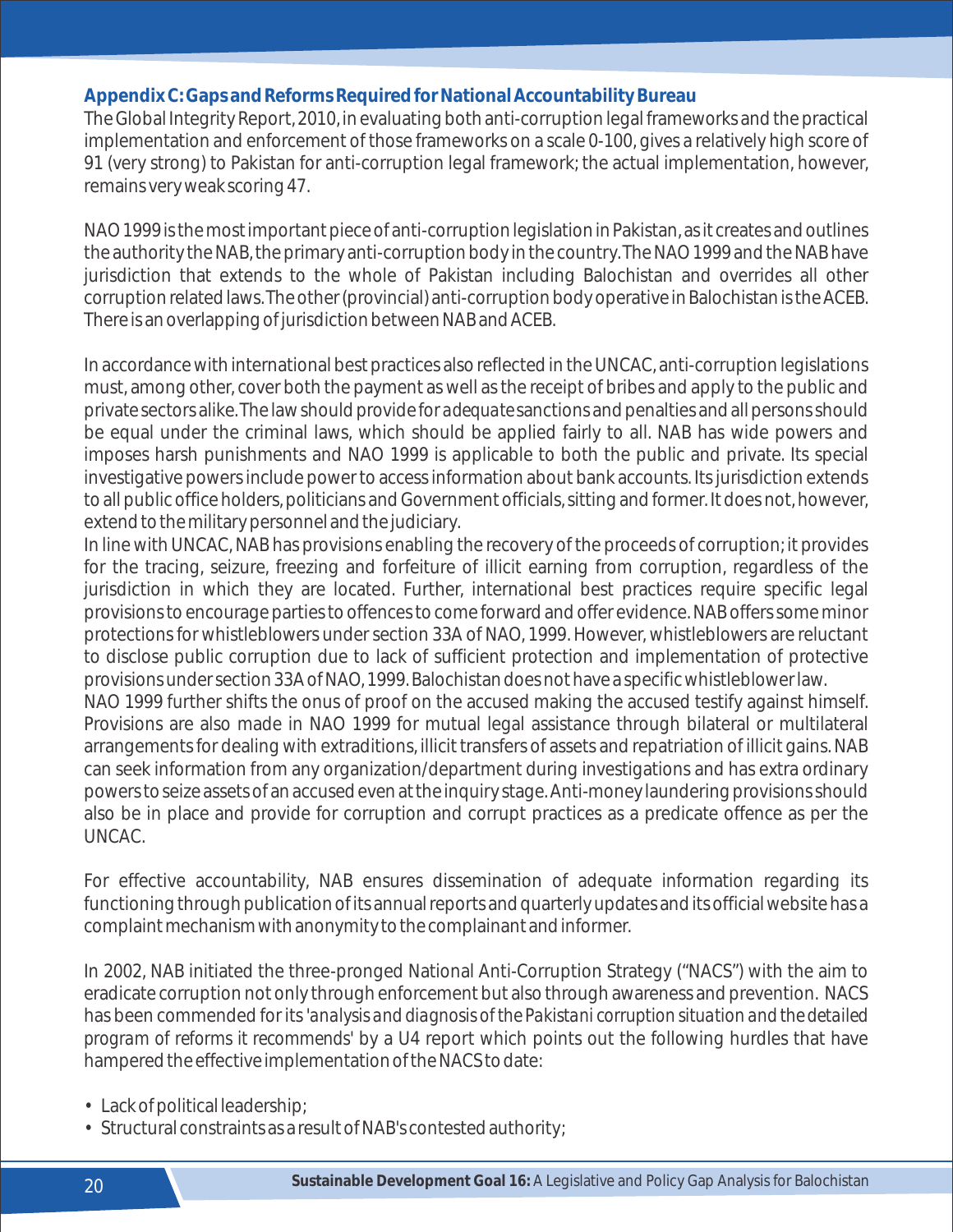- Weak positioning of the NACS within the NAB itself;
- Lack of demand for reform from external actors;
- Poor communication with the public; and
- Expectations are not matched with supply of reforms.  $^{27}$

#### **Appendix D: Process of Birth Registration in Balochistan**

It is important to note that the laws that govern citizenship in Pakistan, and hence the provision of legal identity are primarily the following two:

- i. The Pakistan Citizenship Act,  $1951^{28}$
- ii. The Pakistan Citizenship Rules,  $1952^{29}$

The organization that is mandated to manage and facilitate the registration of legal identity of all citizens is the National Database and Registration Authority (NADRA), whose working is governed by the National Database and Registration Authority Ordinance, 2009.<sup>30</sup>

For the purpose of the particular indicator, Section 9 of the Ordinance has the greatest relevance, which states that '*Every citizen in or out of Pakistan who has attained the age of eighteen years shall get himself and a parent or guardian of every citizen who has not attained that age shall, not later than one month after the birth of such citizen, get such citizen registered in accordance with the provisions of ordinance*'.

#### **Why Aim for Legal Identity for All and Universal Child Birth Registration?**

It is universally recognized that birth registration is the first step in ensuring all children have certified legal existence in the eyes of the State and they can enjoy basic rights such as education and health care. Identity and nationality are a birth right of every child. Without a birth certificate to prove their age, many children also fall victim to early marriage, child labour and trafficking.

With regards to legal identity for all, provision of Government services depend on the accurate assessment of needs based on the number of individuals in a given population/area. For example, to qualify for establishing a health facility, the Government requires a catchment population of 20,000 individuals. In the absence of an accurate count, many communities are left without a health facility.

Most importantly, since the National Action Plan has been enacted, and legislation like Protection of Pakistan Act, 2014 (POPA) have been put in place, it is incumbent upon every citizen to not only have a CNIC, but also to be in possession of it all the time. For example, consider the preamble of the POPA, which defines an 'enemy alien' as a militant '*whose identity is unascertainable as a Pakistani, in the locality*  <sup>31</sup> *where he has been arrested, or in the locality where he claims to be residing*'.

Anecdotally, it may also be mentioned that the traffic police officials have now stopped issuing a *challan*  on the basis of a CNIC, as used to be the practice previously. This is because they have been instructed not to confiscate an identity document in such a case.

<sup>&</sup>lt;sup>27</sup> For details, please see: https://www.cmi.no/publications/file/2914-anti-corruption-policy-making-inpractice.pdf#page=147

<sup>28</sup> A complete copy of the Law may be accessed at: http://www.refworld.org/pdfid/3ae6b4ffa.pdf

<sup>&</sup>lt;sup>29</sup> A complete copy of the Rules may be accessed at: http://www.refworld.org/docid/3ae6b4fc1c.html

<sup>&</sup>lt;sup>30</sup> A complete copy of the Law may be accessed at: http://nasirlawsite.com/laws/nadra.htm

<sup>&</sup>lt;sup>31</sup> The complete text of the Law may be accessed at: http://www.na.gov.pk/uploads/documents/1404714927\_922.pdf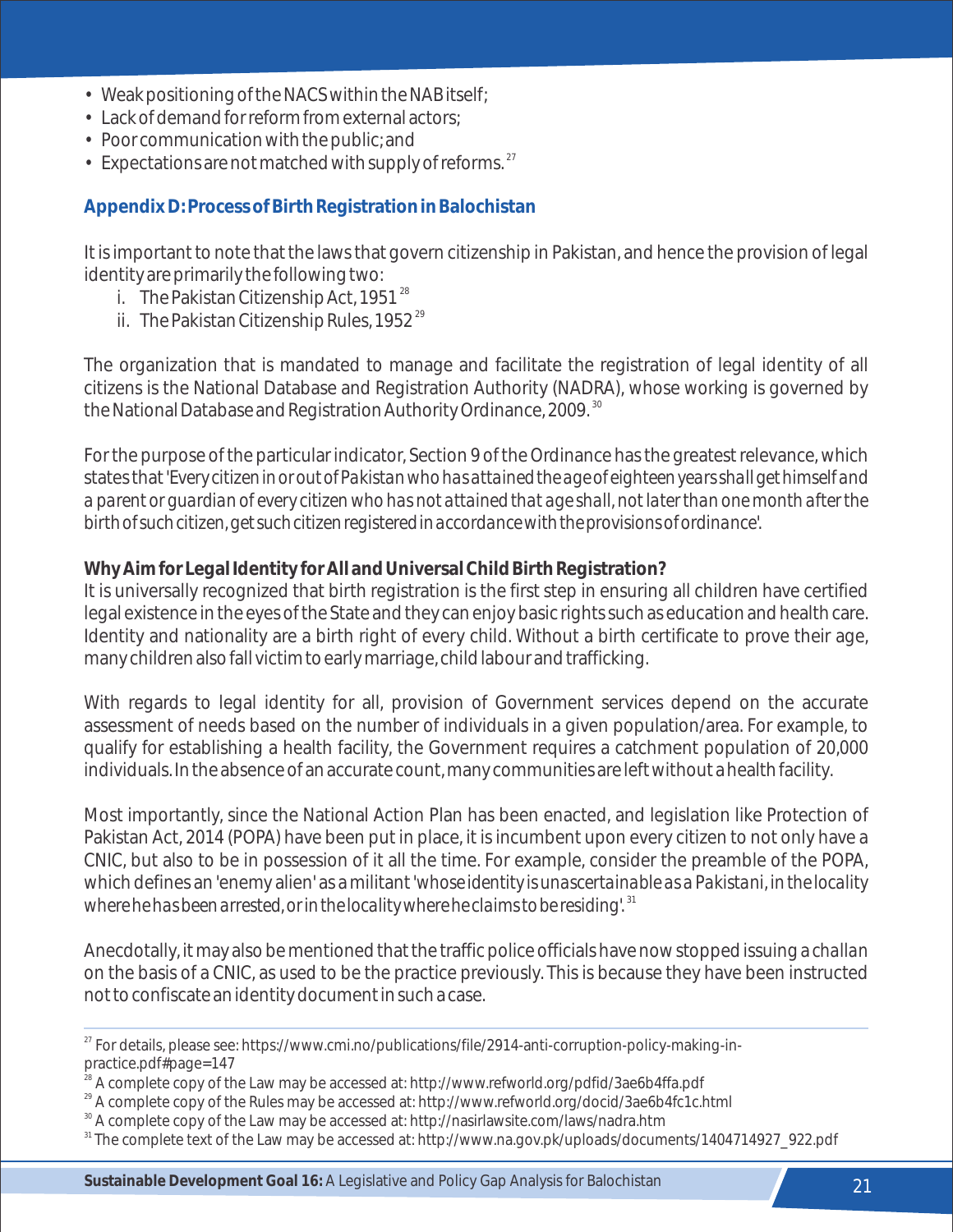**Process of Birth Registration in Balochistan**

The process of birth registration in Balochistan involves the following steps:

- i. Getting a birth form from secretary of concerned union council office.
- ii. Filling up the form, which includes details such as the child and parents' name, the place of birth and the date of birth. The documents to be attached include one copy of parent's CNIC and an affidavit certificate on Stamp Paper of worth Rs.30 duly attested by Oath Commissioner for uneducated person. In case of an educated person, one requires a school certificate.
- i. Application is submitted to the Secretary of the concerned district Union Council. In Balochistan, the fee required in this regard varies from PKR 100 to PKR 200 as per the Union Council.
- ii. Importantly, not all the Local Government Councils have a uniform form for registering births, and it varies from region to region.

In Balochistan, late registration leads to a more complicated process. This includes filling a prescribed application form available at the Executive District Officer (EDO) office. After filling up the form and a duly attested affidavit stating reasons for the late registration, it is submitted to the Union Council concerned for its report/verification.

After verification, one is directed to the EDO office, which attaches a covering letter requesting the relevant Assistant Commissioner for verification. From the Assistant Commissioner's office, the file is then marked to the relevant *Tehsildar*. After that the concerned person is required to make a presentation in front of the *Tehsildar* along with two witnesses to state his/her case. If no objection is found in the case presented, the EDO verifies the contents of the file/documents and if cleared, a letter authorizing the Union Council is issued to issue the registration certificate, which can then be collected from the secretary of the relevant Union Council.

The process is therefore a cumbersome one.

Simply obtaining birth registration certification from the concerned local g0vernment council does not end the process. Then comes in a duplicated process. This is that after a child has been registered with the Union Council the data still has to be entered in the national database in order to obtain a child registration certificate (more commonly known as the 'B' Form) at the National Database and Registration Authority (NADRA) offices, for a fee of PKR 50. Births are then recorded to the Civil Registration Management System computerized database (CRMS) managed by NADRA.

This means that parents must first go to the Union Council and afterwards are required to carry out further formalities at the NADRA offices on a district level.

It is important to note that NADRA's major role in birth registration is to provide the Local Government with**:**

- i. IT related training
- ii. Trouble shooting
- iii. Assistance in data transfer
- iv. Provide security sheets to the Union Councils to input data
- v. Providing local staff for data input

NADRA has no role in the decision making process nor they can intervene in the Local Government's way of working or order them to initiate a particular project in a particular area or division of Pakistan.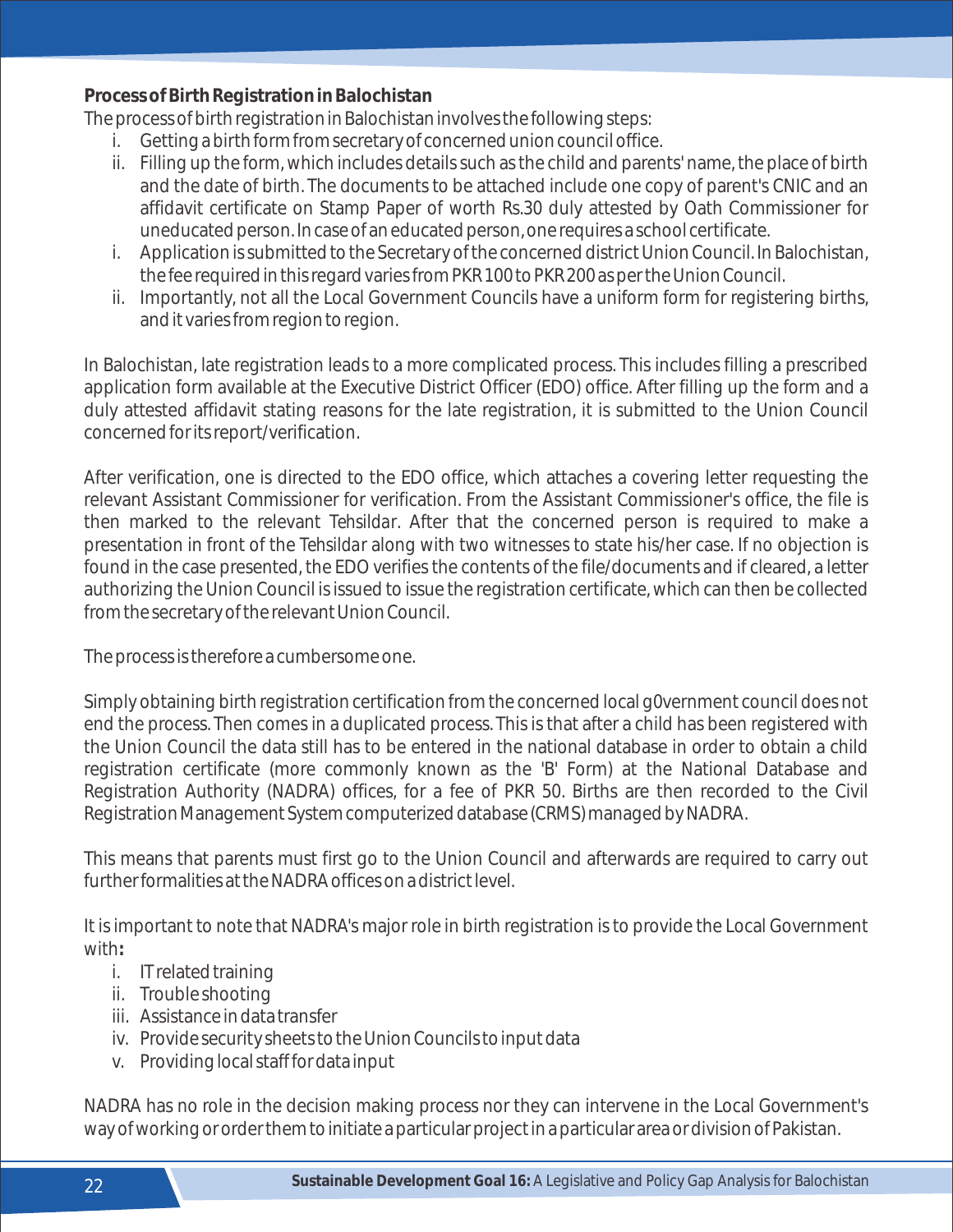#### **Appendix E: Institutional Arrangements for Implementation and Oversight of SDGs in Pakistan**

#### **Institutional Mechanism within the Governments**

For institutionalization of SDGs at the national level, the Ministry of Planning, Development & Reform, in partnership with UNDP, has set up a SDG Support Unit within the Planning Commission. In PILDAT's meeting with the head of the Unit, it emerged that the necessary budgeting and staffing arrangements for it has commenced but not been finalized yet.

Given that the 18<sup>th</sup> Amendment devolved a lot of the subjects forming different goals of the SDGs to the Provinces, their implementation also has to be conducted at the provincial level. However, for reporting, data gathering, coordinating between the provincial units responsible, and aligning the Federal Government's policies with the SDGs, the SDG Unit at the Planning Commission will primarily be responsible.

Through consultations in Balochistan, PILDAT also found out that each Provincial Government has set up a Sustainable Development Unit within the Planning and Development Department to coordinate implementation of SDGs. These units will provide technical support to the mainstreaming of SDGs in public policies and acceleration of their implementation in partnership with concerned institutions as well as national and international non-public institutions.

However, it has emerged that only the Government of the Punjab has made an effort till now, through holding consultations with various stakeholders for SDGs' implementation to identify areas in its Medium Term Development Framework 2016-2019 that may align with the SDGs, and consequently prioritize areas of work and accelerate their implementation.

Since the seven-year plan titled Balochistan Comprehensive Development Strategy, 2013-2020 was formed before the SDGs were introduced, the Government of Balochistan is reviewing the strategy in light of the SDGs and is yet to begin its consultations in this regard.

Since the SDGs are to be reported at the Federal level, and a significant number of the SDGs pertain to subjects that have been devolved to the Provinces, the Federal and Provincial Governments are working on a mechanism for standardized reporting across the Provinces. Reportedly, regular meetings are held of the development ministers of all Provinces, along with the Federal Minister for the portfolio.

It is important to note that apart from a recent Local Government Summit on Sustainable Development Goals held by the Federal Ministry of Planning, Development and Reforms, on March 10, 2017 in Islamabad, no effort has been made by either the Federal Government or the Provincial Governments to integrate the Local Governments in the institutional arrangements for implementation of SDGs.

#### **Finances for SDGs' Implementation**

PILDAT was also told that the Provinces had agreed upon a funding mechanism for the implementation of SDGs. This would include an amount of PKR 300 million pledged by each Provincial Government, which would be matched by the UNDP. The Provincial Government of Balochistan is in the process of raising their PC-1 for the purpose. In addition, the Prime Minister Office is also considering a summary that even for devolved subjects, the Federal Government will pledge a proportion of the finances for the SDGs.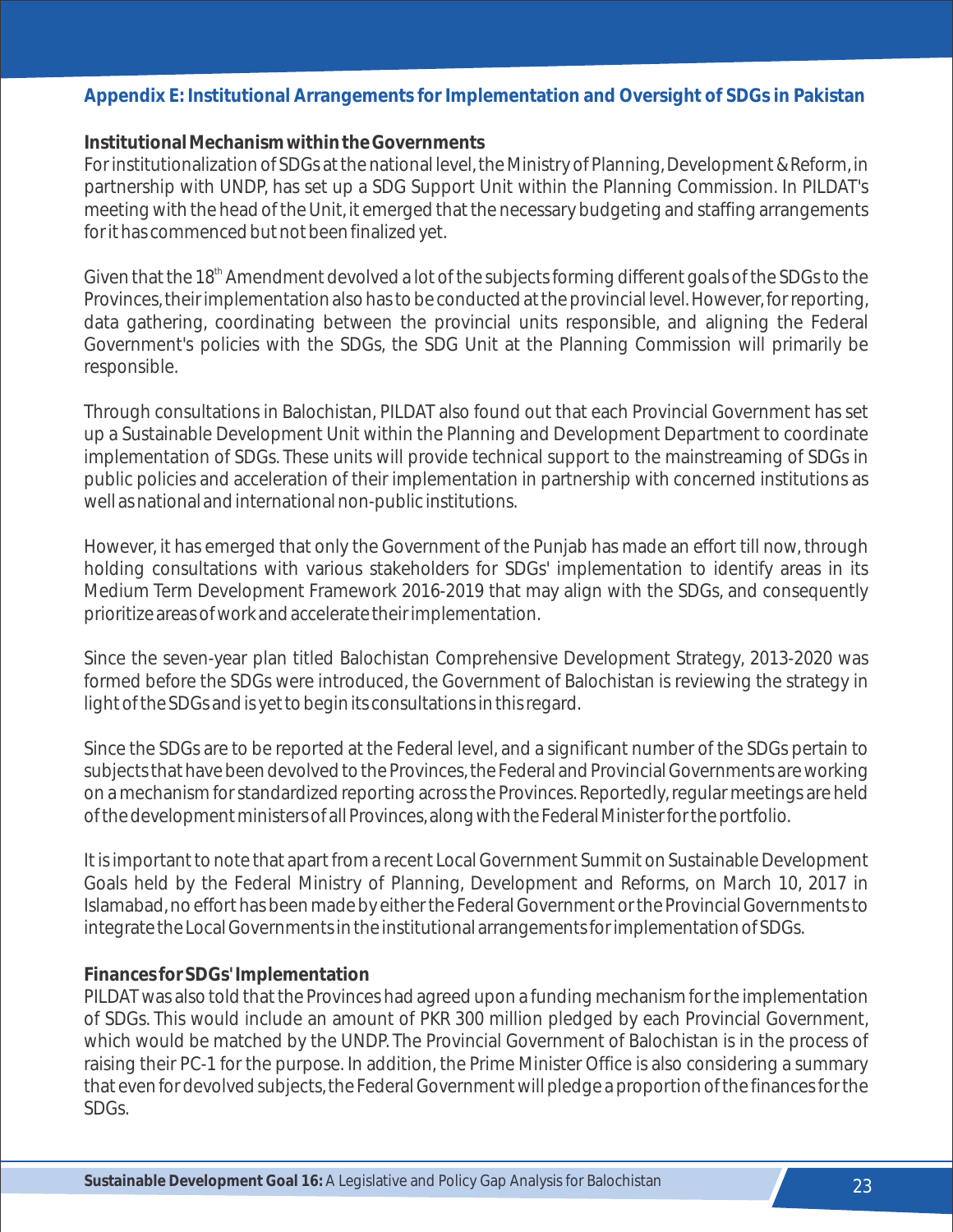**Oversight Mechanisms Within the Provincial Assemblies**

On February 16 2016, the Speaker of the National Assembly inaugurated Parliament's Secretariat on SDGs, along with constituting a Task Force within the National Assembly for the purpose.

In addition, similar Task Forces have also been formed within the Provincial Assembly of Khyber Pakhtunkhwa and Balochistan. The former is led by Mr. Arif Yousaf, MPA; the latter by the Honourable Speaker, Ms. Rahila Durrani, MPA herself.

However, as PILDAT found out through its consultations, there seems to be little or no ownership within the Provincial Assemblies with regards to the SDGs. This is more so the case in Balochistan. No meeting of the Task Forces has been convened till now. In fact, for the Provincial Assembly of Balochistan, the Honourable Speaker was under the impression that she was to receive directions from the Federal Government in this regard, rather than developing an independent agenda for oversight for Balochistan.

Therefore, the Task Forces remain more of an anomaly, rather than well functioning units, within the Provincial Assemblies, and seem to have no real direction regarding what is to be achieved.

#### **Localization of Targets**

Through consultations, it has emerged that localization of targets remains a problematic area for implementation and interpretation of SDGs. To the extent of Vision 2025, there have been initial attempts to link the 7 Pillars of the development strategy to the SDGs. For example, Pillar 3 of Vision 2025, which pertains to Governance (*Democratic Governance, institutional reform and modernization of the public sector*) is roughly aligned by the Planning Commission with SDG 16.

It is important to note that on February 10, 2017, the Planning Commission launched the National Initiative on SDGs. The project builds on Mainstreaming, Acceleration and Policy Support (MAPS) for SDGs in Pakistan and intends to provide policy support to localize and prioritize SDGs at national and sub-national levels. Therefore, work in this regard has only just started.

However, as per PILDAT's findings, the Planning Commission has circulated a list of indicators for each goal, and its respective targets, to the provincial Sustainable Development Units. However, rather than interpreting SDGs in a localized context, and developing Pakistan's own set of indicators, these are the same indicators, verbatim, that are contained in the United Nations Sustainable Developments Solutions Network's publication titled *Indicators and a Monitoring Framework for the Sustainable*  <sup>32</sup> *Development Goals*.

Rather than localizing the targets, and developing indigenous indicators, the effort being made right now is to gauge whether data gathering can be initiated for the indicators shared by the UNDP, in collaboration with the Pakistan Bureau of Statistics.

<sup>&</sup>lt;sup>32</sup>The complete text of the publication may be accessed at: http://unsdsn.org/wp-content/uploads/2015/05/FINAL-SDSN-Indicator-Report-WEB.pdf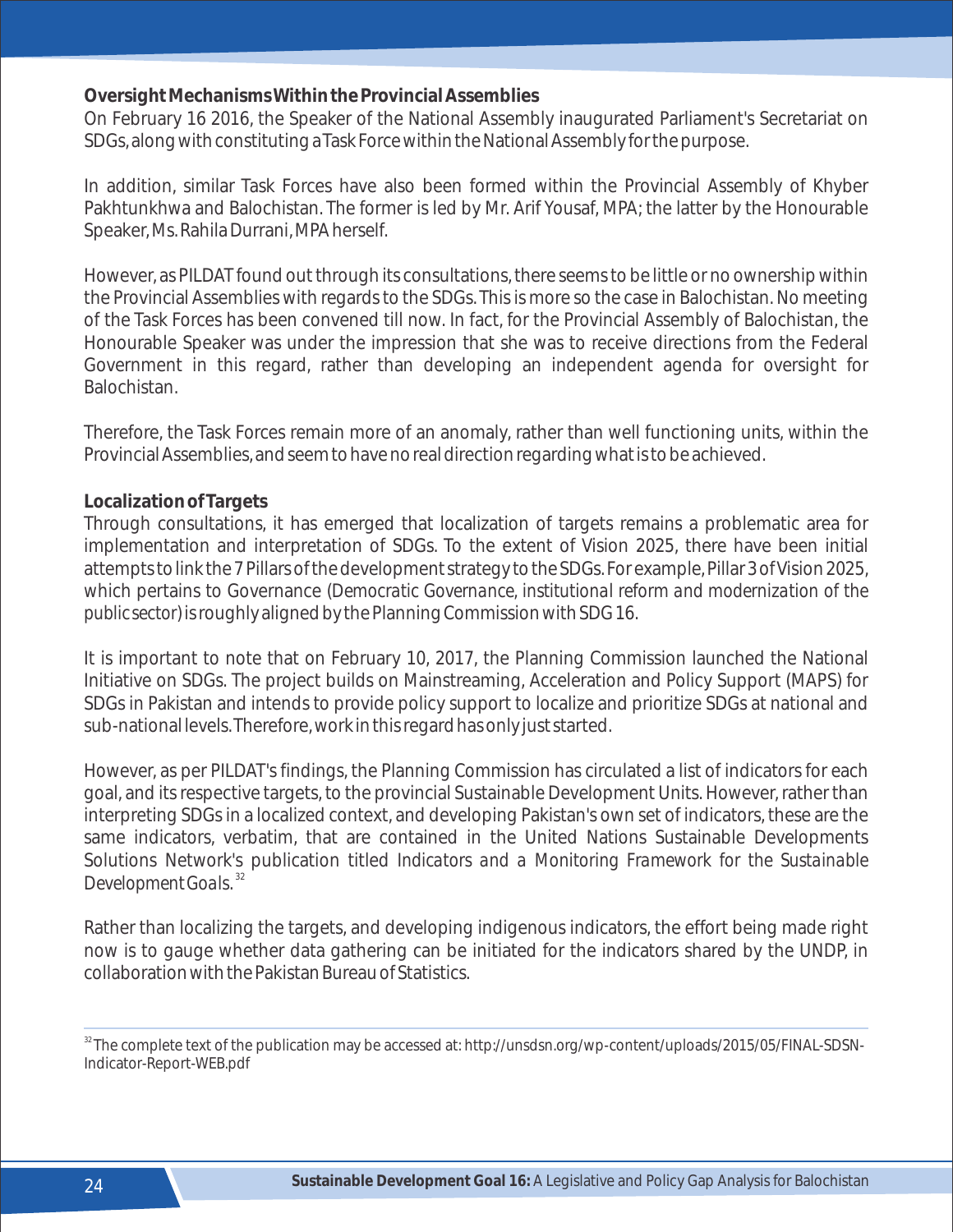**Appendix F: Minutes of the Meeting with the Speaker, Provincial Assembly of Balochistan**

**Day & Date:** Friday, February 03, 2017

**Venue:** Speaker's Chamber, Provincial Assembly of Balochistan, Zarghoon Road, Quetta

## **Participants**

**Provincial Assembly of Balochistan**

- 1. **Ms. Raheela Durrani**, MPA, Honourable Speaker of the Provincial Assembly of Balochistan
- 2. **Mr. Zahoor Ahmed**, Special Secretary to the Speaker, Provincial Assembly of Balochistan

#### **PILDAT's Panel of Experts**

- 1. **Mr. Abdul Matin**, Former Information Commission, Information Commission of Khyber Pakhtunkhwa
- 2. **Mr. Muhammad Ali Nekokara**, Former SSP, Police Service of Pakistan
- 3. **Dr. Shoaib Suddle**, Former IG Police; Former DG FIA; Former Federal Ombudsman

#### **PILDAT Representatives**

- **1. Mr. Ahmed Bilal Mehboob**, President PILDAT
- **2. Mr. Faheem Ahmed Khan**, Senior Projects Manager, PILDAT
- **3. Mr. Muhammad Saad**, Projects Manager, PILDAT

#### **UNDP Representative**

**1. Mr. Karim Gabol**, Project Officer, UNDP

## **Major Points of Discussion**

| Sr.NO | <b>Items</b>                                                                                                                                                                                                                                                                                                                                                                                                           | <b>Follow Up</b> |
|-------|------------------------------------------------------------------------------------------------------------------------------------------------------------------------------------------------------------------------------------------------------------------------------------------------------------------------------------------------------------------------------------------------------------------------|------------------|
| 1.    | PILDAT and its Panel of Experts thanked the Honourable Speaker<br>for responding to their request of a call-on.                                                                                                                                                                                                                                                                                                        |                  |
|       | The Honourable Speaker was apprised of the objectives behind<br>PILDAT's Study on SDG 16 funded by UNDP that it aims at<br>identifying the legislative and policy gaps for implementation of<br>SDG 16 in KP and to present recommendations in this regard.<br>She was informed that another purpose of the call-on was to<br>know what work had been done by the Taskforce on SDGs, of<br>which she was the Convener. |                  |
| 2.    | When the Honourable Speaker informed that originally, Maulana<br>Abdul Wasay, the Leader of the Opposition in the Assembly was<br>chairing the Taskforce, PILDAT representatives informed her that<br>she should shun the jargon of the 'taskforce', and instead form a<br>Special Committee of the Assembly for the issue. This would bring<br>it into the folds of the Assembly's rules and procedure.               |                  |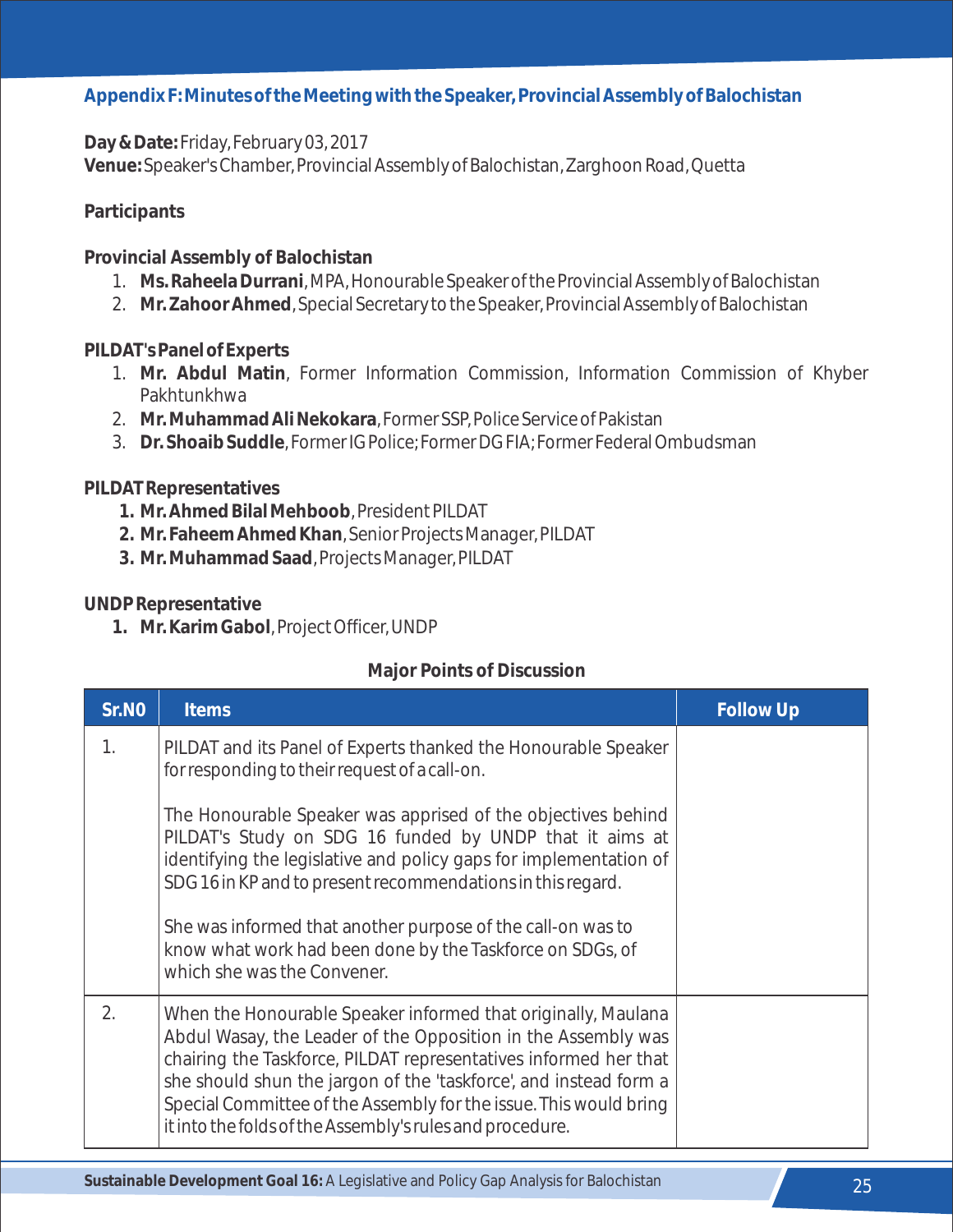| 3. | The Honourable Speaker stated that she was always under the<br>impression that the Taskforce's work was to be set out by the<br>Federal Government and was waiting for instructions in this regard<br>from them. PILDAT, along with UNDP's representative corrected<br>her and stated that she had complete liberty to undertake<br>independent work on the SDGs, regardless of whether the Federal<br>Government gave any instructions or not.                                                                                           |  |
|----|-------------------------------------------------------------------------------------------------------------------------------------------------------------------------------------------------------------------------------------------------------------------------------------------------------------------------------------------------------------------------------------------------------------------------------------------------------------------------------------------------------------------------------------------|--|
| 4. | When asked why the currently Assembly was devoid of functional<br>Standing Committees for the first three years of tenure, the<br>Speaker informed that the matter had fallen prey to politicking<br>when the opposition put forward its demand to chair all the<br>Standing Committees. However, the matter has now been<br>resolved and all the Standing Committees are now functional.                                                                                                                                                 |  |
| 5. | When the Speaker informed PILDAT that attendance of the<br>Secretariat staff remained a major problem, and that she had<br>introduced biometric attendance verification for the purpose,<br>PILDAT proposed that the Speaker should also update the<br>attendance of the members of the Assembly online, like in the<br>National Assembly and Provincial Assembly of the Punjab.<br>She also stated that hiring of the Assembly Secretariat for Grade 16<br>and above is now being done through the Federal Public Service<br>Commission. |  |
| 6. | The Honourable Speaker stated that the biggest impediment to<br>her work right now was the fact that she cannot take disciplinary<br>action against the Secretariat staff since that power resides with<br>Chief Minister and the Governor. She asked PILDAT to bring up the<br>issue and also highlight the positive achievements of the<br>Assembly.                                                                                                                                                                                    |  |

**Appendix G: Minutes of the Consultation with Government Representatives of Balochistan**

**Day & Date:** Friday, February 03, 2017 **Venue:** Makran Boardroom, Serena Hotel, Quetta

**Participants**

**Representatives of the Government of Khyber Pakhtunkhwa**

- 1. **Mr. Mehboob Ahmed**, Special Secretary, Home Department, Provincial Government of Balochistan
- 2. **M. Yasir Masud**, Director, Population Welfare Department, Government of Balochistan
- 3. **Mr. Khalid Pervez**, Additional Director, Planning & Development Department, Government of Balochistan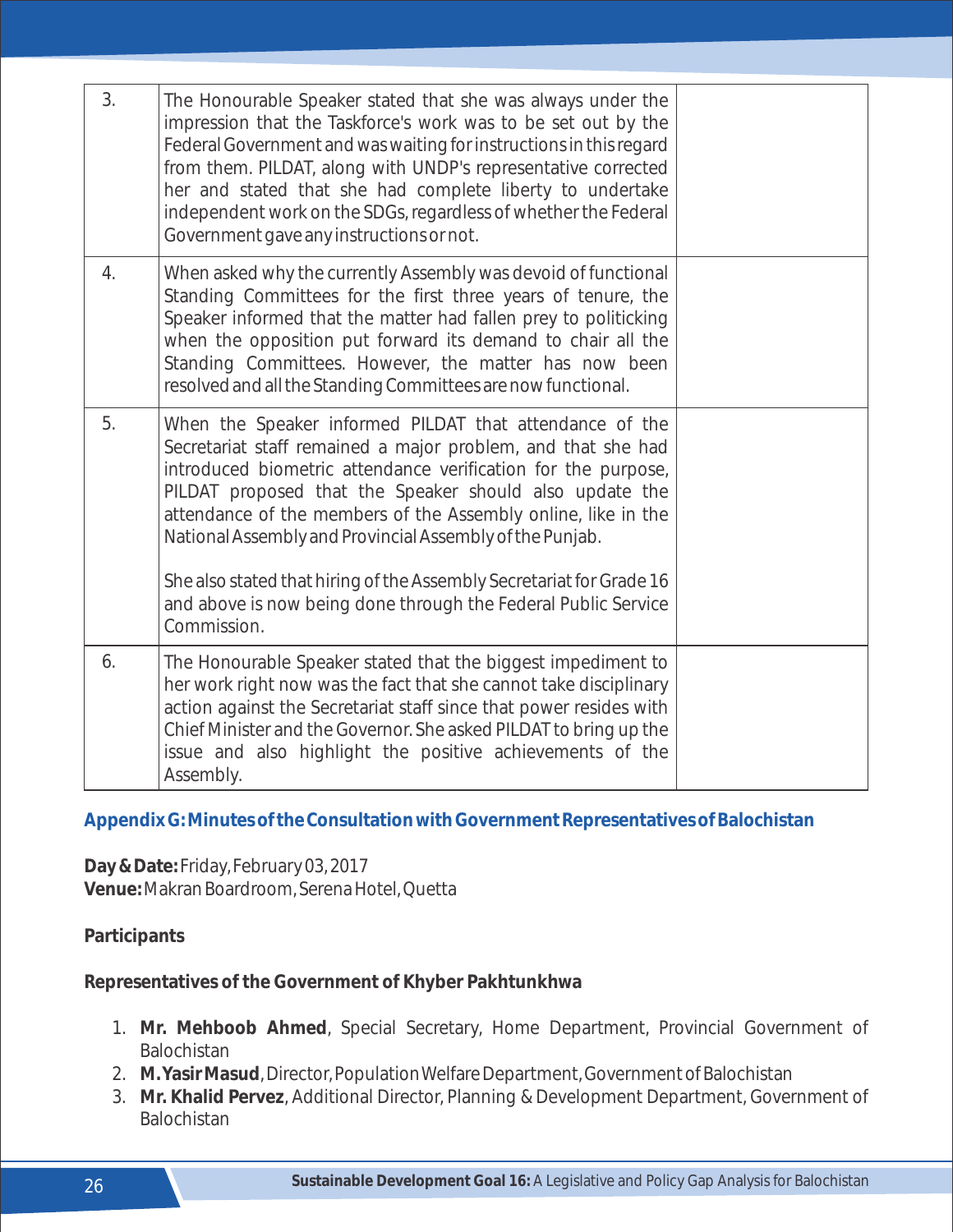- 4. **Mr. Mohammad Siddique**, Research Officer, Planning & Development Department, Government of Balochistan
- 5. **Mr. Farid Sakhi**, Assistant Director (Legal) Anti-Corruption Bureau, Balochistan
- 6. **Mr. Muhammad Irfan**, Additional Director Staff, National Accountability Bureau, Balochistan
- 7. **Chaudhary Mumtaz Yousaf**, DPGA National Accountability Bureau, Balochistan
- 8. **Mr. Abdul Ghaffar Kakar**, Director, Planning & Development Department, Government of Balochistan
- 9. **Mr. Abdul Razzaque Ghaffar**, DIG Police Service of Balochistan, Government of Balochistan
- 10. **Mr. Mujeeb-ur-Rehman Khan**, Additional Inspector General of Police, Commandant Balochistan Constabulary, Police Service of Balochistan
- 11. **Mr. Muhammad Muzamil**, Additional Secretary, Home Department, Government of Balochistan
- 12. **Mr. Saeed Iqbal**, Deputy Secretary, Department of Law, Government of Balochistan
- 13. **Mr. Muhammad Qasim Bashir**, Additional Secretary, Department of Law, Government of Balochistan
- 14. **Syed Munawar Ahmed Shah**, S/Director & PCC, Balochistan Provincial Ombudsman Secretariat, Government of Balochistan
- 15. **Justice (Retd.) Muhammad Nadir Khan**, Advisor Incharge, Federal Tax Ombudsman
- 16. **Mr. Muhammad Najeeb Ullah**, AD DGPR, Information Department, Government of Balochistan
- 17. **Mr. Imtiaz Ahmed**, AD DGPR, Information Department, Government of Balochistan
- 18. **Mr. Shershah**, Deputy Secretary, Department of Social Welfare, Government of Balochistan

#### **PILDAT's Panel of Experts**

- 1. **Mr. Abdul Matin**, Former Information Commission, Information Commission of Khyber Pakhtunkhwa
- 2. **Mr. Muhammad Ali Nekokara**, Former SSP, Police Service of Pakistan
- 3. **Dr. Shoaib Suddle**, Former IG Police; Former DG FIA; Former Federal Ombudsman

## **PILDAT Representatives**

- 1. **Mr. Ahmed Bilal Mehboob**, President PILDAT
- 2. **Mr. Faheem Ahmed Khan**, Senior Projects Manager, PILDAT
- 3. **Mr. Muhammad Saad**, Projects Manager, PILDAT

**UNDP Representatives**

**1. Mr. Karim Gabol**, Projects Officer, UNDP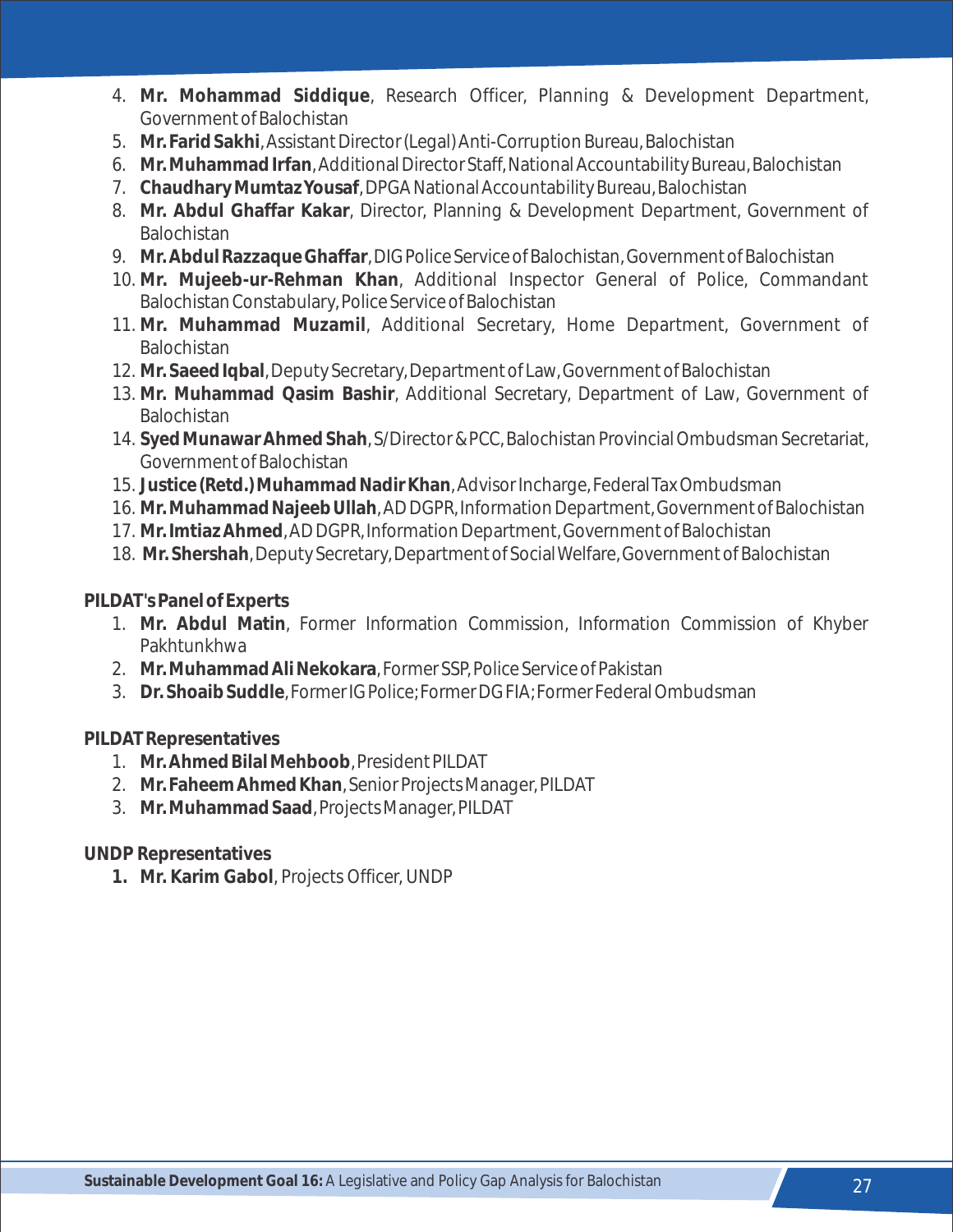# **Major Points of Discussion**

| Sr.NO | Items                                                                                                                                                                                                                                                                                                  | <b>Follow Up</b> |
|-------|--------------------------------------------------------------------------------------------------------------------------------------------------------------------------------------------------------------------------------------------------------------------------------------------------------|------------------|
| 1.    | PILDAT and its Panel of Experts welcomed the participants of the<br>consultation, thanking them for taking out the time.                                                                                                                                                                               |                  |
|       | They were informed that the purpose of the consultation was to<br>consider the Legislative and Policy Gaps in the legal architecture of<br>Balochistan for the implementation Sustainable Development<br>Goal 16.                                                                                      |                  |
|       | They were also informed of the concerned 7 targets of the study,<br>out of a total of 12, of the SDG 16.                                                                                                                                                                                               |                  |
|       | The Government Representatives were asked to identify some of<br>the legislative and policy gaps, as well as other constraints they<br>faced, in successful achievement of the concerned targets of SDG<br>16.                                                                                         |                  |
| 2.    | Representatives of the Planning & Development of the<br>Government of Balochistan stated that they are establishing a<br>complete cell within the department for the implementation of<br>the SDGs. A PC-1 has been prepared in this regard, and is currently<br>pending with the Planning Commission. |                  |
|       | As in KP, the representatives of the Government of Balochistan<br>informed that the implementation modality for the SDGs is such<br>that 50% of the finances will be pledged by the Provincial<br>Government, and 50% by the UNDP.                                                                     |                  |
|       | The main steps include mainstreaming of the SDGs with the<br>provincial plan. SDGs are also reflected in the Vision 2025 of<br>Pakistan.                                                                                                                                                               |                  |
|       | Since the seven-year plan titled Balochistan Development<br>Strategy was formed before the SDGs were introduced, the<br>Government of Balochistan is reviewing the Strategy in light of the<br>SDGs.                                                                                                   |                  |
|       | Additionally, it also plans to align its PSDP with the SDGs.                                                                                                                                                                                                                                           |                  |
|       | Regular meetings are held of the development ministers of all<br>Provinces, along with the Federal Minister for the portfolio. Even in<br>those meetings, the SDGs are the top most priority.                                                                                                          |                  |
|       | Since the SDGs are to be reported at the Federal level, and a<br>significant number of the SDGs pertain to subjects which have                                                                                                                                                                         |                  |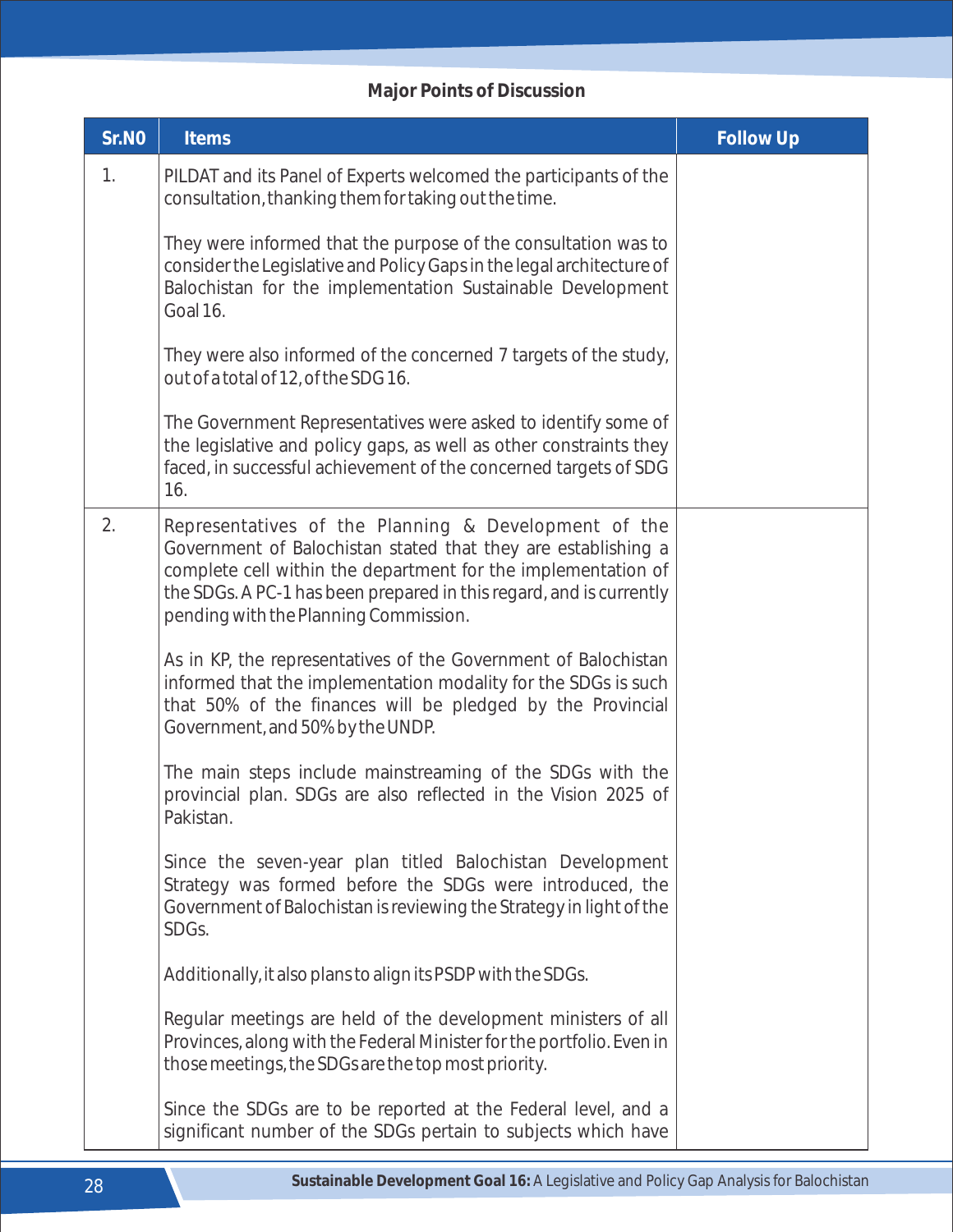|    | been devolved to the Provinces, the Federal and Provincial<br>Governments are working on a mechanism for standardized<br>reporting across the Provinces. In addition, the Prime Minister<br>Office is also considering a summary that even for devolved<br>subjects, the Federal Government will pledge a proportion of the<br>finances for the SDGs.                                                                        |  |
|----|------------------------------------------------------------------------------------------------------------------------------------------------------------------------------------------------------------------------------------------------------------------------------------------------------------------------------------------------------------------------------------------------------------------------------|--|
|    | PILDAT was informed that the necessary amendments would be<br>made to the format of the PC-1 so that reporting on SDGs can be<br>facilitated.                                                                                                                                                                                                                                                                                |  |
|    | A lot of the data to be gathered for the SDGs pertains to perception<br>surveys, and all the Provincial Governments are coordinating with<br>the Pakistan Bureau of Statistics to delineate different indicators.<br>on which data can be gathered down to the district level.                                                                                                                                               |  |
|    | The Provincial Government of Balochistan realizes that carrying<br>out dedicated work on all the goals of the SDGs will not be<br>possible. Therefore, in coordination with the Federal Government,<br>the Provincial Government is also prioritizing goals, which are<br>relevant to Balochistan's case. As of right now, the priority areas for<br>Balochistan are climate change and rule of law.                         |  |
| 3. | An overarching concern raised by the representatives of the<br>Government of Balochistan was the tendency to make laws and<br>policies. However, the implementation on them, measuring<br>whether any results had been achieved, and plugging any gaps,<br>remains extremely weak.                                                                                                                                           |  |
|    | In addition, the laws may be in place. However, the citizens of the<br>Province do not have any awareness regarding the rights extended<br>to them through these laws. Therefore, successful application of<br>the law/policy remains elusive.                                                                                                                                                                               |  |
| 4. | Representatives of PILDAT asked the representatives of the<br>Planning and Development Department that whether at the<br>Government level, they had identified the lead agencies for each of<br>the goals, and their concerned targets of the SDGs. In addition, it<br>was also requested that the P&D department also fix annual<br>targets with regards to the SDGs, which should be communicated<br>to the lead agencies. |  |
| 5. | With regards to Target 16.3, the representatives of the Balochistan<br>Police identified the retrogressive police law currently in place<br>right now as a major gap. This law is based upon the original police<br>law of 1861. The Provincial Government of Balochistan repealed<br>the Police Order of 2002 in 2007 and the retrogressive law of 1861,<br>in a slightly modified state was put in place.                  |  |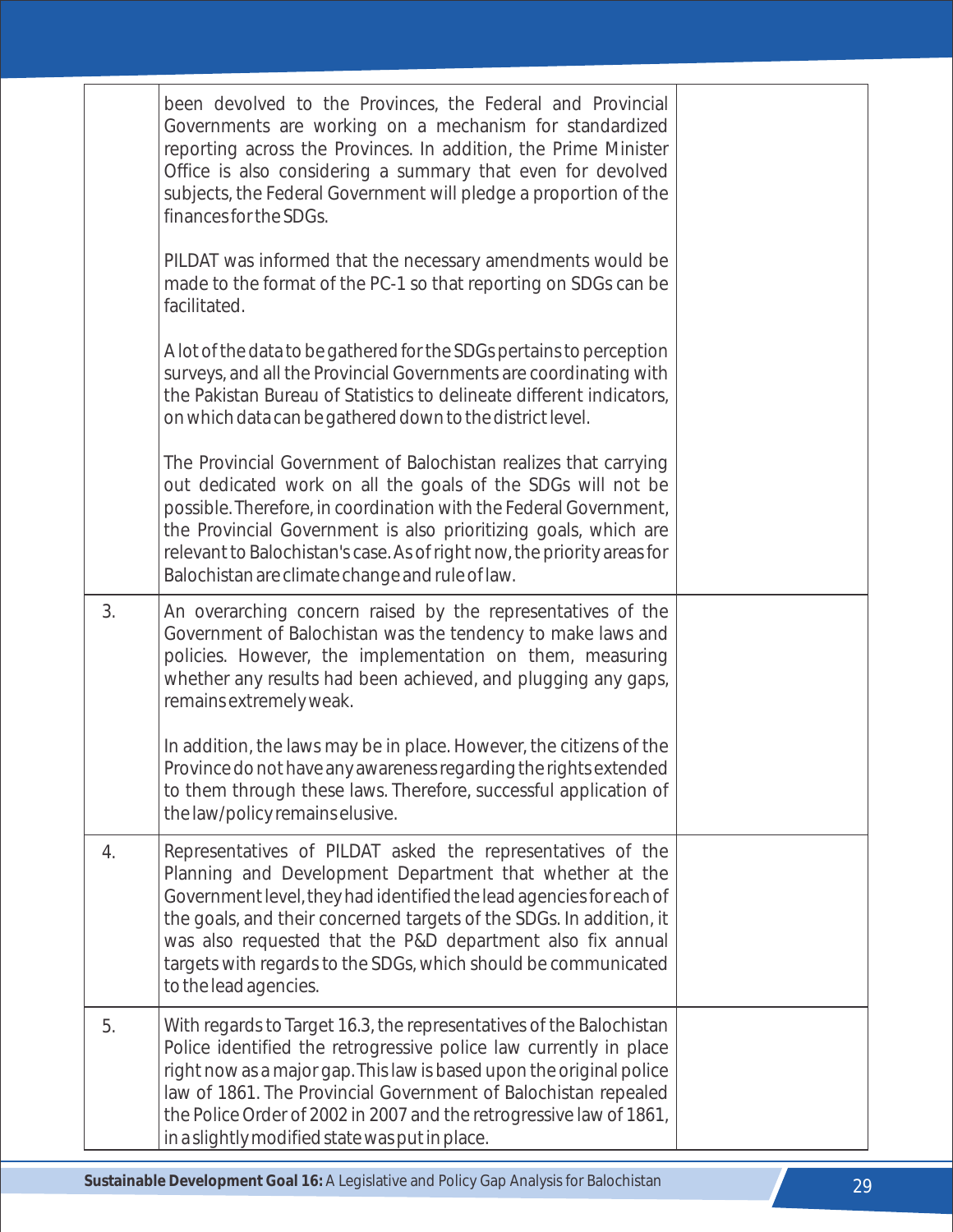|    | It was stated that the police laws across the country should be<br>unified, keeping in view the requirement of the SDGs.                                                                                                                                                                                                                                                                                                                                                                                                |  |
|----|-------------------------------------------------------------------------------------------------------------------------------------------------------------------------------------------------------------------------------------------------------------------------------------------------------------------------------------------------------------------------------------------------------------------------------------------------------------------------------------------------------------------------|--|
|    | In addition, the dichotomy of police and levies in Balochistan is a<br>big deterrent to successful implementation of Target 16.3 in the<br>Province. Uniformity also needs to be introduced in this regard as<br>well.                                                                                                                                                                                                                                                                                                  |  |
|    | PILDAT representative observed that the overall goal of the<br>criminal justice system, and policing is successful conviction of the<br>accused. In this regard, there is a need to improve the investigation<br>and prosecution departments as well.                                                                                                                                                                                                                                                                   |  |
| 6. | With regards to Target 16.b, it was stated that after the 18 <sup>th</sup><br>Amendment, Population Welfare was devolved to the Provinces. In<br>the context of Balochistan's context, where the geography is vast<br>but the population is scattered, the Provincial Government of<br>Balochsitan drafted a policy, which was vetted by the P&D and Law<br>Department. This is currently pending with the Cabinet. The policy<br>hinges upon promoting equitable and sustainable human<br>development in the Province. |  |
|    | Additionally, a Bill has also been presented in the Provincial<br>Assembly of Balochistan to ban early marriages.                                                                                                                                                                                                                                                                                                                                                                                                       |  |
| 7. | Representatives of PILDAT asked if there is a policy in Balochistan<br>to preserve and index Government records in the Province? Is<br>there a statutory police in this regard? Has the Balochistan<br>Government provided for a storage room? The representatives of<br>Government of Balochistan replied that there is no set policy in this<br>regard. However, there are some rules in place to preserve some<br>government records for a certain period of time.                                                   |  |
|    | PILDAT representatives asked the Government representatives to<br>revert back in a more concrete query in this regard.                                                                                                                                                                                                                                                                                                                                                                                                  |  |
| 8. | When asked if there is a policy for coordination regarding<br>corruption cases between the Anti Corruption Bureau and the<br>National Accountability Bureau in Balochistan, the Government<br>representatives stated that although there is no policy wise<br>bifurcation in this regard, they are following the dictates of the<br>Sindh High Court which has stated that NAB should take cases of<br>more than PKR 100 million in value.                                                                              |  |
|    | In this regard, an SOP formed by the NAB that its Chairman should<br>evaluate that if a case is worth more than PKR 100 million, NAB<br>should investigate on that.<br>However, there is nothing stated in the law in that regard.                                                                                                                                                                                                                                                                                      |  |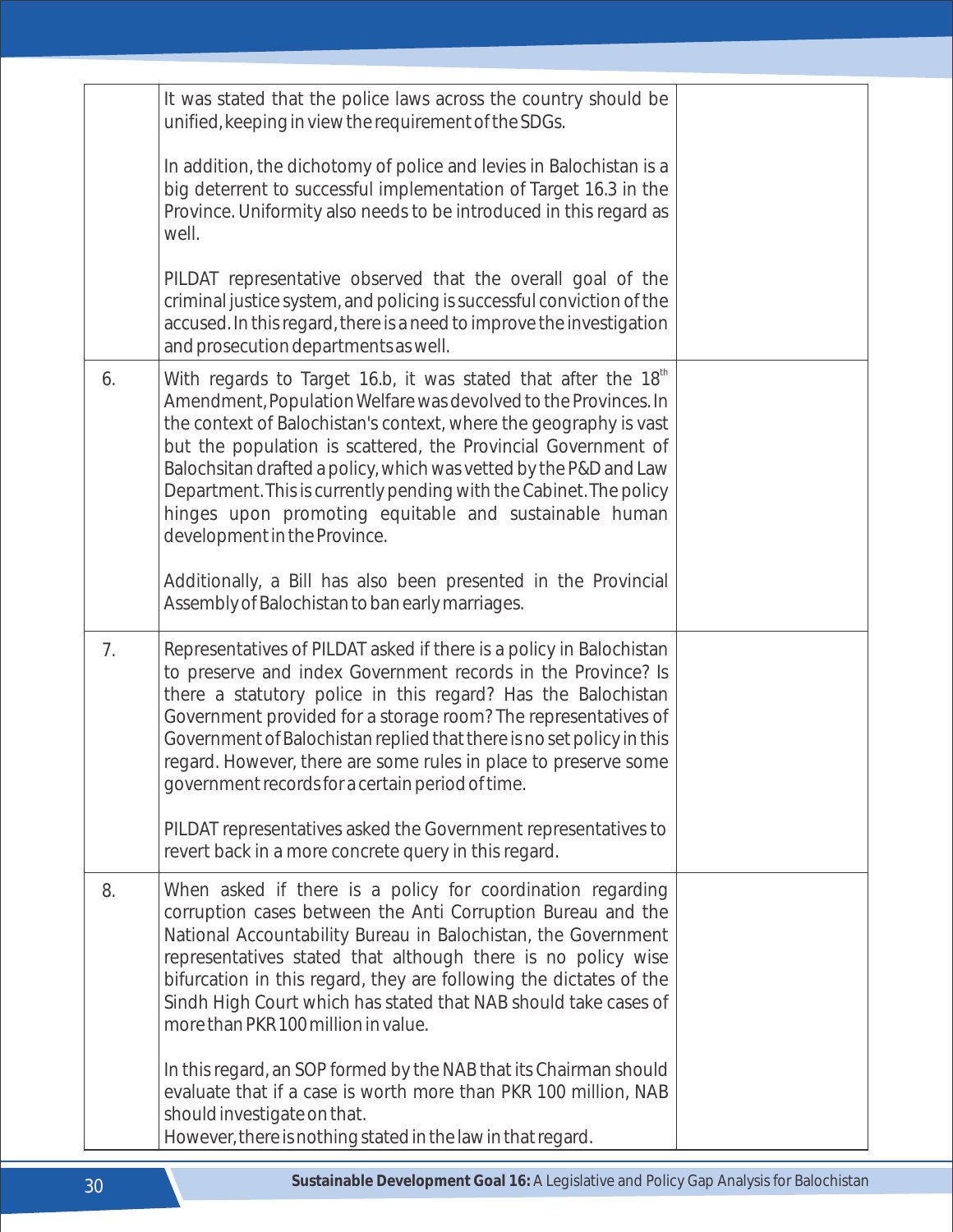**Appendix H: Minutes of the Consultation with MPAs, Members of the CSOs, and Academia in Balochistan**

**Day & Date:** Friday, February 03, 2017 **Venue:** Makran Boardroom, Serena Hotel, Quetta

### **Participants**

**Members of the Provincial Assembly of Balochistan** 

- 1. **Syed Muhammad Raza**, MPA
- 2. **Ms. Yasmin Lehri,**MPA

**Representatives of CSOs and Government Officials**

- **1. Mr. Imdad Ali**, Program Specialist, SPO
- **2. Mr. Anwar-ul-Haq Kakar,** Spokesperson, Provincial Government of Balochistan
- **3. Justice (Retd.) Muhammad Nadir Khan**, Advisor/Incharge, Federal Tax Ombudsman Regional Office Quetta
- **4. Ms. Hafsa Hassni**, Lead Faculty, IDSP
- **5. Mr. Ahmed Jan**, Program Officer, HANDS
- **6. Mr. Mukhtiar**, Project Officer, SPO
- **7. Mr. Shams**, Project Manager, HRCP
- **8. Mr. Fareed Ahmed**, Program Officer, HRCP
- **9. Mr. Siraj Ahmed Khan**, Regional Coordinator, SPO Quetta
- **10.Mr. Ajmal Khan Nasir**, Coordination Assistant, Provincial Assembly of Balochistan
- **11.Ms. Fizza Kanwal**, Program Officer Women Shade Organization
- **12.Mr. Emaad Durrani**, Former General Secretary, Youth Parliament Pakistan
- **13.Mr. Haroon Dawood**, Resident Director, Aurat Foundation
- **14.Mr. Arbab Taimoor**, Coordinator, HRCP

#### **PILDAT's Panel of Experts**

- 1. **Mr. Abdul Matin**, Former Information Commission, Information Commission of Khyber Pakhtunkhwa
- 2. **Mr. Muhammad Ali Nekokara**, Former SSP Police, Police Service of Pakistan
- 3. **Dr. Shoaib Suddle**, Former IG Police; Former DG FIA; Former Federal Ombudsman

#### **PILDAT Representatives**

- 1. **Mr. Ahmed Bilal Mehboob**, President, PILDAT
- 2. **Mr. Faheem Ahmed Khan**, Senior Projects Manager, PILDAT
- 3. **Mr. Muhammad Saad**, Projects Manager, PILDAT

**UNDP Representative**

**1. Mr. Karim Gabol**, Project Officer, UNDP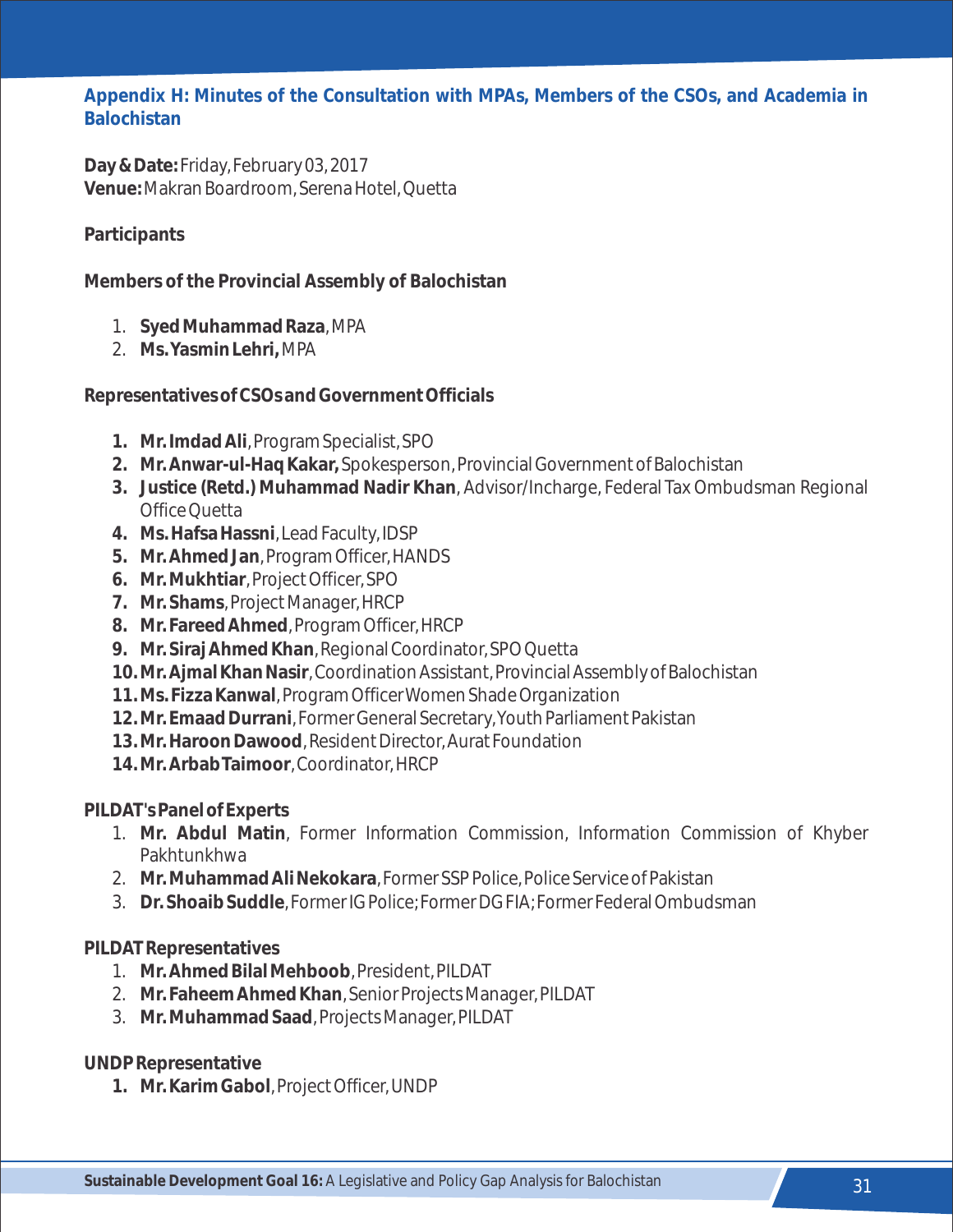# **Major Points of Discussion**

| Sr.NO | <b>Items</b>                                                                                                                                                                                                                                                                                                                                                                                                                                                                                                                                                                                                                                                                                                                                                                                                                                                                                                                                                                                                                                                                                                                                                                                                                                                                                                                                                                                | <b>Follow Up</b> |
|-------|---------------------------------------------------------------------------------------------------------------------------------------------------------------------------------------------------------------------------------------------------------------------------------------------------------------------------------------------------------------------------------------------------------------------------------------------------------------------------------------------------------------------------------------------------------------------------------------------------------------------------------------------------------------------------------------------------------------------------------------------------------------------------------------------------------------------------------------------------------------------------------------------------------------------------------------------------------------------------------------------------------------------------------------------------------------------------------------------------------------------------------------------------------------------------------------------------------------------------------------------------------------------------------------------------------------------------------------------------------------------------------------------|------------------|
| 1.    | In providing a background and purpose of the consultation,<br>PILDAT informed the attendees that the study funded by UNDP<br>was to consider the Legislative and Policy Gaps in the legal, policy<br>and implementation architecture of Balochistan for the<br>implementation Sustainable Development Goal 16.                                                                                                                                                                                                                                                                                                                                                                                                                                                                                                                                                                                                                                                                                                                                                                                                                                                                                                                                                                                                                                                                              |                  |
|       | They were also informed of the concerned 7 targets of the study,<br>out of a total of 12, of the SDG 16.                                                                                                                                                                                                                                                                                                                                                                                                                                                                                                                                                                                                                                                                                                                                                                                                                                                                                                                                                                                                                                                                                                                                                                                                                                                                                    |                  |
| 2.    | Although the representatives of the civil society did not highlight<br>any specific gaps in the extant legislation, police and rules of<br>Balochistan, the following observations were made regarding SDG<br>16:                                                                                                                                                                                                                                                                                                                                                                                                                                                                                                                                                                                                                                                                                                                                                                                                                                                                                                                                                                                                                                                                                                                                                                           |                  |
|       | There has not been any reduction in the level of corruption<br>İ.<br>in the Province. In fact, the phenomenon has very much<br>become a part of the society's ethos.<br>ii. A severe dysfunctionality of critical institutions can be<br>observed in Balochistan. This has resulted in big gaps of<br>service delivery, especially in sectors such as primary health<br>and education.<br>iii. This dormancy can also be observed at the level of judiciary<br>in the Province.<br>iv. There is a serious concern regarding mass migration of<br>minorities from the Province. This has come at the heels of<br>the legislation that has been introduced in the country<br>since the 1980s. Migration takes root from the fact that<br>there is marginalization of minorities from any affluent<br>section of the society. Therefore, mainstreaming the<br>minorities' concern is extremely important, and superficial<br>measures such as introducing reserved seats for minorities<br>in legislatures will not serve any real purpose.<br>There is an urgent need to strengthen the civil society of<br>V.<br>the country. At present, the democracy's position in the<br>Province is such that it is the citizen arguing with the citizen,<br>and not the citizen arguing with the State. This needs to be<br>ameliorated at an urgent basis through strengthening the<br>civil society. |                  |
| 2.    | With regards to registering birth, it was noted that a major gap is<br>the fact that there are a lot of unregistered Afghan refugees in the<br>Province. Since the parents of newborn children do not have legal<br>identity, their children also fall outside of this bracket.                                                                                                                                                                                                                                                                                                                                                                                                                                                                                                                                                                                                                                                                                                                                                                                                                                                                                                                                                                                                                                                                                                             |                  |